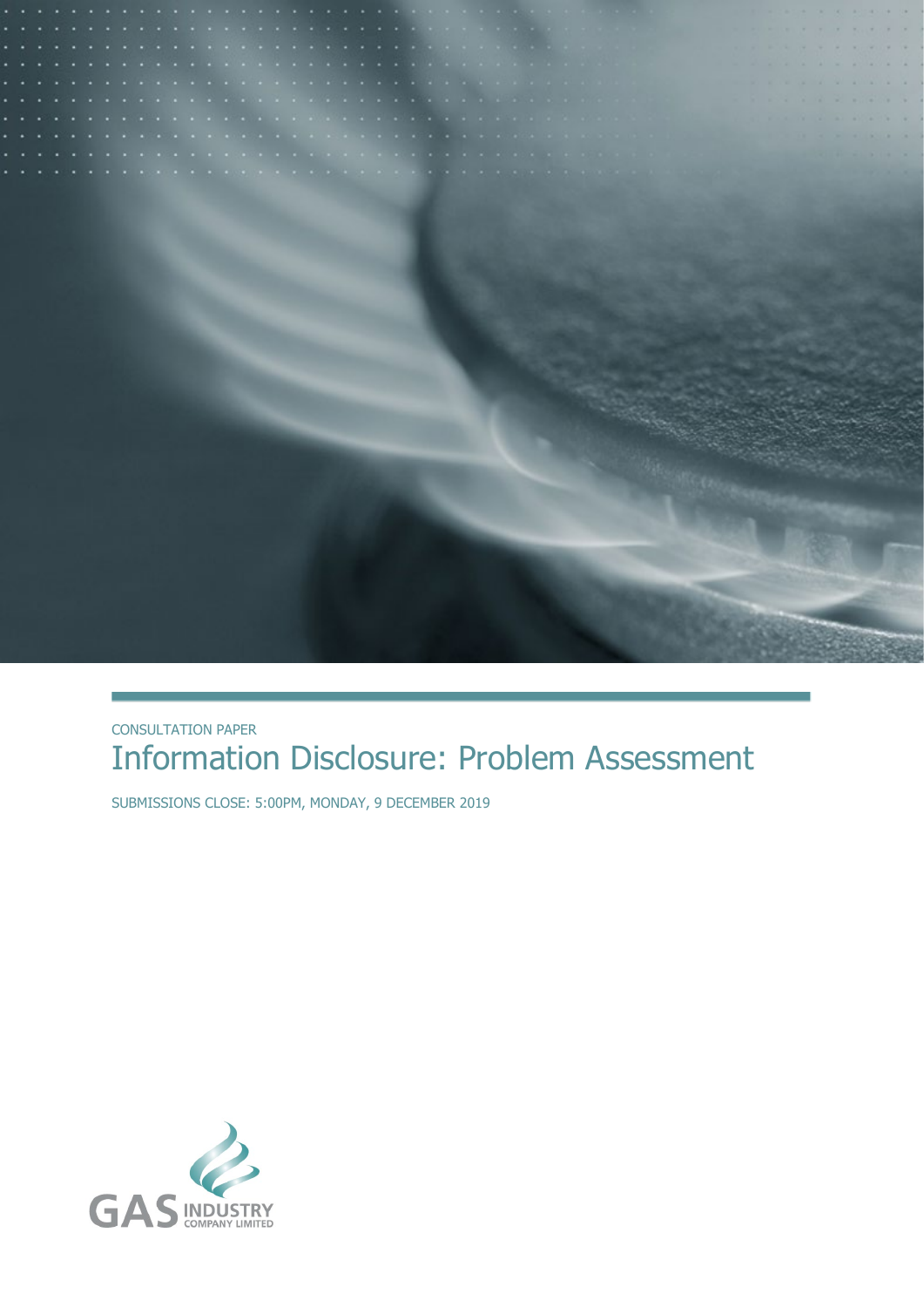#### Executive Summary

In August 2018, Gas Industry Co established a workstream to progress issues concerning information transparency and asymmetry in the gas sector. The purpose of the workstream is to consider whether current market arrangements related to information disclosure in the wholesale gas sector are sufficient or whether further arrangements are required.

Gas Industry Co's initial work focussed on gaining a broad understanding of possible information issues. We met with various energy sector parties to understand their perspectives. We also conducted a review of information disclosure regimes in several countries and markets. This work fed into to Gas Industry Co's release of the Options for Information Disclosure in the Wholesale Gas Sector consultation paper<sup>[1](#page-1-0)</sup> ('Options Paper') in March. The purpose of the paper was to provide gas sector stakeholders with the opportunity to comment on various issues relating to information disclosure in the New Zealand gas sector. This paper set out a number of information areas or 'information elements' where there may be problems with information transparency and asymmetry.

We received submissions and cross-submissions from twenty-two parties on the Options Paper. These parties span various parts of the gas industry as well as the wider energy sector. These submissions highlighted further information areas where there may be transparency or asymmetry issues.

In this paper, we assess (using feedback from submissions) the information elements identified in the Options Paper and submissions against the Government's policy objectives for the Gas Sector. These objectives are set out in the Gas Act (1992) (Gas Act) and the Government Policy Statement on Gas Governance 2008 (GPS). This paper represents the first step in the development of a Statement of Proposal as described in Section 43N of the Gas Act.

In parallel with this workstream, upstream gas producers (OMV, Greymouth Gas, Todd Energy and Beach Energy), the Petroleum Exploration and Production Association of New Zealand (PEPANZ) and Flex Gas have proposed a new industry-led information disclosure regime in respect of planned and unplanned outages. Gas Industry Co will assess these arrangements in the Statement of Proposal.

Our assessment of issues for each information element and proposed next steps are summarised in [Table 1](#page-2-0) below.

<span id="page-1-0"></span><sup>&</sup>lt;sup>1</sup> Options for Information Disclosure in the Wholesale Gas Sector consultation paper, <https://www.gasindustry.co.nz/dmsdocument/6480>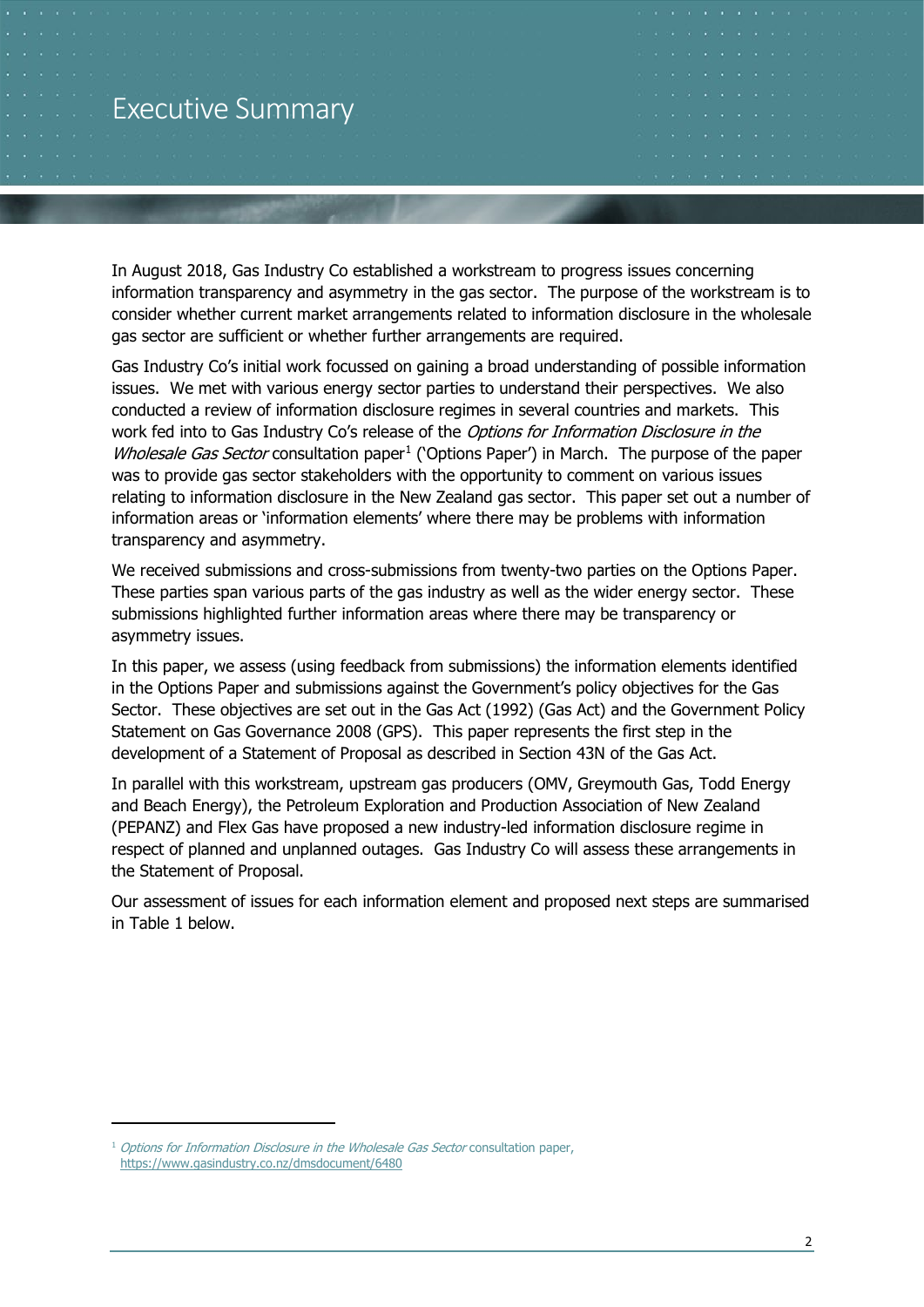#### <span id="page-2-0"></span>**Table 1 Summary of conclusions on information elements**

| <b>Information Element</b>                                                                                                                             | <b>Conclusion</b>                                                                                                                                                                                                                                                                                                                                                                                                                                                                                                                                                                                                                             |
|--------------------------------------------------------------------------------------------------------------------------------------------------------|-----------------------------------------------------------------------------------------------------------------------------------------------------------------------------------------------------------------------------------------------------------------------------------------------------------------------------------------------------------------------------------------------------------------------------------------------------------------------------------------------------------------------------------------------------------------------------------------------------------------------------------------------|
| <b>Gas production outages</b><br>Gas production and related<br>processing facility outage<br>information (including planned and<br>unplanned outages). | A number of issues associated with limited information transparency and<br>asymmetry of production outage information have been identified across<br>most parts of the gas sector value chain and the electricity sector. Costs<br>associated with the disclosure of this information still need to be<br>determined.<br>Gas Industry Co considers that gas production outage information should<br>be included in a Statement of Proposal.                                                                                                                                                                                                   |
| Major gas user facility outages                                                                                                                        | Possible issues with a lack of information on major gas user facility outages                                                                                                                                                                                                                                                                                                                                                                                                                                                                                                                                                                 |
| Major user facility (excluding gas-<br>fired electricity generation) outage<br>information (including planned and<br>unplanned outages).               | have been identified for some parts of the gas sector. Limited information<br>may affect the efficient and effective operation of the emsTradepoint<br>market. Some parties submitted that a lack of information on major users'<br>outages may affect the gas wholesale market more broadly, given the<br>volume of gas that these users consume in the market. The largest cost<br>with disclosing this information appears to relate to the potential impact<br>that this disclosure would have on Methanex's operation. However, parties<br>did not provide supporting information to provide insight into the nature of<br>these issues. |
|                                                                                                                                                        | Gas Industry Co is unsure whether this information element should be<br>included in a Statement of Proposal given the lack of supporting<br>information from parties. We encourage submissions to further inform our<br>thinking on the matter.                                                                                                                                                                                                                                                                                                                                                                                               |
| <b>Gas storage outages</b>                                                                                                                             | Similar to gas production outages, several issues associated with limited                                                                                                                                                                                                                                                                                                                                                                                                                                                                                                                                                                     |
| Ahuroa storage facility outage<br>information (including planned and<br>unplanned outages).                                                            | information transparency and asymmetry of gas storage outage<br>information have been identified, affecting some parts of the gas sector<br>value chain and the electricity sector. Costs associated with the disclosure<br>of this information appear to be quite small.                                                                                                                                                                                                                                                                                                                                                                     |
|                                                                                                                                                        | Gas Industry Co considers that gas storage outage information should be<br>included in a Statement of Proposal.                                                                                                                                                                                                                                                                                                                                                                                                                                                                                                                               |
| <b>Transmission pipeline outages</b><br>Transmission pipeline outage<br>information (including planned and                                             | Some transmission pipeline outage information is currently required to be<br>disclosed. There appears to be a general level of comfort that this<br>information is sufficient.                                                                                                                                                                                                                                                                                                                                                                                                                                                                |
| unplanned outages).                                                                                                                                    | Gas Industry Co does not intend to include further transmission pipeline<br>outage information in a Statement of Proposal. If related issues arise after<br>GTAC and its associated IT systems have been implemented, then we<br>would consider them at that time.                                                                                                                                                                                                                                                                                                                                                                            |
| <b>Contract prices &amp; volumes</b>                                                                                                                   | While there are no transparent prices and volumes available for gas                                                                                                                                                                                                                                                                                                                                                                                                                                                                                                                                                                           |
| Publication of weighted average<br>prices and volumes from gas traded<br>under Gas Supply Agreements<br>(GSAs).                                        | supplied under bilateral arrangements, the benefits of disclosing weighted<br>price and volume information do not appear to be large. No significant<br>problems associated with this limited transparency have been identified. In<br>addition, there are practical issues with publishing weighted average prices<br>and volumes from a range of contracts with bespoke terms which would<br>reduce the value of this information. In contrast, the disclosure of this<br>information could adversely affect some parties' operations due to the                                                                                            |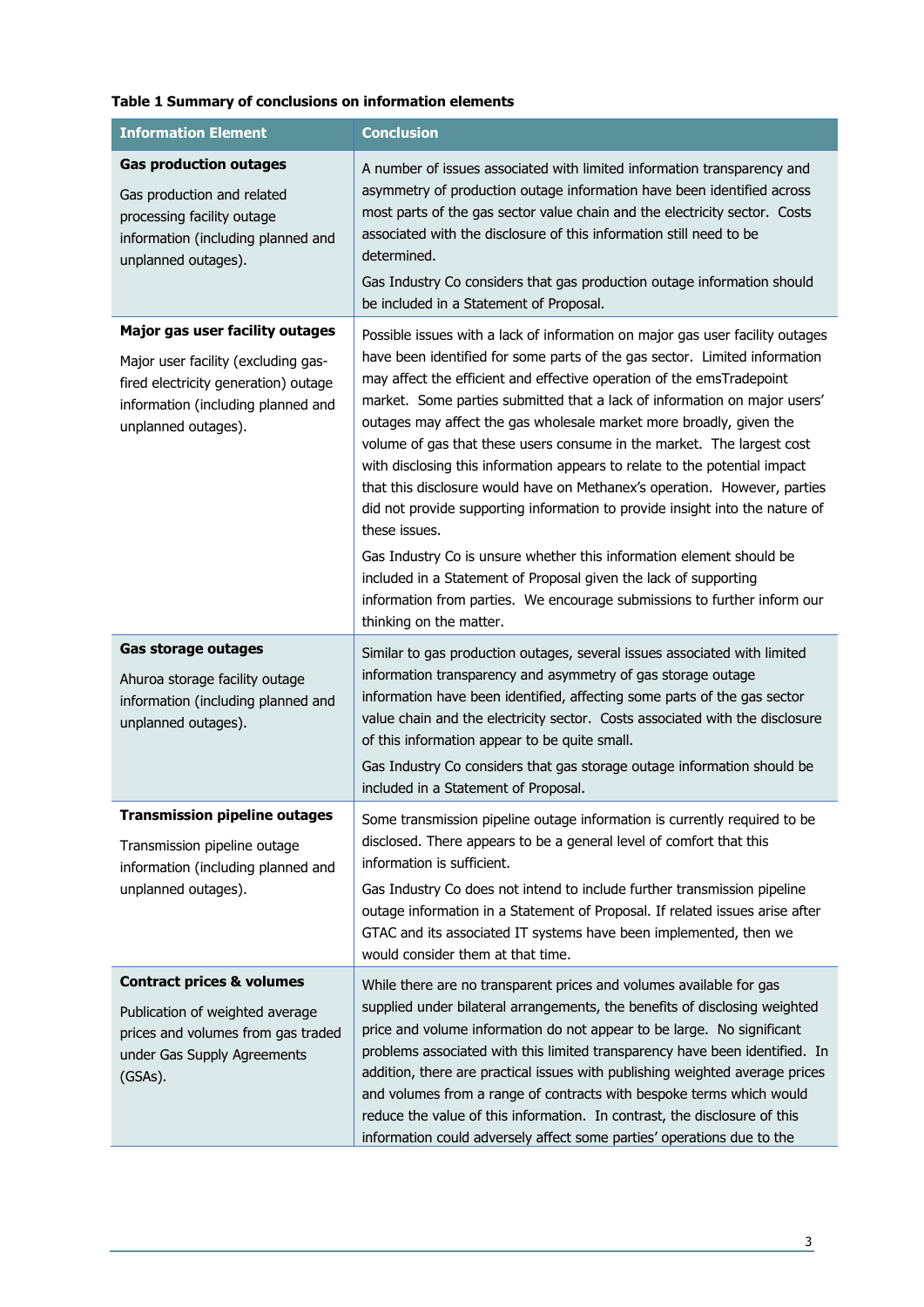|                                                                                                                                                                  | commercial sensitivity of the information and limitations on the ability to<br>anonymise parties' information.                                                                                                                                                                                                                                                                                                                                                                                                                                                                                                                                                                                                                                                                                                                                                                                                                                                                                                                                                                                                                                                                                                                                                             |
|------------------------------------------------------------------------------------------------------------------------------------------------------------------|----------------------------------------------------------------------------------------------------------------------------------------------------------------------------------------------------------------------------------------------------------------------------------------------------------------------------------------------------------------------------------------------------------------------------------------------------------------------------------------------------------------------------------------------------------------------------------------------------------------------------------------------------------------------------------------------------------------------------------------------------------------------------------------------------------------------------------------------------------------------------------------------------------------------------------------------------------------------------------------------------------------------------------------------------------------------------------------------------------------------------------------------------------------------------------------------------------------------------------------------------------------------------|
|                                                                                                                                                                  | Based on these conclusions, Gas Industry Co considers that this<br>information element should not be included in a Statement of Proposal.                                                                                                                                                                                                                                                                                                                                                                                                                                                                                                                                                                                                                                                                                                                                                                                                                                                                                                                                                                                                                                                                                                                                  |
| emsTradepoint price and<br>volume<br>emsTradepoint traded volumes and<br>prices information.                                                                     | EmsTradepoint publishes some price information publicly. In particular, it<br>provides VWAP (Volume Weighted Average Price), FRMI (Frankley Road<br>Natural Gas Monthly Index) and FRQI (Frankley Road Natural Gas<br>Quarterly Index) price measures weekly on its public website but no<br>market volume information. Interested parties can access a greater range<br>of price as well as volume information through a read-only subscription.<br>Gas Industry Co considers that efficiency costs from emsTradepoint limiting<br>the information it provides publicly are reasonably small. Costs of the<br>disclosure of this information would be related to a potential loss in<br>revenue for emsTradepoint associated with losing customers subscribed to<br>its read-only subscription. However, we note that the absence of publicly<br>available volume information is a gap.<br>At this stage, Gas Industry Co considers that this information element<br>should not be included in a Statement of Proposal. However, we will<br>continue to monitor the effectiveness of information disclosure on the<br>emsTradepoint market. For instance, if emsTradepoint's disclosure<br>arrangements changed, Gas Industry Co would look to review this<br>conclusion. |
| <b>Gas storage facilities</b><br>information<br>The quantity of stored gas and the<br>amount of available storage<br>capacity in the Ahuroa storage<br>facility. | Several issues associated with limited information transparency and<br>asymmetry of gas storage information have been identified that affect<br>parts of the gas sector value chain and the electricity sector. In part, this<br>reflects the growing importance of the Ahuroa storage facility for delivering<br>flexibility across the sector.<br>Costs of disclosing this information appear to be relatively low. For<br>instance, Flex Gas already discloses storage volumes to MBIE as part of its<br>Quarterly Retail Sales Survey (QRSS).<br>Some of these issues could be addressed if MBIE published available gas<br>storage information that Flex Gas discloses in the Quarterly Retail Sales<br>Survey. Gas Industry Co intends to discuss this matter with MBIE. Flex<br>Gas has said it would be willing to seek the consent of users of Ahuroa to<br>disclose capacity and availability, if it was considered that this was<br>important information for the effective functioning of the wholesale gas<br>market.<br>The inclusion of this information element in a Statement of Proposal will<br>depend to some extent on the progress on these matters. We welcome<br>submissions from parties on their information needs in this area.                 |
| Forecasts of gas production<br>Gas production forecasts for the<br>next twelve months, provided by<br>gas producers.                                             | The motivation for considering this information element came primarily<br>from the electricity sector. In particular, the electricity system operator<br>expressed a concern that the lack of information regarding the availability<br>of gas for thermal generators makes it difficult to assess and manage<br>electricity security of supply. Thirteen submitters on the Options Paper<br>said that they would like to have this information disclosed. All upstream<br>parties were opposed to this disclosure.                                                                                                                                                                                                                                                                                                                                                                                                                                                                                                                                                                                                                                                                                                                                                        |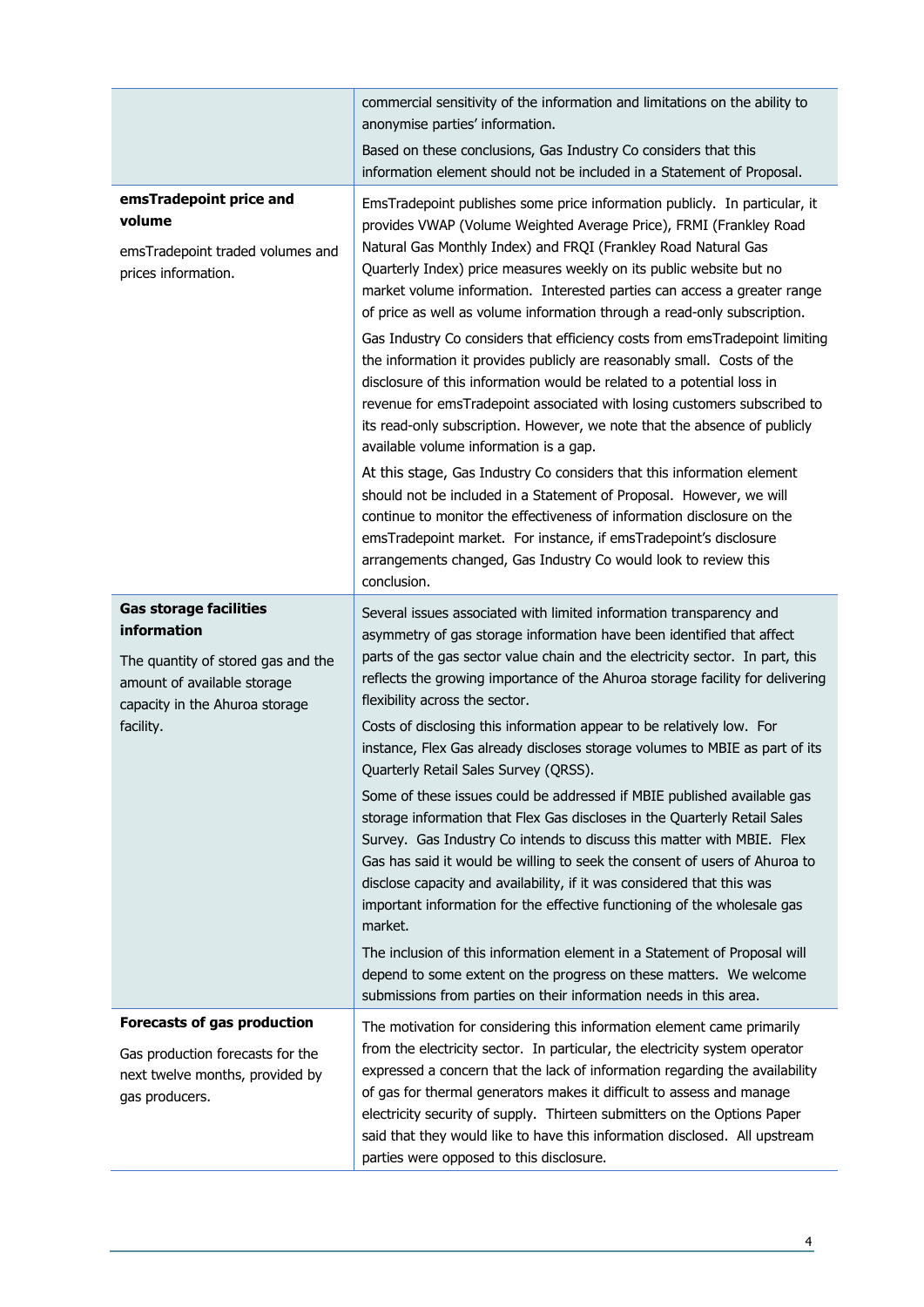| MBIE already receives an annual report from gas producers that includes<br>production profile forecasts for each field. It publishes production<br>information in its annual Reserves, Activity and Field Data report.<br>Given that MBIE already publishes this information, Gas Industry Co<br>proposes that this information element is not included in a Statement of<br>Proposal. We intend to work with MBIE to understand whether this<br>information can be made available on a more timely basis so that it is more<br>useful for electricity sector parties.                                                                                                                                                                                                                                                                                                                                                                                                                                           |
|------------------------------------------------------------------------------------------------------------------------------------------------------------------------------------------------------------------------------------------------------------------------------------------------------------------------------------------------------------------------------------------------------------------------------------------------------------------------------------------------------------------------------------------------------------------------------------------------------------------------------------------------------------------------------------------------------------------------------------------------------------------------------------------------------------------------------------------------------------------------------------------------------------------------------------------------------------------------------------------------------------------|
| There are two potential problems associated with limited transparency of<br>thermal electricity generators' gas positions:                                                                                                                                                                                                                                                                                                                                                                                                                                                                                                                                                                                                                                                                                                                                                                                                                                                                                       |
| The system operator may have limited information on participants' gas<br>$\bullet$<br>positions and it lacks the powers to require information formally.<br>Given this limited information, the system operator must make<br>assumptions about the availability of gas for gas-fired electricity<br>generation. This causes some uncertainty in understanding electricity<br>security of supply;<br>Lack of information regarding gas availability potentially causes<br>$\bullet$<br>information asymmetry between electricity participants that have gas-                                                                                                                                                                                                                                                                                                                                                                                                                                                      |
| fired plants as part of their generation portfolio and participants that<br>do not have these plants (including renewables-only generators,<br>retailers and traders). This asymmetry may make it more difficult for<br>renewables-only electricity companies, retailers and traders to<br>participate in the wholesale electricity market.                                                                                                                                                                                                                                                                                                                                                                                                                                                                                                                                                                                                                                                                      |
| The EA has added the Wholesale Market Information Disclosure project to<br>its 2019/20 work programme. This project will identify any gaps in the<br>EA's power to require further information disclosure (such as contract fuel<br>supplies) and strengthen disclosure rules to include information on the<br>availability of generation fuel. Given the cross-over between the gas and<br>electricity sectors, Gas Industry Co and the EA have agreed to work<br>together on this workstream. In light of this, Gas Industry Co proposes<br>that this information element is not included in a Statement of Proposal.                                                                                                                                                                                                                                                                                                                                                                                          |
| Several submitters on the Options Paper commented that they would like<br>to see major users' gas consumption forecasts disclosed. A common<br>theme in these submissions was that disclosure of this information would<br>promote efficiency in the gas wholesale market. However, our problem<br>assessment does not identify any significant problems that disclosure of<br>these forecasts would address. In addition, Methanex submitted that this<br>information is commercially sensitive, and its disclosure would adversely<br>affect its international competitiveness (although we note that no<br>supporting information was provided supporting this position).<br>Based on our problem assessment, Gas Industry Co considers that this<br>information element should not be included in a Statement of Proposal.<br>However, we welcome further information on this matter in parties'<br>submissions. We may revisit this conclusion based on stakeholder<br>feedback or if circumstances change. |
|                                                                                                                                                                                                                                                                                                                                                                                                                                                                                                                                                                                                                                                                                                                                                                                                                                                                                                                                                                                                                  |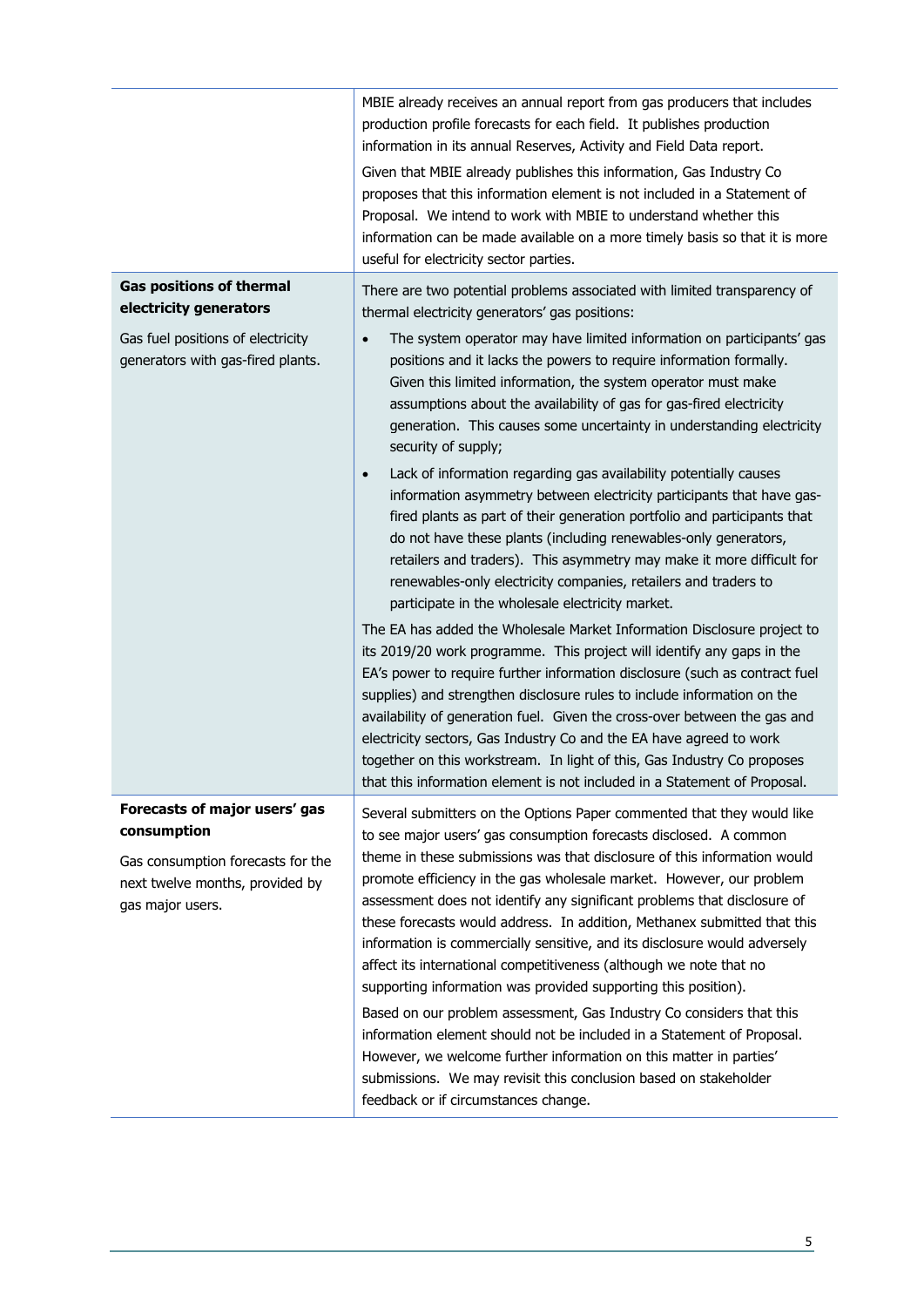### **Contents**

|  |  |  |  |  |  |                                                                                                      | THE R. P. LEWIS CO., LANSING MICH. 49-14039-1-120-2          |  |
|--|--|--|--|--|--|------------------------------------------------------------------------------------------------------|--------------------------------------------------------------|--|
|  |  |  |  |  |  |                                                                                                      |                                                              |  |
|  |  |  |  |  |  |                                                                                                      |                                                              |  |
|  |  |  |  |  |  |                                                                                                      |                                                              |  |
|  |  |  |  |  |  |                                                                                                      | THE R. P. LEWIS CO., LANSING MICH. 49-14039-1-120-2          |  |
|  |  |  |  |  |  |                                                                                                      | 1980 BALLAND BALLAND BALLAND BALLAND BALLAND BALLAND BALLAND |  |
|  |  |  |  |  |  |                                                                                                      |                                                              |  |
|  |  |  |  |  |  | 1960년 1월 1980년 1월 1980년 1월 1980년 1월 1980년 1월 1980년 1월 1980년 1월 1980년 1월 1980년 1월 1980년 1월 1980년 1월 1 |                                                              |  |
|  |  |  |  |  |  |                                                                                                      |                                                              |  |

| 1. |     | <b>INTRODUCTION</b>         |                                                            |    |  |
|----|-----|-----------------------------|------------------------------------------------------------|----|--|
|    | 1.1 | Purpose                     |                                                            | 10 |  |
|    | 1.2 | Background                  |                                                            | 10 |  |
| 2. |     |                             | <b>ASSESSMENT FRAMEWORK</b>                                | 12 |  |
|    | 2.1 | Introduction                |                                                            | 12 |  |
|    | 2.2 |                             | Role of information in a well-functioning market           | 12 |  |
|    | 2.3 |                             | Assessment methodology                                     | 13 |  |
| З. |     | <b>INFORMATION ELEMENTS</b> |                                                            | 16 |  |
| 4. |     |                             | <b>GAS PRODUCTION OUTAGES</b>                              | 17 |  |
|    | 4.1 | Description                 |                                                            | 17 |  |
|    | 4.2 | Problem assessment          |                                                            | 17 |  |
|    |     | 4.2.1                       | Overview                                                   | 17 |  |
|    |     | 4.2.2                       | Efficiency                                                 | 17 |  |
|    |     | 4.2.3                       | <b>Fairness</b>                                            | 20 |  |
|    |     | 4.2.4                       | Reliability                                                | 20 |  |
|    |     | 4.2.5                       | Environment                                                | 20 |  |
|    |     | 4.2.6                       | Safety                                                     | 20 |  |
|    |     | 4.2.7                       | Conclusion                                                 | 20 |  |
|    | 4.3 |                             | Costs of disclosing gas production outage information      | 21 |  |
|    | 4.4 | of Proposal?                | Should this information element be included in a Statement | 21 |  |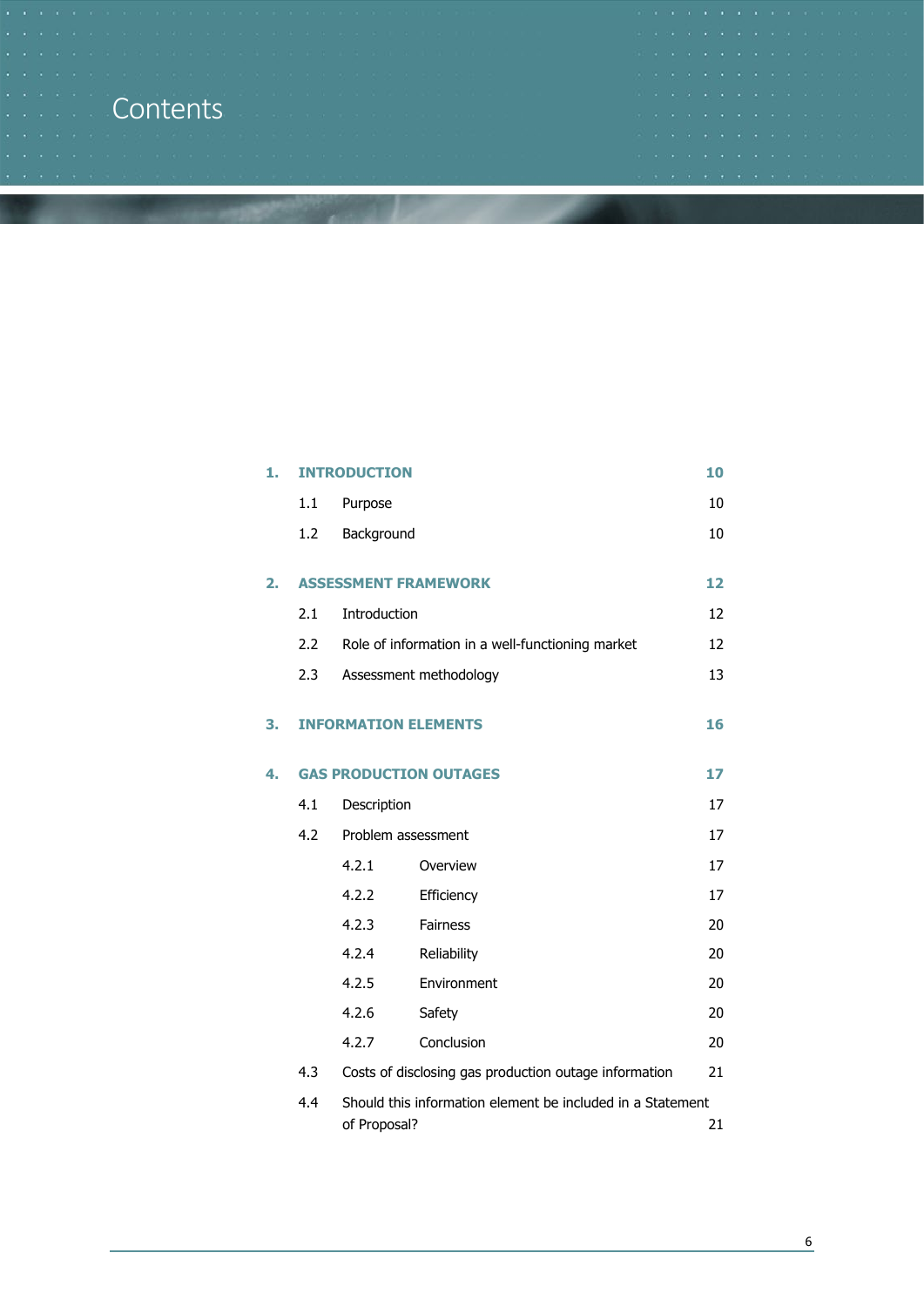| 5. |     |                            | <b>MAJOR GAS USER FACILITY OUTAGES</b>                     | 22 |
|----|-----|----------------------------|------------------------------------------------------------|----|
|    | 5.1 | Description                |                                                            | 22 |
|    | 5.2 | Problem assessment         |                                                            | 22 |
|    |     | 5.2.1                      | Overview                                                   | 22 |
|    |     | 5.2.2                      | Efficiency                                                 | 24 |
|    |     | 5.2.3                      | <b>Fairness</b>                                            | 25 |
|    |     | 5.2.4                      | Reliability                                                | 25 |
|    |     | 5.2.5                      | Environment                                                | 25 |
|    |     | 5.2.6                      | Safety                                                     | 25 |
|    |     | 5.2.7                      | Conclusion                                                 | 25 |
|    | 5.3 |                            | Costs of disclosing major gas user outage information      | 25 |
|    | 5.4 | of Proposal?               | Should this information element be included in a Statement | 26 |
| 6. |     | <b>GAS STORAGE OUTAGES</b> |                                                            | 28 |
|    | 6.1 | Description                |                                                            | 28 |
|    | 6.2 | Problem assessment         |                                                            | 28 |
|    |     | 6.2.1                      | Overview                                                   | 28 |
|    |     | 6.2.2                      | Efficiency                                                 | 29 |
|    |     | 6.2.3                      | Fairness                                                   | 30 |
|    |     | 6.2.4                      | Reliability                                                | 30 |
|    |     | 6.2.5                      | Environment                                                | 30 |
|    |     | 6.2.6                      | Safety                                                     | 30 |
|    |     | 6.2.7                      | Conclusion                                                 | 31 |
|    | 6.3 |                            | Costs of disclosing storage outage information             | 31 |
|    | 6.4 | of Proposal?               | Should this information element be included in a Statement | 31 |
| 7. |     |                            | <b>TRANSMISSION PIPELINE OUTAGES</b>                       | 32 |
|    | 7.1 | Description                |                                                            | 32 |
|    | 7.2 | Problem assessment         |                                                            | 32 |
|    |     | 7.2.1                      | Overview                                                   | 32 |
|    |     | 7.2.2                      | Efficiency                                                 | 32 |
|    |     | 7.2.3                      | Fairness                                                   | 33 |
|    |     | 7.2.4                      | Reliability                                                | 33 |
|    |     | 7.2.5                      | Environment                                                | 33 |
|    |     | 7.2.6                      | Safety                                                     | 34 |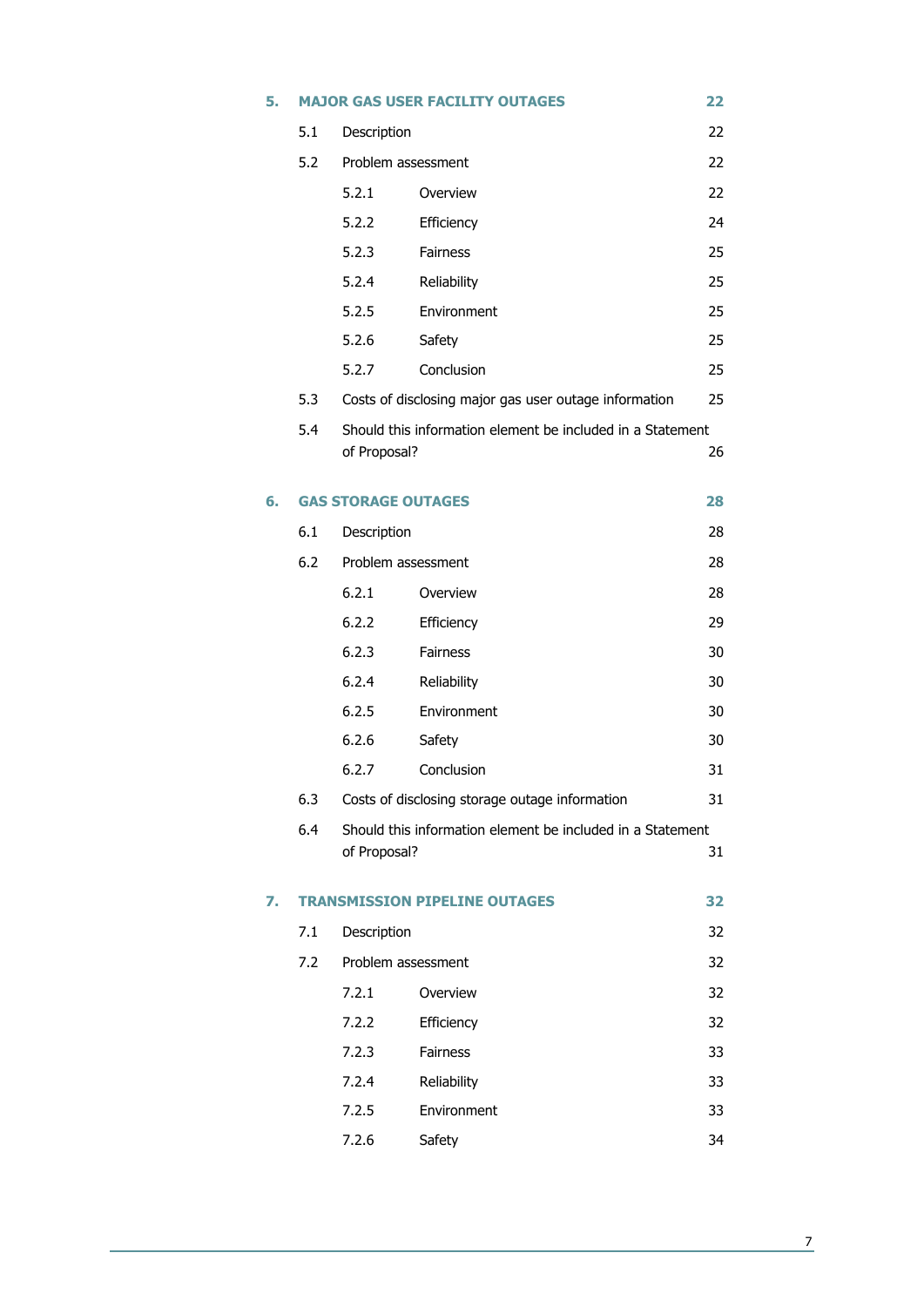|     |      | 7.2.7              | Conclusion                                                     | 34 |
|-----|------|--------------------|----------------------------------------------------------------|----|
|     | 7.3  |                    | Costs of disclosing transmission pipeline outage information   |    |
|     |      |                    |                                                                | 34 |
|     | 7.4  | of Proposal?       | Should this information element be included in a Statement     | 34 |
|     |      |                    |                                                                |    |
| 8.  |      |                    | <b>CONTRACT PRICE AND VOLUME INFORMATION</b>                   | 35 |
|     | 8.1  | Description        |                                                                | 35 |
|     | 8.2  | Problem assessment |                                                                | 35 |
|     |      | 8.2.1              | Overview                                                       | 35 |
|     |      | 8.2.2              | Efficiency                                                     | 35 |
|     |      | 8.2.3              | <b>Fairness</b>                                                | 37 |
|     |      | 8.2.4              | Reliability                                                    | 37 |
|     |      | 8.2.5              | Environment                                                    | 37 |
|     |      | 8.2.6              | Safety                                                         | 37 |
|     |      | 8.2.7              | Conclusion                                                     | 37 |
|     | 8.3  |                    | Costs of disclosing contract price and quantity information 37 |    |
|     | 8.4  |                    | Should this information element be included in a Statement     |    |
|     |      | of Proposal?       |                                                                | 38 |
| 9.  |      |                    | <b>EMSTRADEPOINT PRICE &amp; VOLUME INFORMATION</b>            | 39 |
|     | 9.1  | Description        |                                                                | 39 |
|     | 9.2  | Problem assessment |                                                                | 39 |
|     |      | 9.2.1              | Overview                                                       | 39 |
|     |      | 9.2.2              | Efficiency                                                     | 39 |
|     |      | 9.2.3              | <b>Fairness</b>                                                | 40 |
|     |      | 9.2.4              | Reliability                                                    | 40 |
|     |      | 9.2.5              | Environment                                                    | 40 |
|     |      | 9.2.6              | Safety                                                         | 40 |
|     |      | 9.2.7              | Conclusion                                                     | 40 |
|     | 9.3  |                    | Costs of disclosing further emsTradepoint information          | 40 |
|     | 9.4  |                    | Should this information element be included in a Statement     |    |
|     |      | of Proposal?       |                                                                | 40 |
| 10. |      |                    | <b>GAS STORAGE FACILITIES INFORMATION</b>                      | 42 |
|     | 10.1 | Description        |                                                                | 42 |
|     | 10.2 | Problem assessment |                                                                | 42 |
|     |      | 10.2.1             | Overview                                                       | 42 |

8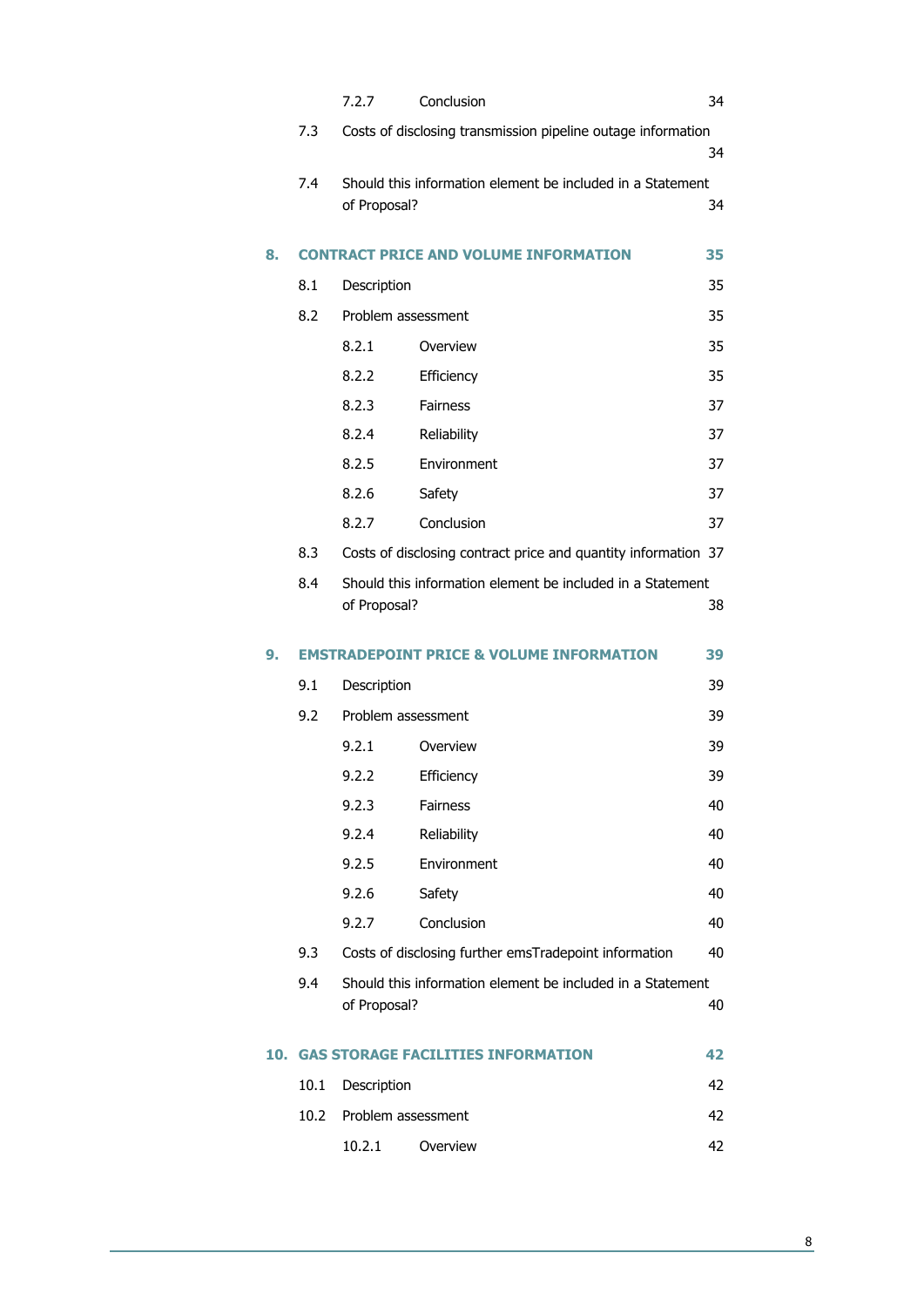|     |      | 10.2.2             | Efficiency                                                 | 42 |
|-----|------|--------------------|------------------------------------------------------------|----|
|     |      | 10.2.3             | <b>Fairness</b>                                            | 43 |
|     |      | 10.2.4             | Reliability                                                | 44 |
|     |      | 10.2.5             | Environment                                                | 44 |
|     |      | 10.2.6             | Safety                                                     | 44 |
|     |      | 10.2.7             | Conclusion                                                 | 44 |
|     | 10.3 |                    | Costs of disclosing storage information                    | 44 |
|     | 10.4 | of Proposal?       | Should this information element be included in a Statement | 45 |
| 11. |      |                    | <b>FORECASTS OF GAS PRODUCTION</b>                         | 46 |
|     | 11.1 | Description        |                                                            | 46 |
|     | 11.2 | Problem assessment |                                                            | 46 |
|     | 11.3 | of Proposal?       | Should this information element be included in a Statement | 47 |
| 12. | 48   |                    | <b>GAS POSITIONS OF THERMAL ELECTRICITY GENERATORS</b>     |    |
|     | 12.1 | Description        |                                                            | 48 |
|     | 12.2 | Problem assessment |                                                            | 48 |
|     | 12.3 | of Proposal?       | Should this information element be included in a Statement | 49 |
|     |      |                    | 13. FORECASTS OF MAJOR USERS' GAS CONSUMPTION              | 50 |
|     | 13.1 | Description        |                                                            | 50 |
|     | 13.2 | Problem assessment |                                                            | 50 |
|     |      | 13.2.1             | Overview                                                   | 50 |
|     |      | 13.2.2             | Efficiency                                                 | 50 |
|     |      | 13.2.3             | <b>Fairness</b>                                            | 51 |
|     |      | 13.2.4             | Reliability                                                | 51 |
|     |      | 13.2.5             | Environment                                                | 51 |
|     |      | 13.2.6             | Safety                                                     | 51 |
|     |      | 13.2.7             | Conclusion                                                 | 51 |
|     | 13.3 |                    | Costs of disclosing forecasts of gas consumption           | 51 |
|     | 13.4 | of Proposal?       | Should this information element be included in a Statement | 52 |

 $\frac{9}{2}$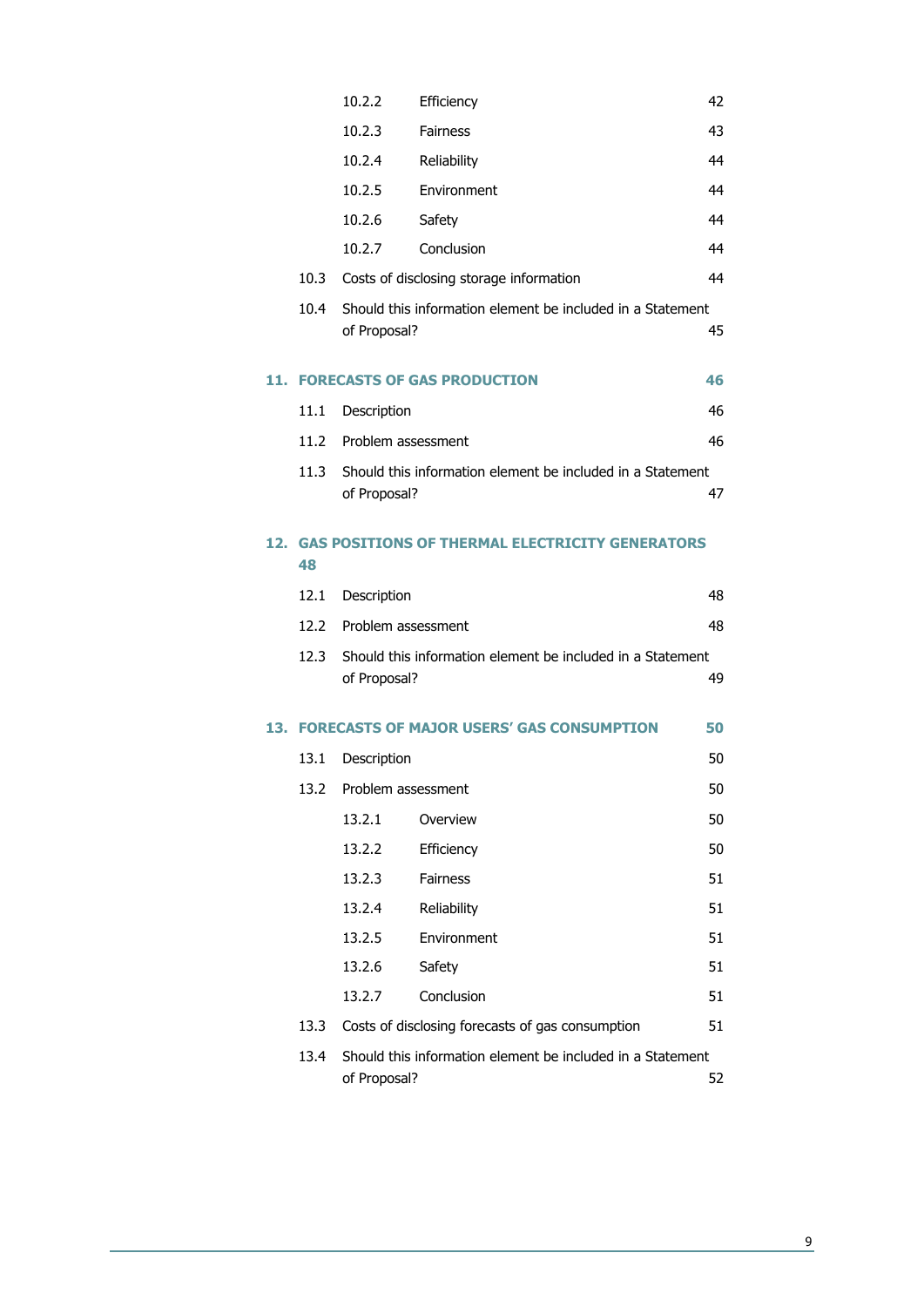<span id="page-9-0"></span>

#### <span id="page-9-1"></span>**1.1 Purpose**

The purpose of this paper is to identify whether there are problems with information transparency and asymmetry in the wholesale gas sector. As part of this assessment, individual information elements are identified that may be included in a Statement of Proposal.

We welcome stakeholders' submissions on the issues raised in this paper. These submissions will be used to further our understanding of information problems in the sector and to determine the set of information issues that will be the subject of the Statement of Proposal.

#### <span id="page-9-2"></span>**1.2 Background**

In August 2018, Gas Industry Co established a workstream to progress issues concerning information transparency and asymmetry in the gas sector. The purpose of the workstream is to consider whether current market arrangements related to information disclosure in the wholesale gas sector are sufficient or whether further arrangements are required.

Gas Industry Co's initial work focussed on gaining a broad understanding of possible information issues. We met with various energy sector parties to understand their perspectives. We also conducted a review of information disclosure regimes in several countries and markets. This work fed into to Gas Industry Co's release of the *Options for Information Disclosure in the* Wholesale Gas Sector consultation paper<sup>[2](#page-9-3)</sup> ('Options Paper') in March. The purpose of the paper was to provide gas sector stakeholders with the opportunity to comment on various issues relating to information disclosure in the New Zealand gas sector. This paper set out a number of information areas or 'information elements' where there may be problems with information transparency and asymmetry.

We received submissions and cross-submissions from twenty-two parties on the Options Paper. These parties span various parts of the gas industry as well as the wider energy sector:

- Electricity Authority (EA)
- Major Energy Users Group (MEUG)
- Transpower Limited (Transpower)
- Mercury Limited (Mercury)
- Meridian Energy Limited (Meridian)
- Energy Link Ltd (EnergyLink)
- Petroleum Exploration & Production New Zealand (PEPANZ)
- Greymouth Gas New Zealand Limited (Greymouth)
- OMV New Zealand Limited (OMV)

<span id="page-9-3"></span><sup>&</sup>lt;sup>2</sup> Options for Information Disclosure in the Wholesale Gas Sector consultation paper, <https://www.gasindustry.co.nz/dmsdocument/6480>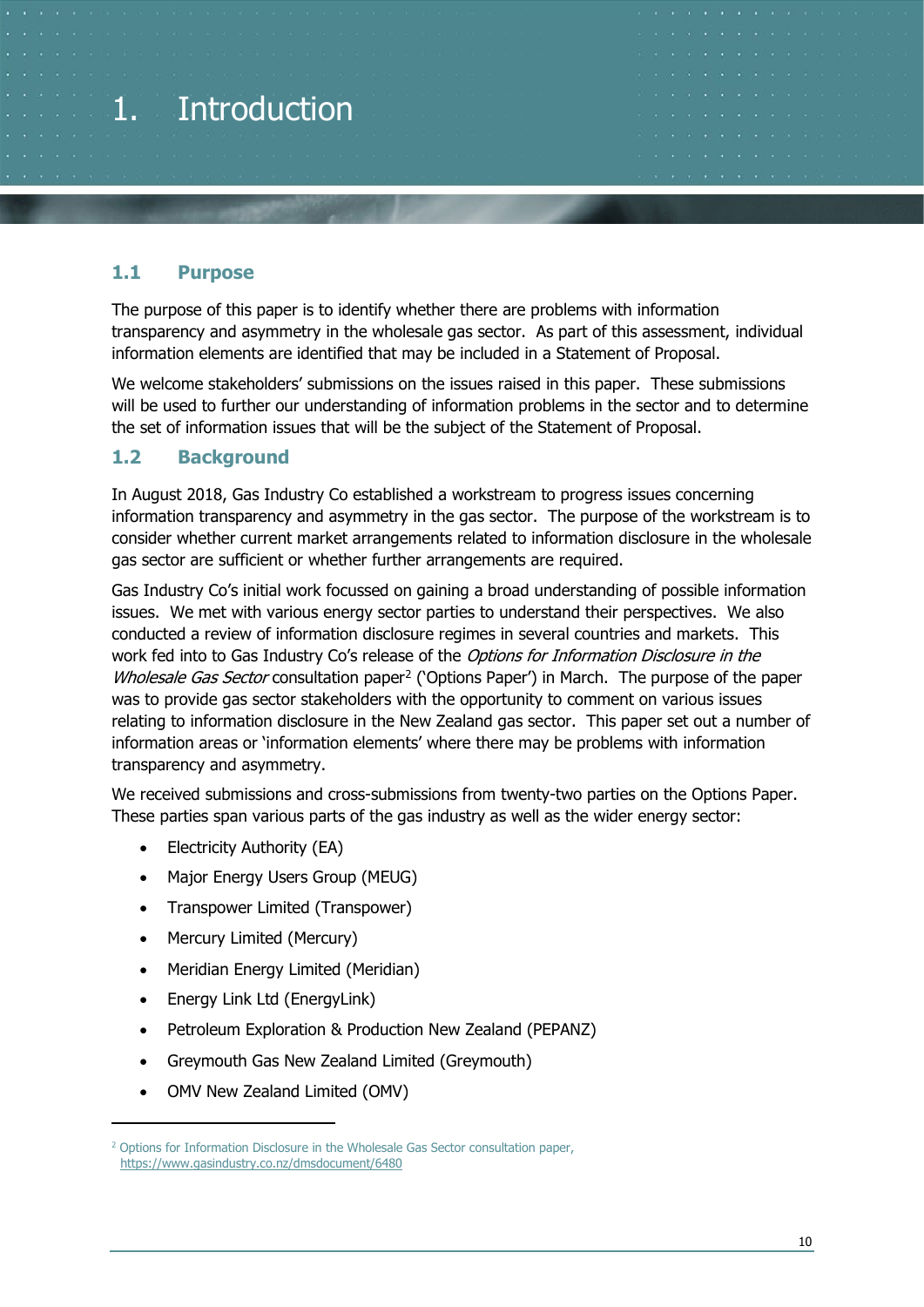- Todd Energy Limited and Nova Energy Limited (Todd)
- First Gas Limited (First Gas)
- Trustpower Limited (Trustpower)
- Genesis Energy Limited (Genesis)
- Contact Energy Limited (Contact)
- Vector Limited (Vector)
- Major Gas Users Group (MGUG)
- New Zealand Steel Limited (NZ Steel)
- Fonterra Co-operative Group Limited (Fonterra)
- Methanex New Zealand Limited (Methanex)
- emsTradepoint Limited (emsTradepoint)
- Haast Energy Trading Limited (Haast)
- Flick Energy Ltd (Flick)

A summary of the issues raised during the consultation process can be found in the paper Analysis of Submissions on Options for Information Disclosure<sup>[3](#page-10-0)</sup>.

From the Options Paper and submissions, we have identified several information areas or 'information elements' where we consider there to be information transparency or asymmetry issues. These information elements and their issues are explored in the remainder of this paper.

This paper represents the first step in the development of a Statement of Proposal. Section 43N of the Gas Act (1992) (Gas Act) requires the following:

- 1. Identification of information transparency and asymmetry problems in the gas wholesale sector;<sup>[4](#page-10-1)</sup>
- 2. Identification and assessment of reasonably practicable options for addressing the problem(s);
- 3. Assessment of the costs and benefits of each of the options;
- 4. Assessment of the extent to which the problem would be addressed by each option;
- 5. Consideration of whether the problem(s) can be satisfactorily addressed by nonregulatory means;
- 6. Preparation of a Statement of Proposal for consultation, meeting the requirements of Section 43N of the Gas Act.

Steps 2 – 4 would include an assessment of options that would include the industry-led arrangements<sup>[5](#page-10-2)</sup> that upstream parties (OMV, Todd, Greymouth, Beach and PEPANZ) and Flex Gas are developing currently and any other arrangements that parties may develop.

<span id="page-10-0"></span><sup>&</sup>lt;sup>3</sup> Analysis of Submissions on Options for Information Disclosure, <https://www.gasindustry.co.nz/dmsdocument/6589>

<span id="page-10-1"></span><sup>4</sup> Section 43N of the Gas Act refers to the "objective of the regulation". We consider this to be a matter of terminology. If a regulatory process is commenced, the objective of in the regulation will be framed as a statement to address the problem.

<span id="page-10-2"></span><sup>5</sup> Copies of the draft Upstream Gas Outage Information Disclosure Code, an overview document and a covering letter can be found at [https://www.gasindustry.co.nz/work-programmes/gas-sector-information-disclosure/upstream-outage-information](https://www.gasindustry.co.nz/work-programmes/gas-sector-information-disclosure/upstream-outage-information-disclosure-code/)[disclosure-code/](https://www.gasindustry.co.nz/work-programmes/gas-sector-information-disclosure/upstream-outage-information-disclosure-code/)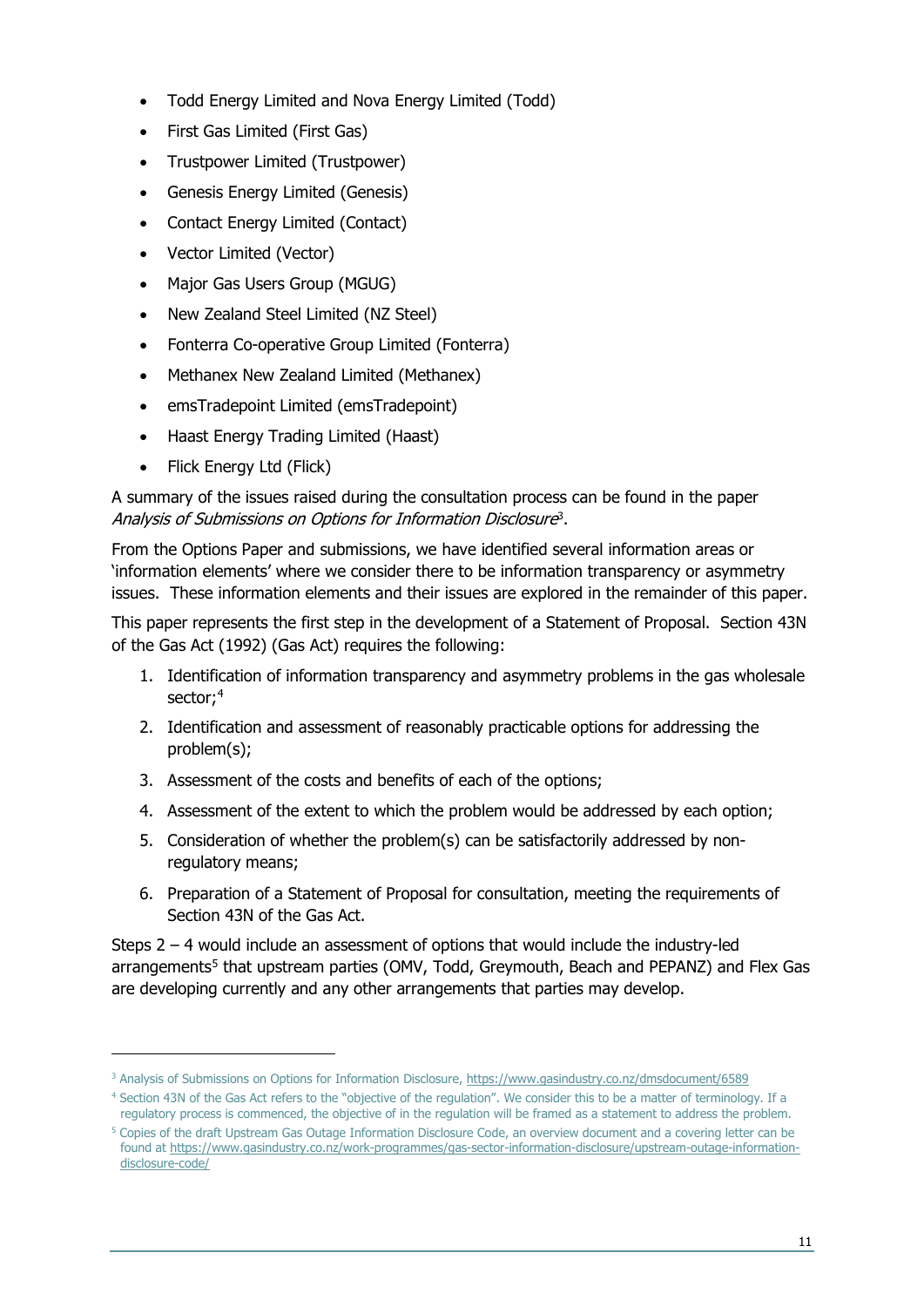# <span id="page-11-0"></span>2. Assessment framework

#### <span id="page-11-1"></span>**2.1 Introduction**

In this section we set out the framework we have used to identify information transparency and asymmetry issues in the gas sector. We begin with a general discussion of the role that information plays in markets. This is followed by a description of the assessment framework, which is based on the government's objectives for the gas sector as identified in the Gas Act and the Government Policy Statement on Gas Governance 2008 (GPS).

#### <span id="page-11-2"></span>**2.2 Role of information in a well-functioning market**

Free-flowing, timely and accurate information is a key element of a well-functioning market. Accessible information is a cornerstone for market participants in making decisions. It supports the efficient production of gas and the allocation of supply to those users who value it the most. Information reduces the barriers to market entry for new participants. It supports parties in managing their risks, enabling them to make more informed operational and investment decisions. Information also facilities better monitoring by regulators and third parties.

In contrast, situations where parties do not have full information or where information is uneven (or asymmetric) amongst parties are regarded as examples of information failure, a type of market failure. If information is not available widely, some parties may be required to make decisions based on limited facts. In these situations, there may be a misallocation of resources, with users paying too much or too little, and producers suppling too much or too little.

A report $6$  to the Ministerial Council on Energy in Australia said the following regarding the importance of information in a gas wholesale market:

Information is the life-blood of any commodity market. A transparent wholesale gas market is one in which market participants have ready access to long and short term information on price and the availability of gas and transmission capacity. Transparency enables the market to respond effectively to fluctuations in supply and demand both large and small. Transparency reduces barriers to entry and exit by enabling prospective and current participants to easily assess their commercial positions.

Although transparent and widely accessible information is important for the efficient operation of a market, this does not mean all information should necessarily be made available. For instance, information related to outputs from research and development investments, creativity and business initiative is a key factor for companies in both developing and maintaining their competitive advantage. It is argued that protection of this information encourages efficiency and innovation.

<span id="page-11-3"></span><sup>&</sup>lt;sup>6</sup> Allen Consulting Group (2005). *Options for the development of the Australian wholesale gas market*. Report to the Ministerial Council on Energy Standing Committee of Officials - Gas Market Development Working Group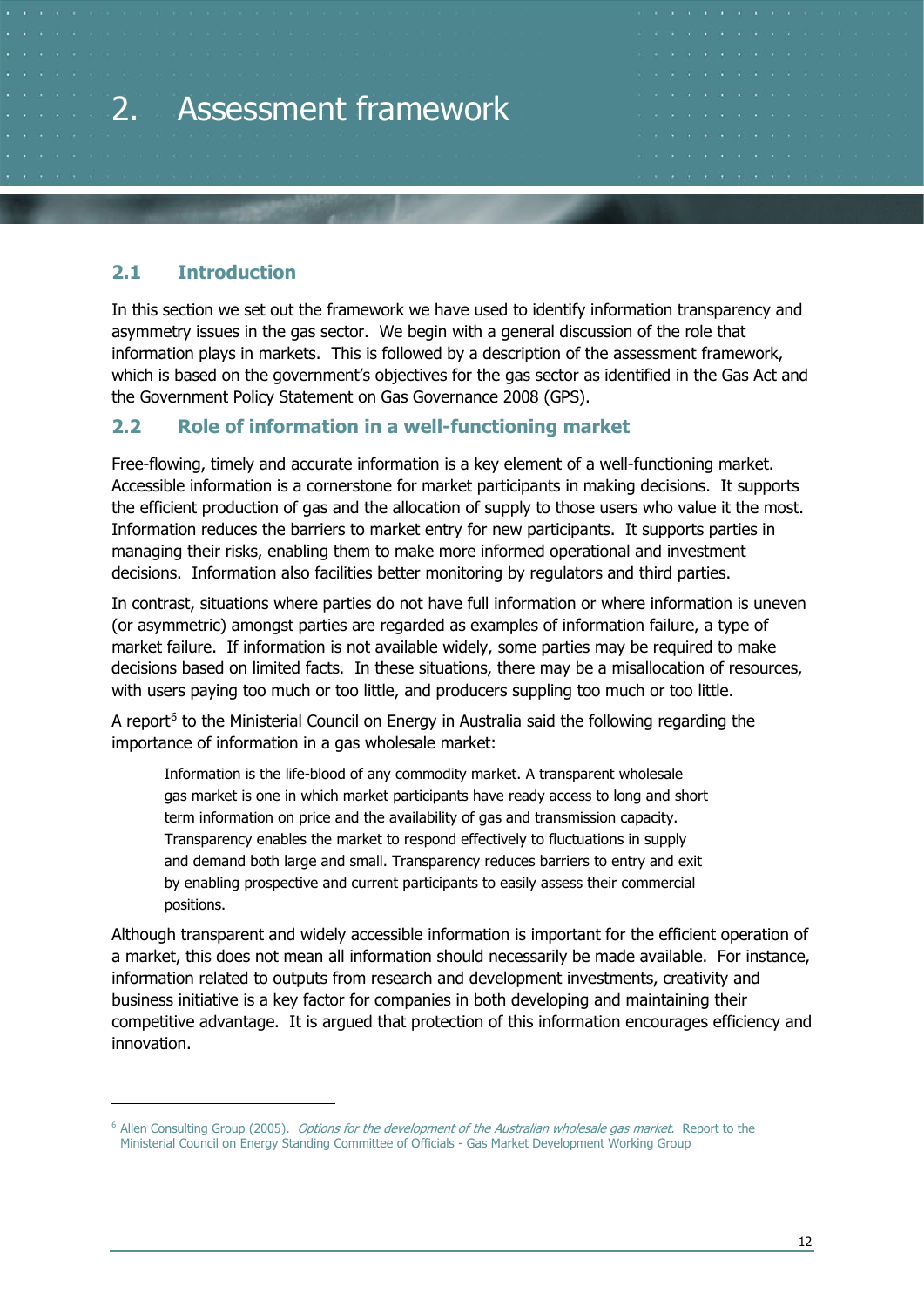TDB Advisory makes a similar point in its *Gas Industry Governance: Incentives, Regulation and* Outcomes report<sup>[7](#page-12-2)</sup>, prepared for the Major Electricity Users Group (MEUG):

In some cases, which may include commercial information, protection of a right to withhold information is necessary to the production of that information in the first place. A duty of disclosure abrogates that right. We, therefore, think there is merit in treading carefully when it comes to extending obligations around disclosure of information.

TDB Advisory concludes that unless there is clear justification that a problem exists, information disclosure obligations in the gas sector should not cover commercial information.

Following the above discussion, the design of an information disclosure regime should consider carefully the costs and benefits of different types of information disclosure. Both of these aspects are considered in the problem assessments that follow.

#### <span id="page-12-0"></span>**2.3 Assessment methodology**

#### **Problem identification**

To understand whether there are problems relating to information availability in the gas sector, we assess the information issues identified in the Options Paper and submissions/cross submissions against the Government's policy objectives for the sector. These objectives are identified in the Gas Act and the GPS. This assessment methodology is similar to the approach used in our assessment of First Gas's proposed Gas Transmission Access Code (GTAC)[8](#page-12-3).

Relevant Gas Act and GPS objectives and outcomes are listed in [Table 2.](#page-12-1) GPS outcomes that are unlikely to be relevant to information disclosure outcomes are not included in the table.

| <b>Criterion</b> | <b>Objective/Outcome</b> | <b>Text</b>                                                                                                                                                                           |
|------------------|--------------------------|---------------------------------------------------------------------------------------------------------------------------------------------------------------------------------------|
| 1                | Gas Act s43ZN(a)         | the principal objective is to ensure that gas is delivered to existing and new<br>customers in a safe, efficient, and reliable manner                                                 |
| 2                | Gas Act s43ZN(b)(i)      | facilitation and promotion of the ongoing supply of gas to meet New Zealand's<br>energy needs, by providing access to essential infrastructure and competitive<br>market arrangements |
| 3                | Gas Act s43ZN(b)(ii)     | barriers to competition in the gas industry are minimised                                                                                                                             |
| 4                | Gas Act s43ZN(b)(iii)    | incentives for investment in gas processing facilities, transmission, and distribution<br>are maintained or enhanced                                                                  |
| 5                | Gas Act s43ZN(b)(iv)     | delivered gas costs and prices are subject to sustained downward pressure                                                                                                             |
| 6                | Gas Act $43ZN(b)(v)$     | risks relating to security of supply, including transport arrangements, are properly<br>and efficiently managed by all parties                                                        |
| 7                | Gas Act s43ZN(b)(vi)     | consistency with the Government's gas safety regime is maintained                                                                                                                     |
| 8                | GPS Item $12(a)$         | energy and other resources used to deliver gas to consumers are used efficiently                                                                                                      |
| 9                | GPS Item 12(b)           | competition is facilitated in upstream and downstream gas markets by minimising<br>barriers to access to essential infrastructure to the long-term benefit of end-users               |

#### <span id="page-12-1"></span>**Table 2 Assessment criteria**

<span id="page-12-2"></span><sup>&</sup>lt;sup>7</sup> TDB Advisory (2019). *Gas Industry Governance: Incentives, Regulation and Outcomes,* Report prepared for MEUG.

<span id="page-12-3"></span><sup>8</sup> See GTAC Final Assessment Paper, https://www.gasindustry.co.nz/dmsdocument/6477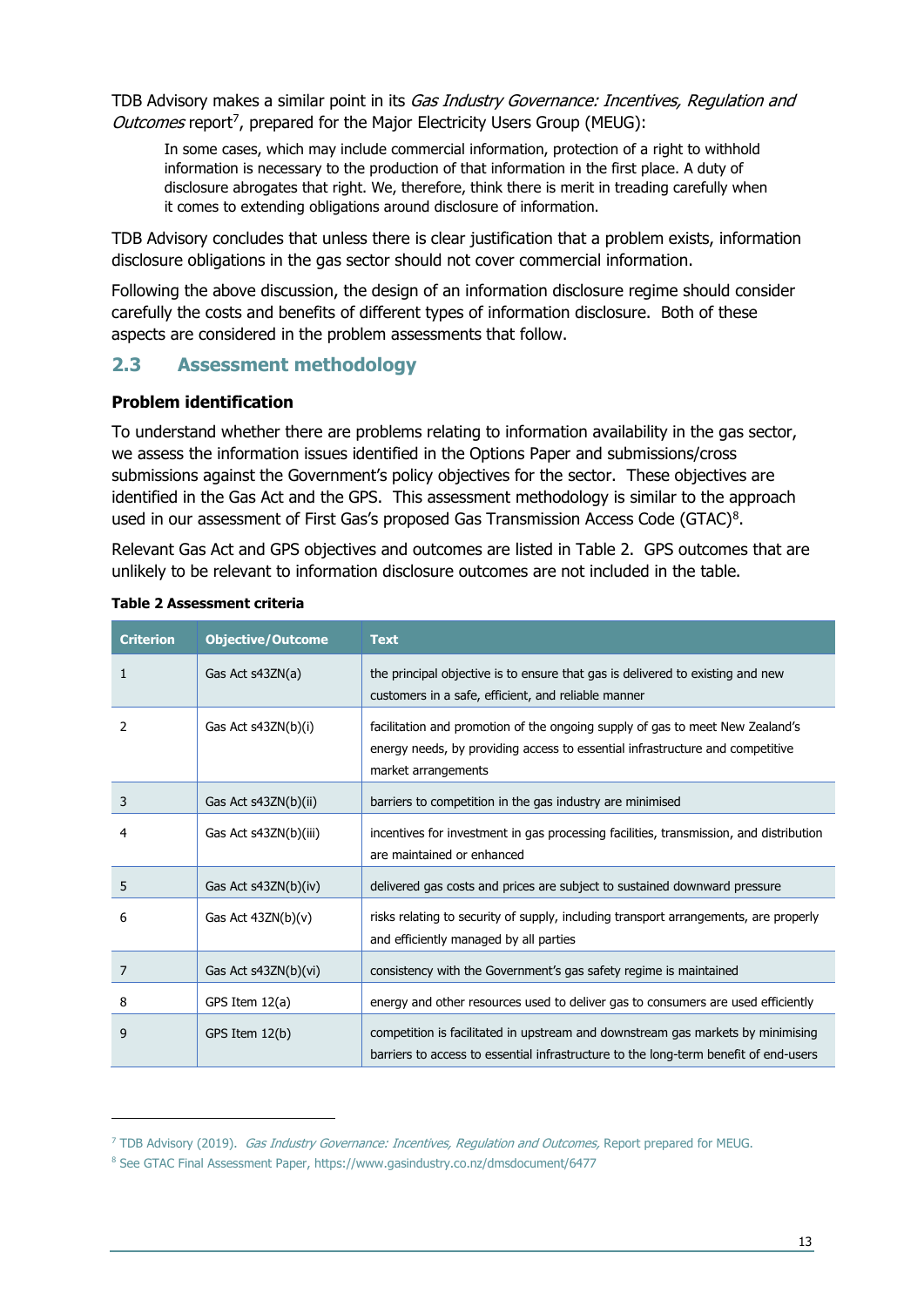| 10 | GPS Item $12(c)$    | the full costs of producing and transporting gas are signalled to consumers                                                                                                                                                                                                                                                                                                                |
|----|---------------------|--------------------------------------------------------------------------------------------------------------------------------------------------------------------------------------------------------------------------------------------------------------------------------------------------------------------------------------------------------------------------------------------|
| 11 | GPS Item 12(d)      | the quality of gas services where those services include a trade-off between<br>quality and price, as far as possible, reflect customers' preferences                                                                                                                                                                                                                                      |
| 12 | GPS Item 12(e)      | the gas sector contributes to achieving the Government's climate change<br>objectives as set out in the New Zealand Energy Strategy, or any other document<br>the Minister of Energy may specify from time to time, by minimising gas losses and<br>promoting demand-side management and energy efficiency                                                                                 |
| 13 | GPS Item 9          | it is also the Government's objective that Gas Industry Co takes account of fairness<br>and environmental sustainability in all its recommendations. To this end, the<br>Government's objective for the entire gas industry is as follows: To ensure that gas<br>is delivered to existing and new customers in a safe, efficient, fair, reliable and<br>environmentally sustainable manner |
| 14 | GPS Item 13 point 1 | pursue: An efficient market structure for the provision of gas metering, pipeline<br>and energy services                                                                                                                                                                                                                                                                                   |
| 15 | GPS Item 13 point 2 | pursue: Efficient arrangements for the short-term trading of gas                                                                                                                                                                                                                                                                                                                           |
| 16 | GPS Item 13 point 3 | pursue: gas governance arrangements are supported by appropriate compliance<br>and dispute resolution processes.                                                                                                                                                                                                                                                                           |
| 17 | GPS Item 13 point 4 | good information is publicly available on the performance and present state of the<br>gas sector                                                                                                                                                                                                                                                                                           |

These criteria can be mapped against the five outcome categories listed in [Table 3.](#page-13-0) These outcome categories are identified in the GPS, listed as criterion 13 in the previous table.

|                  | <b>Efficiency</b> | <b>Fairness</b> | <b>Reliability</b> | <b>Environment</b> | <b>Safety</b> |
|------------------|-------------------|-----------------|--------------------|--------------------|---------------|
| <b>Gas Act</b>   | Criterion 1       |                 | Criterion 1        |                    | Criterion 1   |
|                  | Criterion 2       |                 | Criterion 2        |                    | Criterion 7   |
|                  | Criterion 3       |                 | Criterion 6        |                    |               |
|                  | Criterion 4       |                 |                    |                    |               |
|                  | Criterion 5       |                 |                    |                    |               |
| <b>GPS</b>       | Criterion 8       | Criterion 13    |                    | Criterion 8        |               |
| <b>Objective</b> | Criterion 9       |                 |                    | Criterion 12       |               |
|                  | Criterion 10      |                 |                    | Criterion 13       |               |
|                  | Criterion 11      |                 |                    |                    |               |
|                  |                   |                 |                    |                    |               |
| <b>GPS</b>       | Criterion 14      |                 |                    |                    |               |
| <b>Outcome</b>   | Criterion 15      |                 |                    |                    |               |

#### <span id="page-13-0"></span>**Table 3 Assessment categories**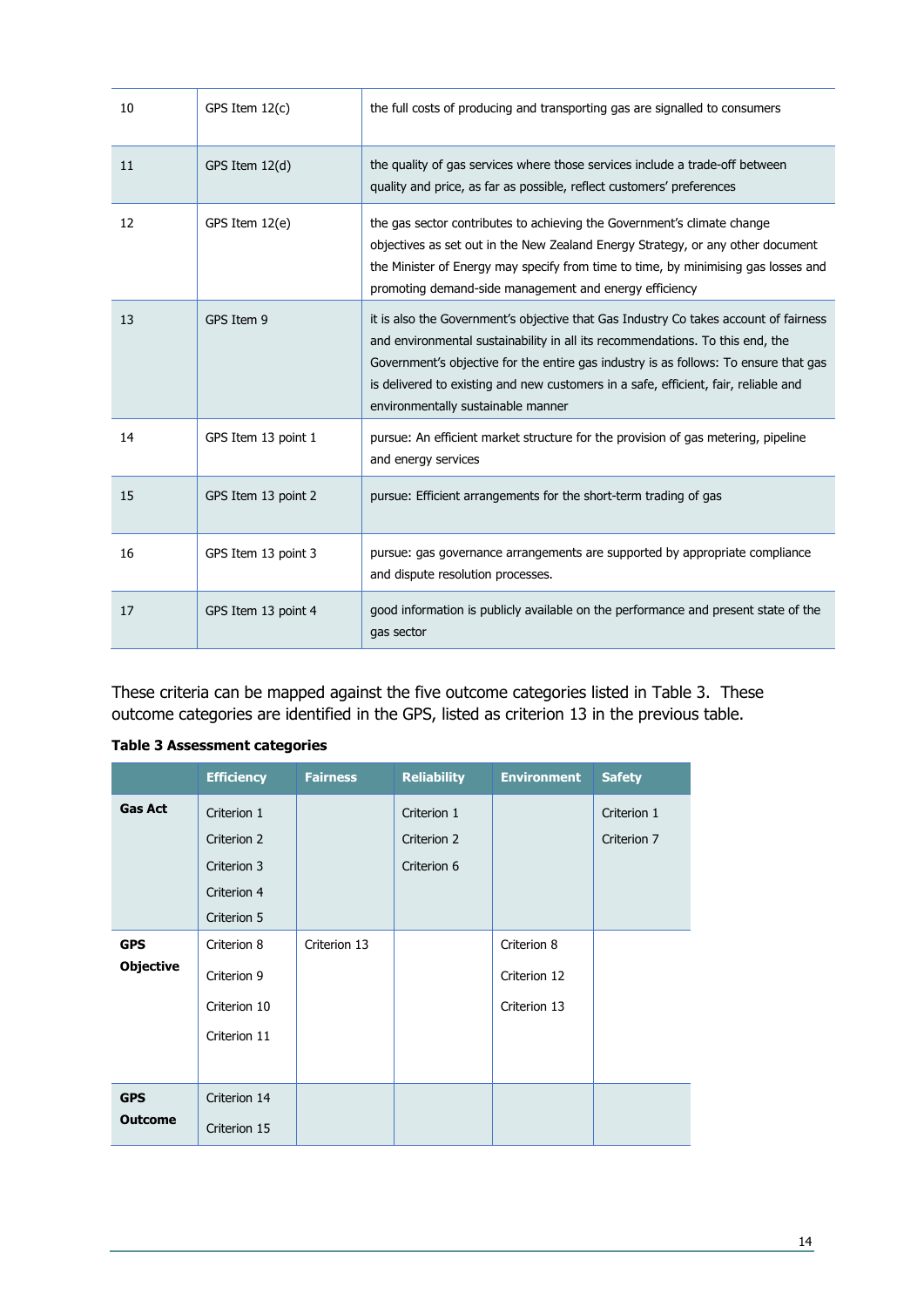| Criterion 16 |  |  |
|--------------|--|--|
| Criterion 17 |  |  |

This table shows that many of the criteria are related to economic efficiency. This includes objectives such as downward pressure on gas costs and prices, facilitation of gas supply through competitive market arrangements, efficient management of risks and the minimisation of barriers to competition in the industry.

A number of the possible problems associated with a lack of information availability in the gas sector relate to these efficiency outcomes. In the problem assessments that follow, we split the efficiency discussion by the relevant components of the gas value chain and related sectors (i.e. electricity) to unpick the various efficiency issues.

Criterion two is concerned with "...the facilitation and promotion of the ongoing supply of gas to meet New Zealand's energy needs, by providing access to essential infrastructure and competitive market arrangements" [emphasis added]. From this criterion we consider that the implications of gas information transparency for related energy markets (particularly the New Zealand electricity market) should be considered. In the problem assessments that follow, we include the impact of potential gas information problems on the electricity sector.

#### **Cost evaluation**

As we discussed above, a key part of our problem assessment includes an evaluation of the costs of disclosing various types of information. In this paper, these costs are evaluated qualitatively, using information provided in submissions and cross-submissions on the Options Paper. A more formal analysis of costs may be included in the Statement of Proposal.

Q1: Do you have any comments on our approach to the analysis?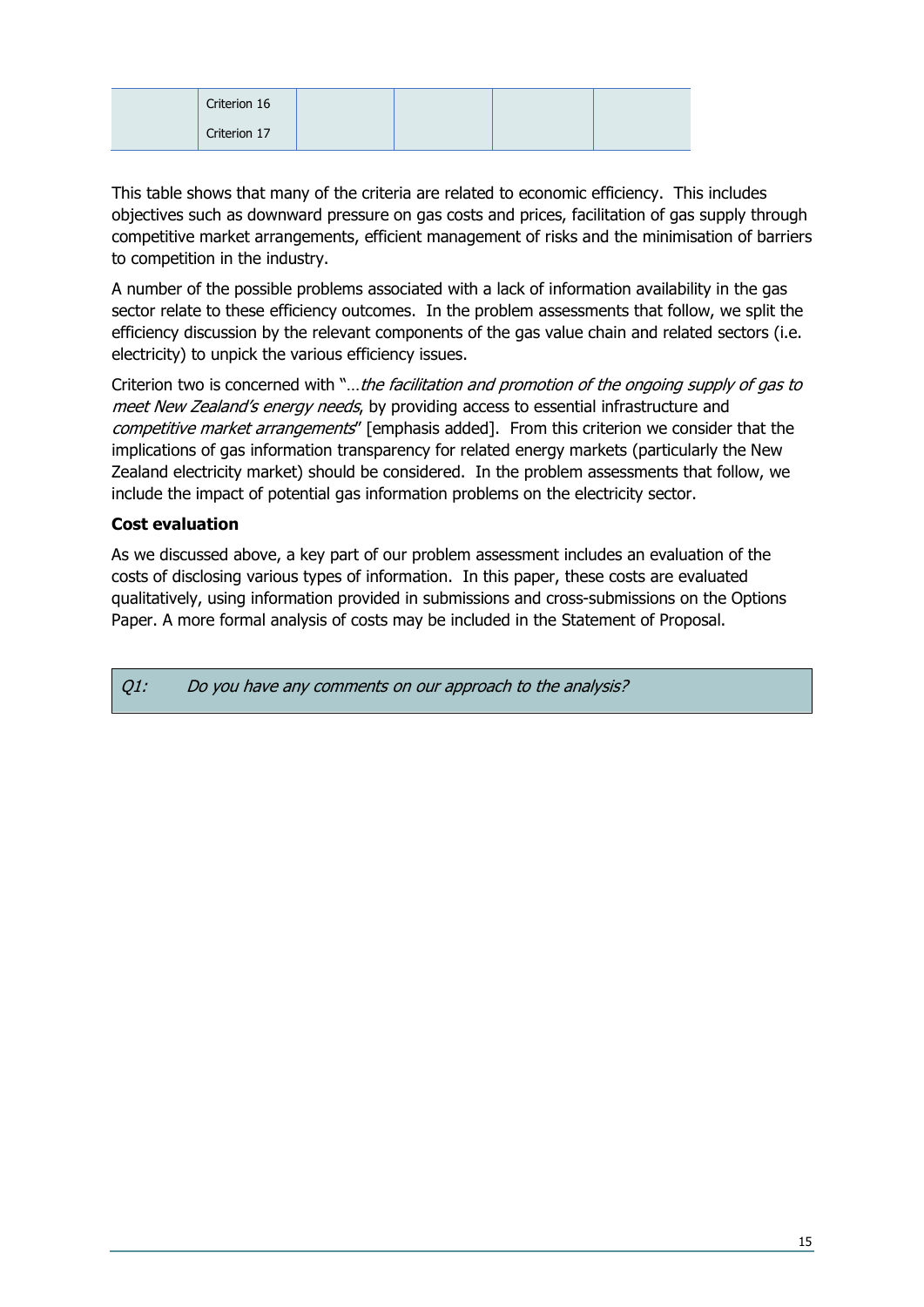### <span id="page-15-0"></span>3. Information elements

From the Options Paper and submissions, the potential areas or information elements where there may be information issues include:

- 1. Major plant outage (planned and unplanned) information:
	- a. Gas production
	- b. Major gas users' facilities
	- c. Storage
	- d. Transmission
- 2. Bilateral contract price and volume information
- 3. emsTradepoint price and volume information
- 4. Gas storage facilities information
- 5. Forecasts of gas production
- 6. Forecasts of major users' consumption
- 7. Gas positions of thermal electricity generators

Many of these areas were discussed in the Options Paper. Items 1c, 4 and 7 were suggested by some parties during the submissions process.

The Options Paper discussed various possible approaches to information disclosure. The paper identified three broad categories: an information disclosure regime could use a principles-based approach, a specific (or rules-based) approach or it could be a voluntary arrangement. The regime could also be a mix of all three, depending on the types of information that are disclosed. This subject will be covered in the Statement of Proposal. However, we note that information that has no particular immediacy (e.g. forecasts of projected production or regular updates of market volumes and prices) may fit better with either a rules-based or voluntary approach, rather than a principles-based approach. This is because this type of information is unlikely to meet the 'market impact' test inherent in a principles-based approach. Information that falls into this category includes items  $2 - 7$ . Event driven information (item 1) could fit under all three approaches.

Q2: Have we identified all of the relevant information elements in this list?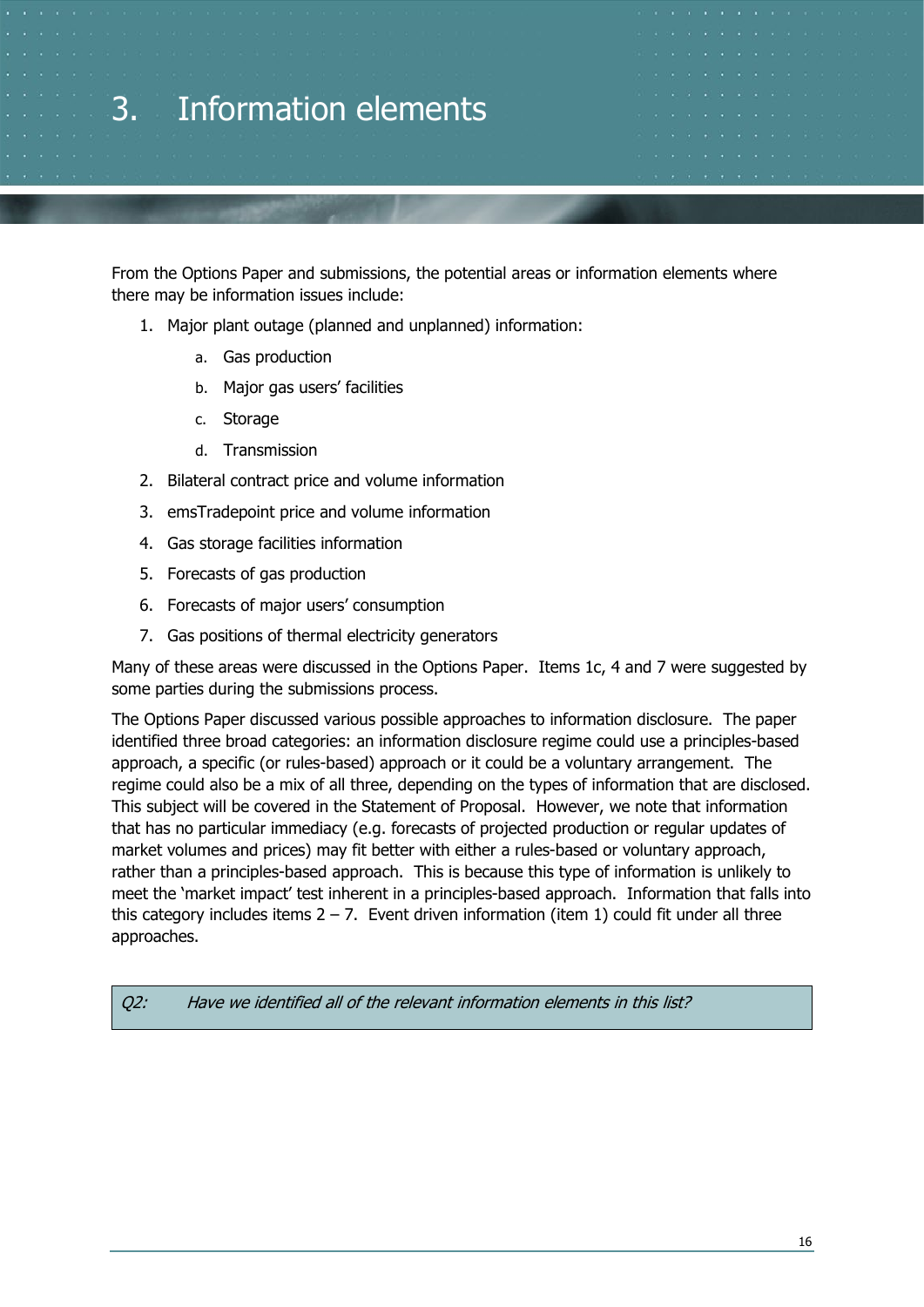# <span id="page-16-0"></span>4. Gas production outages

#### <span id="page-16-1"></span>**4.1 Description**

The Options Paper identified gas production outage information as an information element that may have transparency and asymmetry issues. This information includes both gas production and related processing facility information. The paper commented that both planned and unplanned outage information is generally not disclosed publicly.

In the following discussion, we assess production outage information issues using the assessment categories listed in [Table 3.](#page-13-0) We also consider at a qualitative level the costs associated with providing this information. Finally, we consider whether the identified net benefits of providing production outage information mean that this information element should be considered in a Statement of Proposal.

#### <span id="page-16-2"></span>**4.2 Problem assessment**

#### <span id="page-16-3"></span>**4.2.1 Overview**

Over the past year, there has been considerable focus on the availability of gas production (including processing facilities) outage information. This focus was driven by several major events (including the discovery of a leak in the Pohokura flexible pipeline and a subsequent, unrelated failure of a shutdown valve on the Pohokura offshore platform which led to major outages in Pohokura gas production) which significantly affected gas supply in the wholesale gas market. These events highlighted that there may be transparency and asymmetry issues associated with gas production information.

The Options Paper identified that most gas in New Zealand is sold under long-term, bilateral gas supply agreements  $(GSAs)^9$  $(GSAs)^9$ . Upstream parties are understood to provide information relating to production outages to contract counterparties; however, we understand that these contracts have confidentiality clauses that restrict wider disclosure. Information is not generally shared with the wider gas sector. These arrangements result in gas production outage information being relatively opaque to the broader gas market. The paper also noted that for fields owned by Joint Venture (JV) entities, the JV arrangements may limit the disclosure of information.

Production outage information is disclosed in all of the markets that that were reviewed in the paper. Most submissions on the Options Paper considered that information on upstream production outages should be disclosed.

#### <span id="page-16-4"></span>**4.2.2 Efficiency**

Limited production outage information has efficiency implications for most parts of the gas industry value chain, as well as other related sectors. The following discussion examines efficiency implications for each of these components.

<span id="page-16-5"></span><sup>&</sup>lt;sup>9</sup> This is similar to the arrangements in other gas markets; for instance, most gas supplied in the Australian gas markets is sold under bilateral contracts.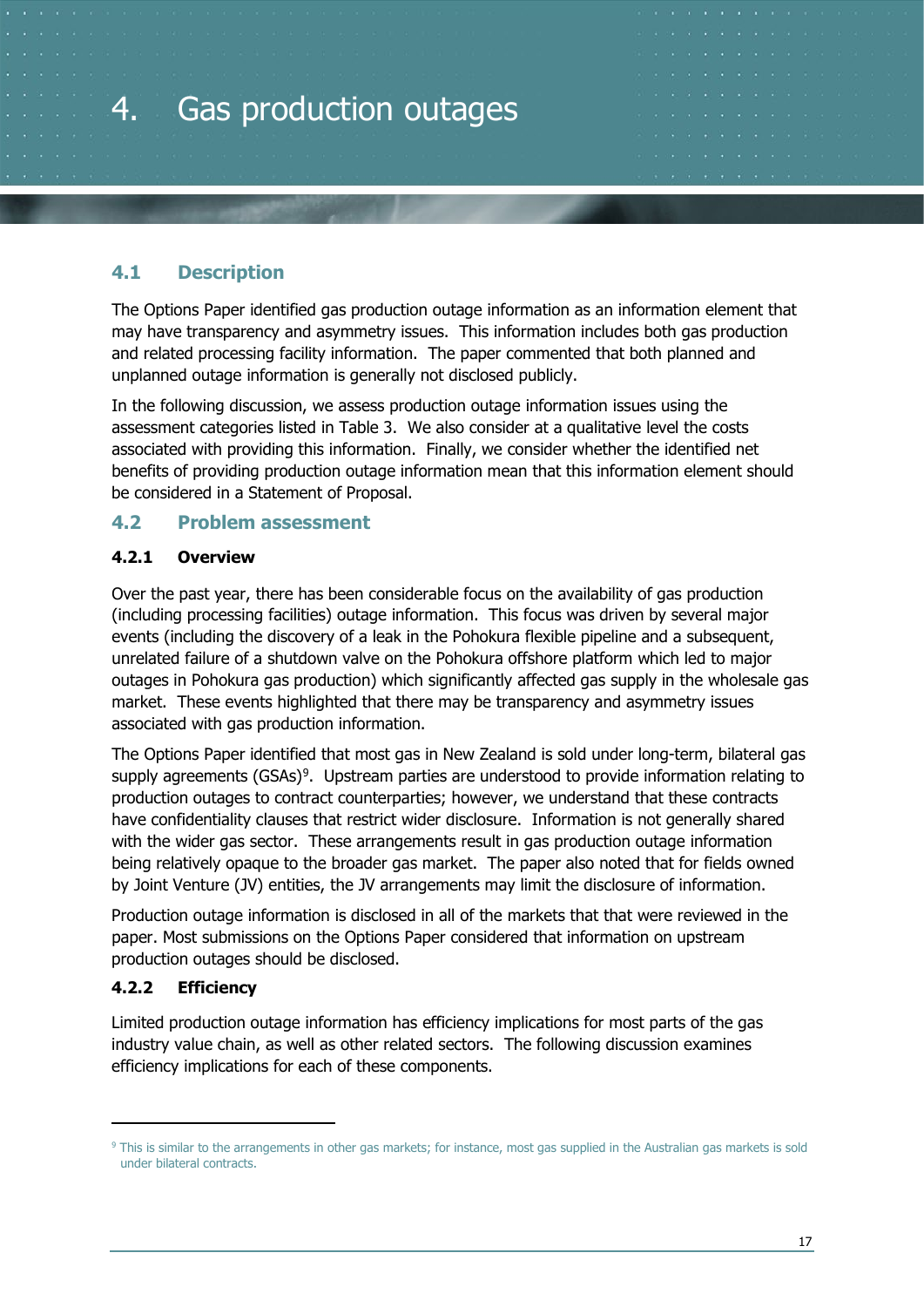#### Upstream gas production (including processing)

PEPANZ's submission noted that upstream parties' knowledge of outages across the upstream sector can enable coordination of plant maintenance. Similarly, OMV remarked that outage information regarding other producers may assist its own outage and contingency planning. Potential benefits of this coordination include improved scheduling of the workforce involved in planned outage projects and the ability to stagger planned outage projects between fields so that multiple fields are not out at the same time.

These submissions indicate that there may be some efficiency benefits to upstream parties from knowing the timetables for each other's planned outages. It follows that the absence of this information may mean that parties operations are less efficient than they otherwise could be.

#### Transmission

Under the Maui Pipeline Operating Code (MPOC) (and interconnection agreements under the Gas Transmission Access Code (GTAC)), upstream parties provide planned and unplanned outage information to First Gas. Given these arrangements, there are no obvious efficiency issues for the gas transmission system operator regarding limited production outage information.

The Critical Contingency Operator (CCO) is another party in the transmission part of the sector who can be affected by limited access to production outage information. Under s38A of the Gas Governance (Critical Contingency Management) Regulations 2008, the CCO can ask producers and large consumers for information. However, as a practical matter, the CCO needs to know whether there is an issue in order to request this information. Formalised information disclosure regarding planned outages would improve the CCO's processes for managing potential contingency events. The current lack of planned production outage disclosure means that the CCO has incomplete information about factors affecting the transmission system, potentially hampering its ability to anticipate and manage a critical contingency event.

#### Downstream (including major users)

Several downstream parties commented in their submissions that a lack of information regarding the Pohokura outage events in 2018 and 2019 adversely affected their operations. The Major Gas Users Group (MGUG) noted that the experience of its members during these outages was that their gas suppliers were not able to inform them fully or in a timely way. This limited information availability left these companies poorly equipped to deal with the consequences of the outages.

NZ Steel's submission described its experience during the Pohokura outages. It commented that the Pohokura planned outage in February 2019 is an example of where information was "…minimal and not timely". NZ Steel commented that the field operator was "…not prepared to share information on the planned timetable." NZ Steel was endeavouring to have a planned maintenance shutdown align with the Pohokura outage. The lack of information led to production inefficiencies, not only for NZ Steel, but also the wider gas market, who would have benefited from this coordination of maintenance activities.

Fonterra's experience during the Pohokura outages was similar. It did not receive sufficient notice of the outages and had limited information on the nature of the events. Fonterra noted that it used informal networks to try to piece together information regarding the outages. Fonterra submitted that uncertainty regarding the duration of events (particularly during its peak production season) significantly affects its ability to make effective business decisions. Fonterra commented that it does not have one contingency plan for a gas outage, but rather a coordinated response that depends on the particular set of events at the time. Limited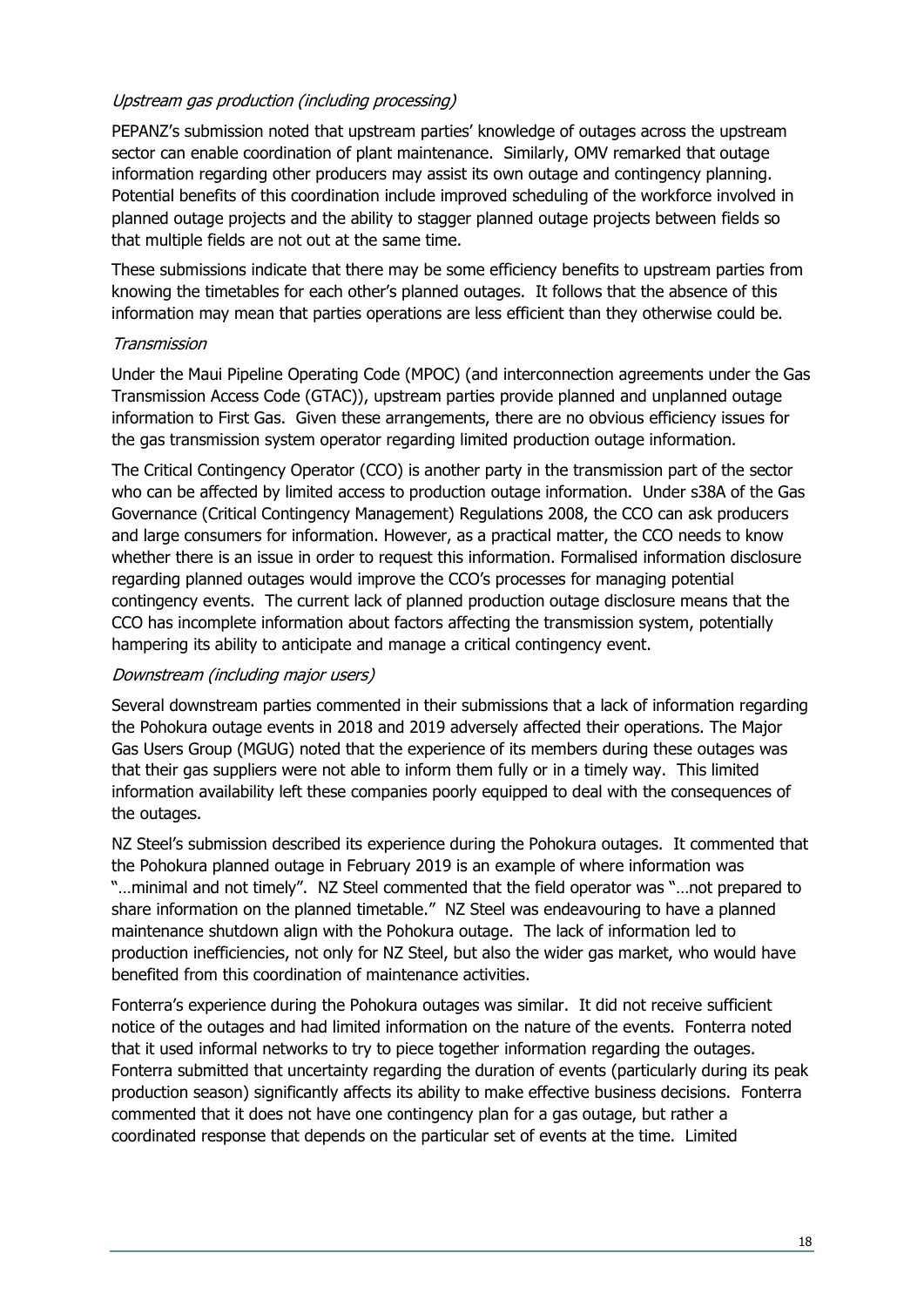information regarding gas production outages affects the ability of Fonterra to react to a particular set of circumstances and limits its ability to run efficient business operations.

These submissions highlight that the operations of downstream parties are affected adversely by inadequate information regarding planned and unplanned gas production outages.

#### Gas wholesale trading market

In general, transparent and symmetric availability of information is a cornerstone for the efficient operation of any market. The gas wholesale market is no different. emsTradepoint commented in its submission that the GPS includes an objective of providing for "Efficient arrangements for the short-term trading of gas" (criterion 15). emsTradepoint considered that:

…in the absence of meaningful and transparent information disclosure, this objective is not met. Market participants face material barriers as they seek to make informed trading decisions. The consequential loss of efficiency is against the interests of gas consumers and, more broadly, consumers in downstream inter-related markets including electricity.

#### Related energy markets - electricity

A number of electricity market parties made submissions on the Options Paper. These parties shared a common perspective on the need for information transparency in the gas market, particularly around gas supply availability. For instance, Meridian noted that the gas and electricity markets "…are interconnected and arrangements for information disclosures must begin to reflect this." Genesis considered that "…greater transparency of information about gas supply and gas availability is critical to the efficient operation of both the gas and electricity markets."

The renewables-only generators (Meridian and Mercury) had a common view on the importance of gas production information (particularly outage information) on their business operations. They noted that because they do not operate thermal plant, they may have asymmetric information regarding gas production outages, relative to their competitors. In contrast, all electricity companies have information on hydro storage. Mercury commented that if "… competitors have information asymmetry this results in inefficient decision making and poor market outcomes." It was noted that electricity companies require information on fuel availability (including gas, coal, geothermal and hydro) in order to make the best decisions on what supply to offer into the market and also to manage risk positions. Finally, information asymmetry regarding thermal fuel availability may also make market-making in the electricity hedge market more challenging<sup>[10](#page-18-0)</sup>.

Mercury noted that if it was aware of planned gas outages, it could reschedule any non-urgent plant maintenance to ensure the electricity market retained capacity to meet demand. There are efficiency benefits associated with parties making these types of operational decisions.

The electricity system operator raised its concerns in correspondence with Gas Industry Co that it was not given enough visibility over the Pohokura outages to effectively manage short- and medium-term electricity security of supply. In general, a lack of information on gas supply issues makes it more difficult for the system operator to manage outages on the electricity network. It can also lead to potential gaps in security of supply forecasting and information (i.e. energy risk information). The electricity system operator noted that, in some circumstances, this information scarcity could also impact real time operations. These issues suggest that limited

<span id="page-18-0"></span><sup>&</sup>lt;sup>10</sup> The Electricity Price Review paper recommends that "The Electricity Authority should impose a mandatory market-making obligation on vertically integrated companies within 12 months unless the industry can develop an incentive-based scheme by then that is effective, funded largely by those companies and acceptable to the Authority" (recommendation D2). See https://www.mbie.govt.nz/assets/electricity-price-review-final-report.pdf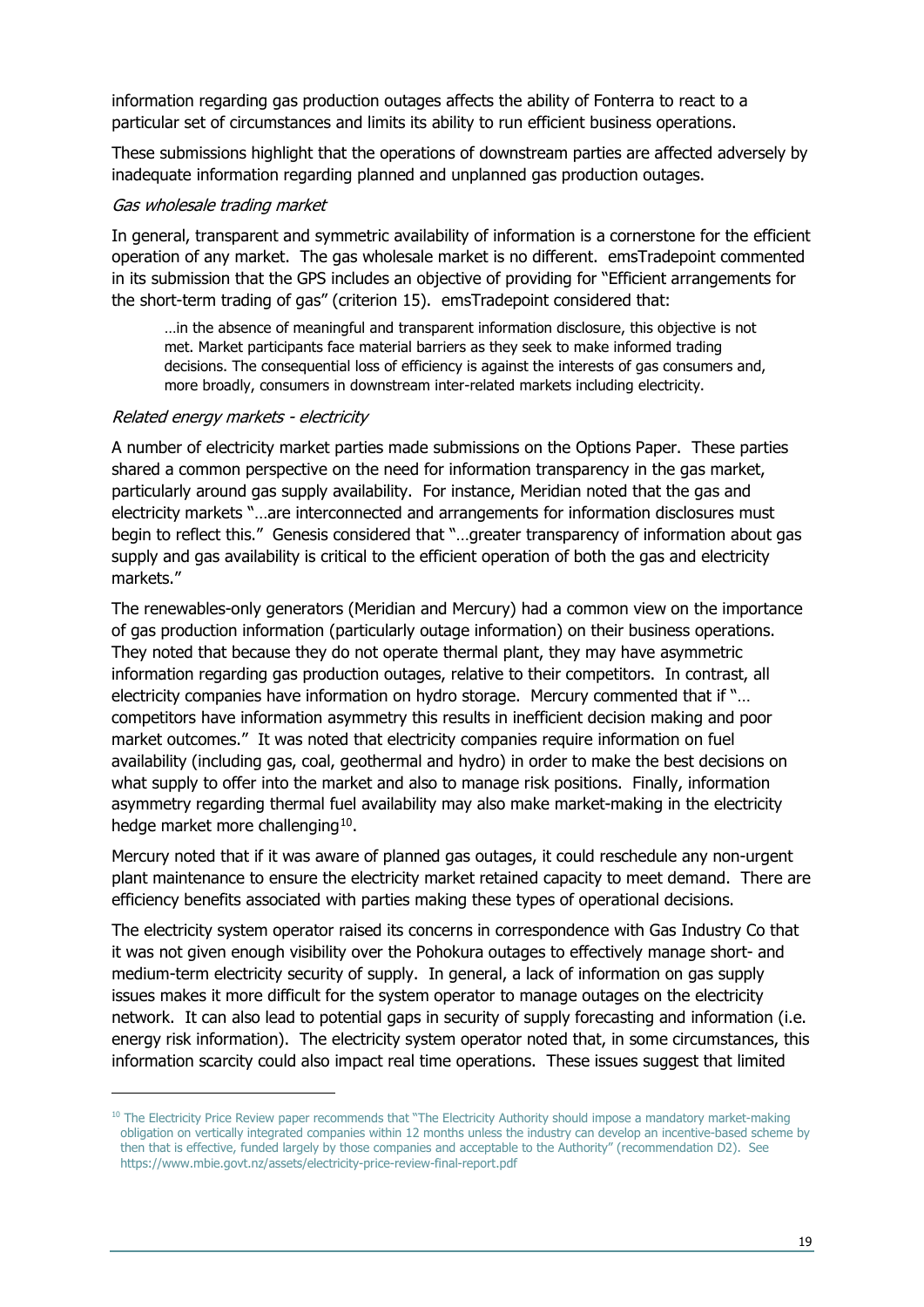information regarding gas production outages may affect the ability of the electricity system operator to manage the electricity system effectively and efficiently.

#### <span id="page-19-0"></span>**4.2.3 Fairness**

There is less discussion regarding fairness in parties' submissions. However, the fairness point is picked up in emsTradepoint's submission which commented that information asymmetry potentially enables some parties to trade with more information, which has fairness connotations.

As we noted earlier, Mercury made a similar comment regarding information asymmetry and fairness in its submission. In particular, its electricity competitors with thermal generation (who are informed about gas supply issues under their GSAs) have access to information regarding gas supply that Mercury does not have. Meridian made a similar point in its March 2019 letter to Gas Industry Co.

In general, parties' uneven access to gas production outage information (or asymmetric information), with those having the information advantaged relative to those who do not, would appear to imply fairness issues.

#### <span id="page-19-1"></span>**4.2.4 Reliability**

This outcome is focussed on the reliable supply of gas (see criterion 2 and 6). Limited information on production outages has three main implications for reliability. First, limited production outage information creates uncertainty in other parts of the gas sector (particularly downstream parties) regarding gas supply reliability. This uncertainty was a common theme among several submissions on the Options Paper. It was discussed earlier in the context of efficiency (see, for example, the earlier discussion regarding NZ Steel and Fonterra's perspectives).

Secondly, limited information reduces the ability of upstream parties to coordinate planned shutdown work. Todd notes that the availability of suppliers for planned shutdown work is limited. This reduced ability to coordinate projects potentially increases gas supply risk.

Finally, as we discussed in the efficiency section, the current lack of planned production outage disclosure means that the CCO has incomplete information about factors affecting the transmission system, potentially hampering its ability to anticipate and manage a critical contingency event. The CCO's purpose is to effectively manage critical gas outages and other security of supply contingencies without compromising long-term gas security of supply. Any detriment to the CCO's effectiveness implies a greater risk of gas reliability problems.

#### <span id="page-19-2"></span>**4.2.5 Environment**

There appears to be no identifiable impacts on environmental outcomes from a lack of information transparency regarding gas production outages.

#### <span id="page-19-3"></span>**4.2.6 Safety**

There appears to be no identifiable impacts on safety outcomes from a lack of information transparency regarding gas production outages.

#### <span id="page-19-4"></span>**4.2.7 Conclusion**

Our problem assessment for gas production outages has identified a number of issues associated with limited transparency and asymmetry of this information. In particular, we have found that there are significant implications for efficiency in the gas sector and related markets from limited production outage information. These issues appear in most parts of the gas sector value chain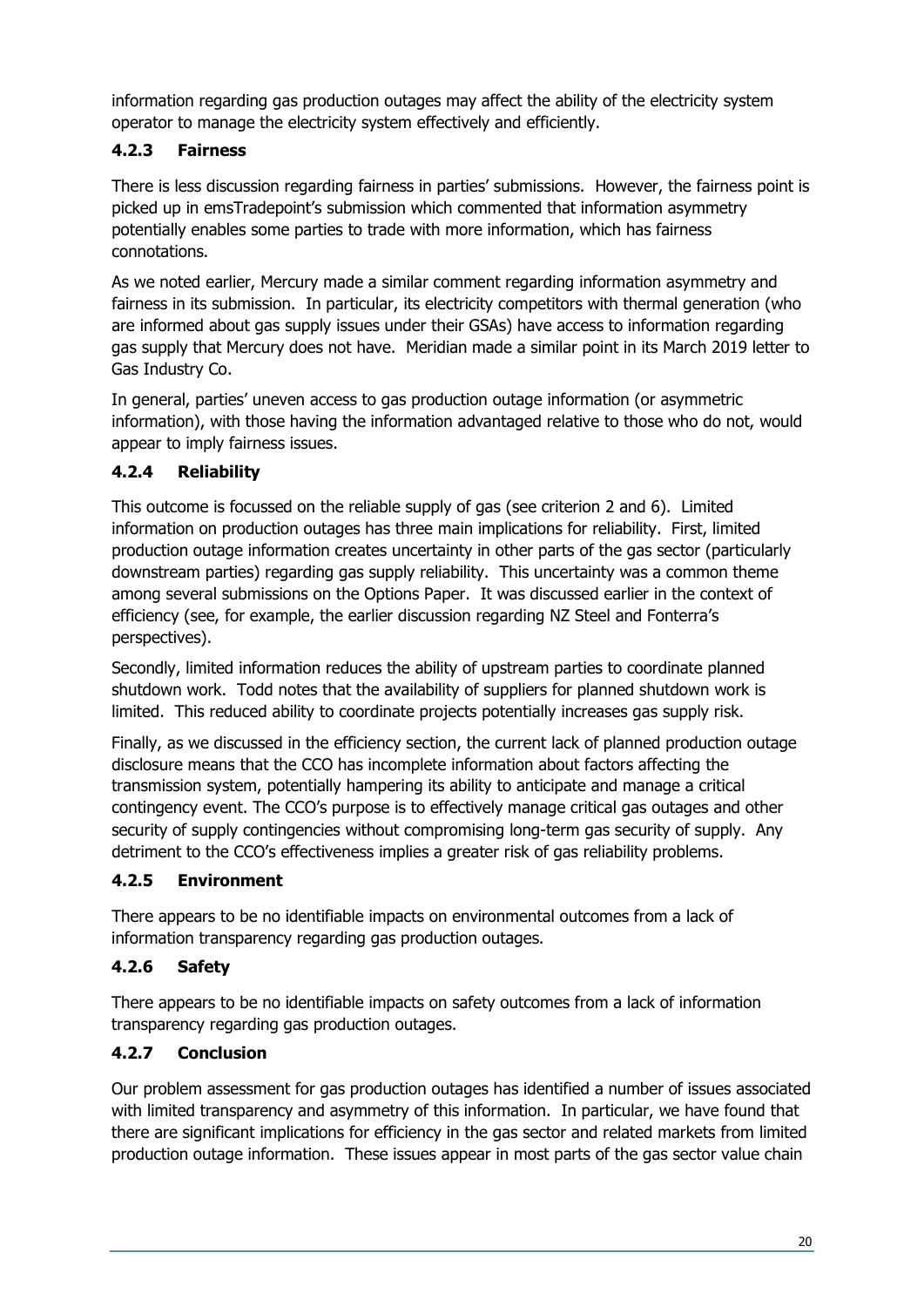(from production right through to end users). There are also fairness implications, arising primarily from the asymmetric availability of information to parties. Gas reliability is also potentially affected by a lack of information transparency. Finally, we note that limited and asymmetric production outage information is inconsistent with the Government's outcome for good, publicly available information on the present state of the gas sector.

#### <span id="page-20-0"></span>**4.3 Costs of disclosing gas production outage information**

As we note in Section 3, an assessment of whether an information element should be disclosed should weigh the benefits and costs of that disclosure. In the following discussion, we consider the possible costs associated with the disclosure of production outage information.

Todd identified in its submission that disclosure of upstream outage information may create a risk that other energy sector parties may place too much emphasis on information that is uncertain and subject to change (particularly early on in a planned or unplanned outage). This could adversely affect parties' operations. We agree that this is a risk that parties should account for in their decision-making but note that it is a risk that is common to all types of outage event, across the whole energy sector. The only time all the information regarding an outage is known with certainty is after the event has occurred.

The Options Paper noted that there would be compliance costs for upstream companies in disclosing planned and unplanned outage information. Parties did not comment on the likely size of compliance costs in their submissions. However, OMV did make the general point that compliance costs will depend on the form of disclosure regime. It considered that a rules-based regime is likely to be more cost effective than a principles-based approach. These costs would be reviewed in a Statement of Proposal.

There would be costs with establishing and operating an information disclosure platform. We have not sought to quantify these costs at this stage although we note that Gas Industry Co currently has an Industry Notifications page and the costs associated with hosting that page are small. We expect that the costs of a full information disclosure platform are likely to be considerably less than the benefits associated with disclosure of gas production information. This would be assessed formally in a Statement of Proposal.

#### <span id="page-20-1"></span>**4.4 Should this information element be included in a Statement of Proposal?**

Our problem assessment for gas production outages has identified a number of issues associated with limited transparency and asymmetry of this information. At least some of these appear to be material issues. Costs associated with disclosure of this information still need to be determined. Given the range of issues identified, Gas Industry Co considers that gas production outage information should be included in a Statement of Proposal for information disclosure in the gas wholesale market.

Q3: Do you agree with our assessment for gas production outage information? Have we missed aspects of the issue or are there parts that have not been described correctly? Please include details and any examples in your response.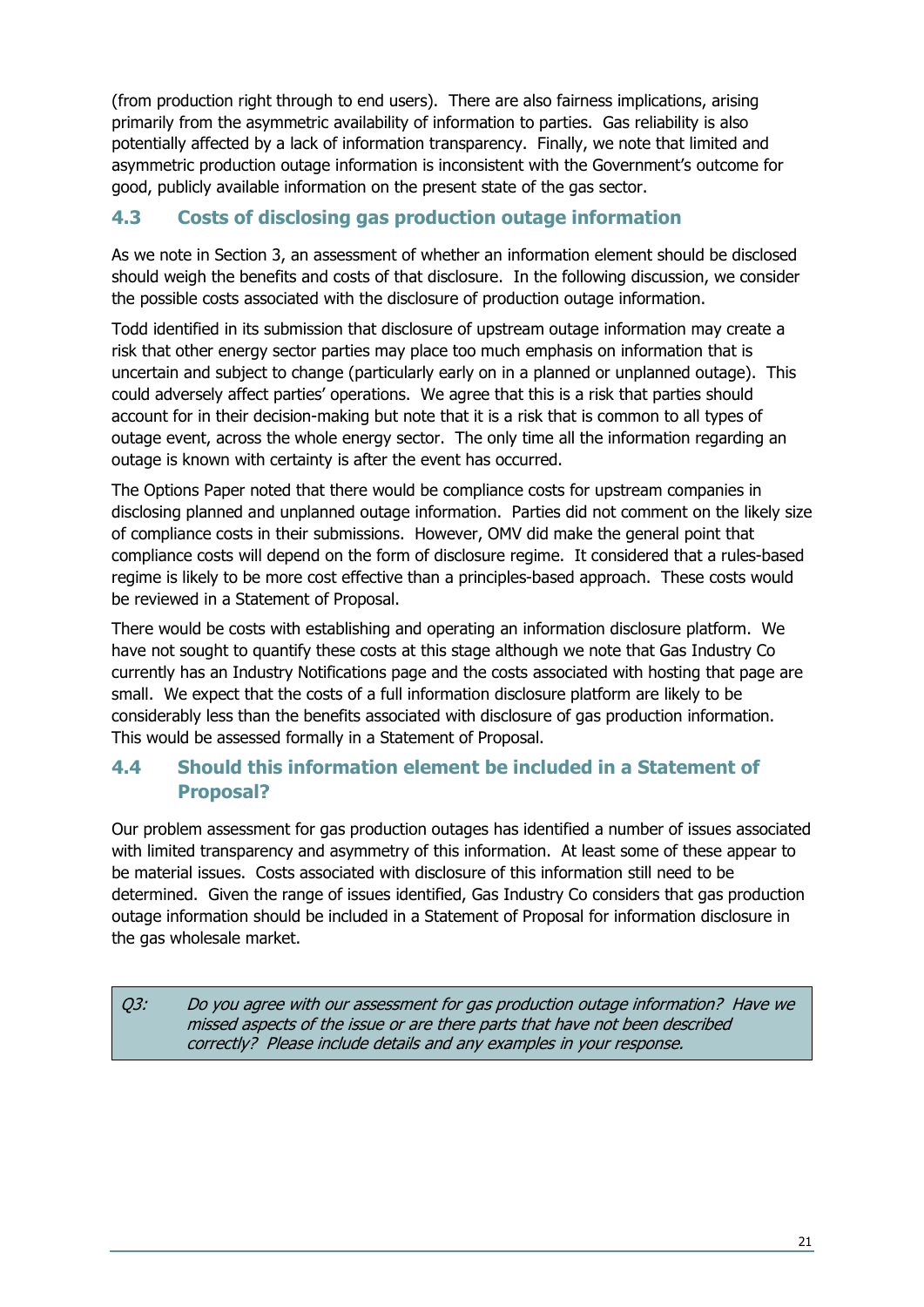<span id="page-21-0"></span>

#### <span id="page-21-1"></span>**5.1 Description**

The Options Paper identified major gas user facility outage (including planned and unplanned outages) information as an information element that may have transparency and asymmetry issues. Some of this information is not disclosed publicly, potentially affecting the operation of the gas wholesale market.

In the following discussion, we assess major gas user outage information issues using the assessment categories listed in [Table 3.](#page-13-0) We also consider at a qualitative level the costs associated with providing this information. Finally, we consider whether the identified net benefits of providing major gas user outage information mean that this information element should be considered in a Statement of Proposal.

#### <span id="page-21-2"></span>**5.2 Problem assessment**

#### <span id="page-21-3"></span>**5.2.1 Overview**

The Options Paper noted that the actions of all participants affect a market, whether they are producers or consumers. The concentrated nature of gas demand in New Zealand<sup>[11](#page-21-4)</sup> means that an outage in any of the largest major gas users could potentially have a significant effect on the volumes of gas available on the wholesale market. An outage at a major gas users' plant may affect the volumes and prices traded by brokers or through emsTradepoint. OMV acknowledged this point in its submission on the Options Paper commenting that all parties that have facilities where an outage may impact short-term market prices (including users and producers) should be covered in an outage disclosure regime<sup>12</sup>. It considered that a regime that only covered producers would not be effective.

Major gas users' perspectives on disclosing outage information varied in submissions. Fonterra supported sharing its outage information with the market. In its submission, Fonterra commented that sharing its planned outages<sup>13</sup> information could be beneficial because this could enable gas production outages to be coordinated better. In contrast, Methanex stated that "It has long been Methanex Corporation's global policy to not publicly disclose plant outage information as this is deemed to be commercially sensitive…".

Electricity generation companies already disclose gas-fired generation outages as part of the disclosure regime in the electricity sector. The Electricity Industry Participation Code (2010) requires parties to disclose, in a timely manner, any information that they hold that they expect

<span id="page-21-4"></span> $11$  The three largest gas user facilities consumed around 51 percent of gas shipped in the transmission system in 2018; the 10 largest facilities consumed 71 percent of gas.

<span id="page-21-5"></span><sup>&</sup>lt;sup>12</sup> OMV noted that issues such as the competitiveness concerns raised by Methanex should be considered when the coverage of participants is determined.

<span id="page-21-6"></span><sup>&</sup>lt;sup>13</sup> Fonterra has a seasonal production cycle with production concentrated in the summer period. Its planned outages occur over the winter period.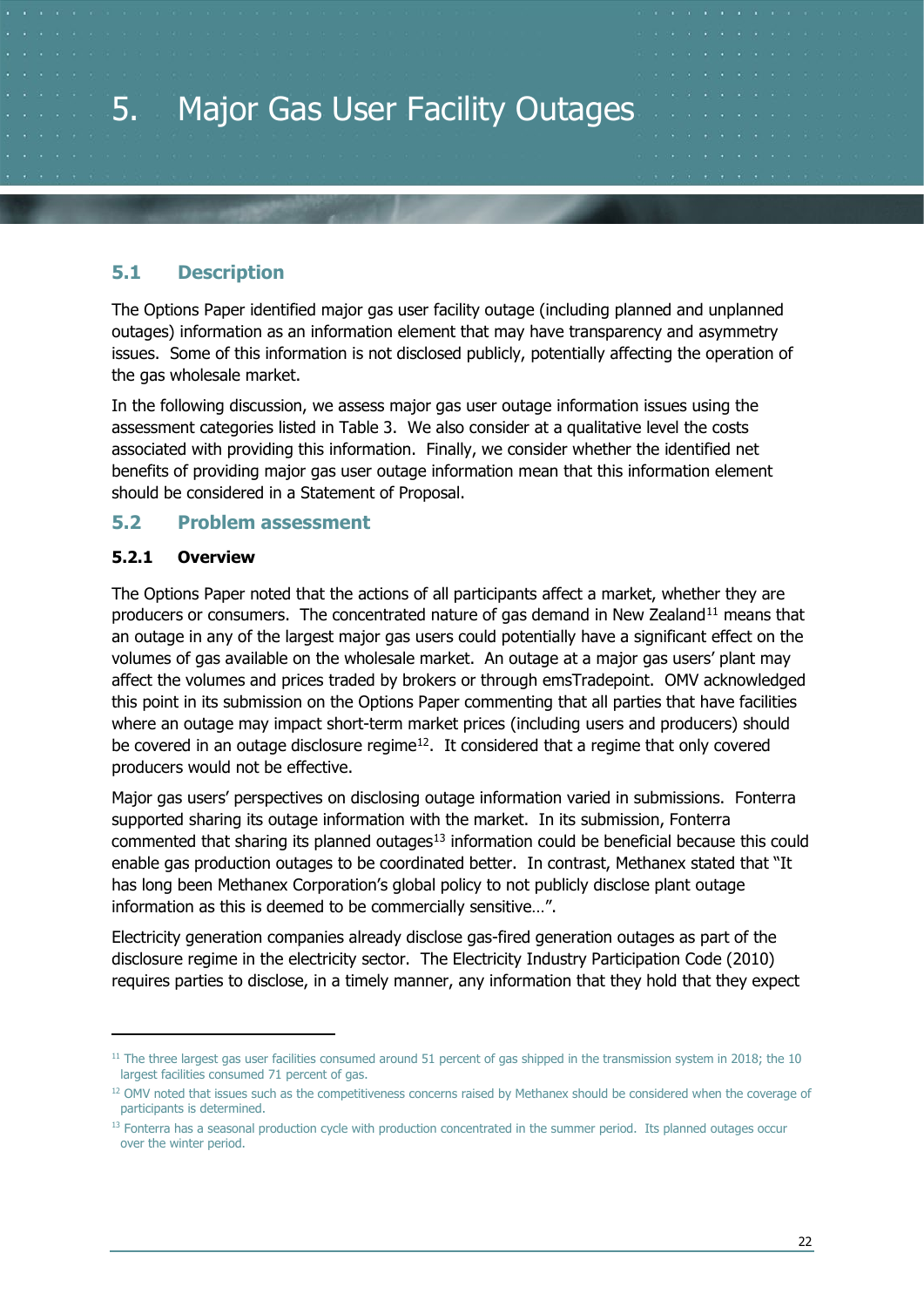would have a material impact on prices in the electricity wholesale market if it was made publicly available.

In Australia, the Australian Energy Market Commission (AEMC) concluded that a lack of information on the demand for gas by major users in the East Coast Australia gas markets is a significant limitation that could affect both the efficiency with which trades occur and competition in gas and other related markets (particularly the electricity market). The AEMC noted that the publication of certain large user information<sup>[14](#page-22-0)</sup> would "allow market participants to gain a better understanding of the nature of the demand and the potential demand for gas in a particular location and therefore be in a better position to anticipate changes in demand"<sup>15</sup>. We note that care must be taken in translating Australian energy sector conclusions to the New Zealand sector, given the marked differences in the two sectors. For instance, in 2018, 21 percent of electricity in Australia was produced by gas fired generation (60 percent was from coal-fired generation)<sup>16</sup>. In New Zealand, 12 percent of electricity was produced by gas-fired generation in 2018, with 84 percent produced from renewable generation<sup>[17](#page-22-3)</sup>. This share from gas-fired generation is expected to reduce over the medium term as the two  $CGTS^{18}$  $CGTS^{18}$  $CGTS^{18}$  exit from baseload modes of operation.

It is important to note that the implications of major gas user outages on the gas wholesale market are different to production outages. A production outage leads to a reduction in overall gas supply (unless production from another field is increased to compensate, which is less likely in the current market given the trend over the last several years of reduced deliverability<sup>19</sup>), which may result in some consumers having to reduce demand. There are potentially gas security of supply issues and wholesale prices may increase. In contrast, a major gas user outage does not cause gas supply issues. In this situation, gas producers may lower production and/or there could be short-term gas available to the market at lower prices. A major user may reduce production (e.g. by bringing forward a planned outage) in response to a production outage. Given these security of supply outcomes, the risk profile associated with limited major gas user information is different to production information.

We also point out that the information that is being considered for disclosure is plant outage information only. In particular, we do not propose that parties disclose their short-term (daily, weekly or monthly) production decisions and the associated implications for gas demand (the possible disclosure of consumption forecasts over the year is discussed in Section [13\)](#page-49-0). Yet these decisions may potentially have an effect on the market that is as large as an outage event. For example, Enerlytica noted in its NZ Energy Weekly in July<sup>[20](#page-22-6)</sup> that the recently signed OMV/Contact gas supply arrangements appear to have resulted in Methanex having access to less gas, with gas demand for methanol production reducing by around 40-50 TJ/day. Enerlytica also expects Genesis to reduce gas-fired generation production at Huntly Power Station in November as Kupe has a full plant shutdown. More generally, major gas users' changes in

<span id="page-22-0"></span><sup>&</sup>lt;sup>14</sup> This information includes, inter alia, any material changes in capacity that are expected to affect a facility for more than three months, as well as planned permanent expansions or reductions in capacity and when they are to occur.

<span id="page-22-1"></span><sup>&</sup>lt;sup>15</sup> AEMC (2016) Stage 2 Final Report: Information Provision, 23 May 2016,

<span id="page-22-2"></span><sup>16</sup> Australian Energy Update, Commonwealth of Australia 2019

<span id="page-22-3"></span><sup>17</sup> Electricity graph and data tables, MBIE, [https://www.mbie.govt.nz/assets/Data-Files/Energy/nz-energy-quarterly-and-energy](https://www.mbie.govt.nz/assets/Data-Files/Energy/nz-energy-quarterly-and-energy-in-nz/Electricity.xlsx)[in-nz/Electricity.xls](https://www.mbie.govt.nz/assets/Data-Files/Energy/nz-energy-quarterly-and-energy-in-nz/Electricity.xlsx)

<span id="page-22-4"></span> $18$  See Concept Consulting's report Long term gas supply and demand scenarios – 2019 update. [https://www.gasindustry.co.nz/dmsdocument/6588.](https://www.gasindustry.co.nz/dmsdocument/6588) The two CCGTs are Huntly Unit Five (often referred to as e3p) and the Taranaki Combined Cycle (TCC) power station.

<span id="page-22-5"></span> $19$  For more on this, see Concept Consulting's report Long term gas supply and demand scenarios – 2019 update. [https://www.gasindustry.co.nz/dmsdocument/6588.](https://www.gasindustry.co.nz/dmsdocument/6588)

<span id="page-22-6"></span><sup>&</sup>lt;sup>20</sup> Enerlytica, NZ Energy Weekly, 15 July 2019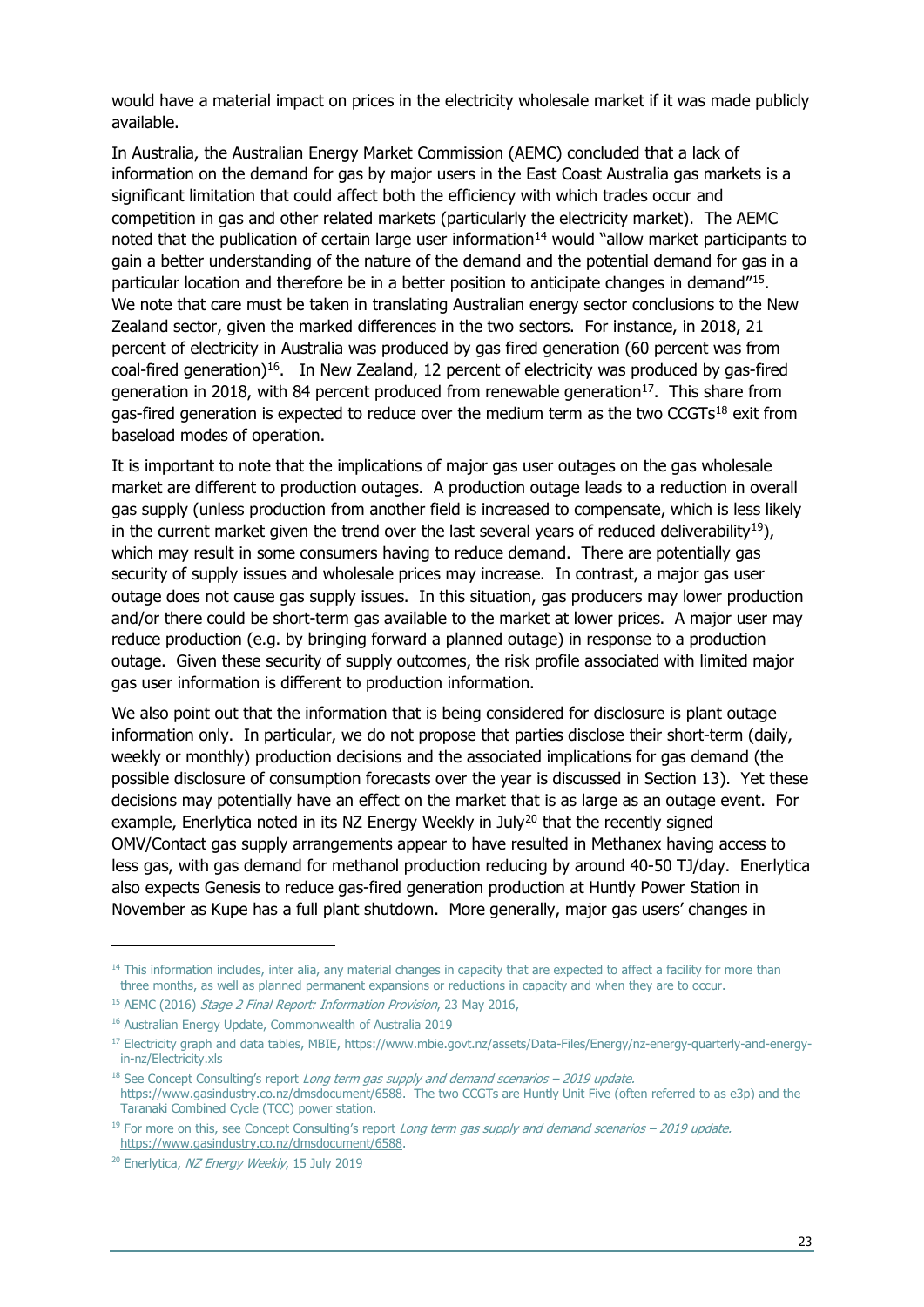production in response to upstream outages would not be included. These examples demonstrate that there are factors that impact major gas users' demand for gas that are unlikely to be captured by an outage disclosure regime. Given these varied reasons for a reduction in gas demand at a major gas users' facility, outage disclosure may only provide a limited insight into changes in major users' gas demand.

#### <span id="page-23-0"></span>**5.2.2 Efficiency**

The following discussion examines the efficiency implications associated with limited major gas user facility outage information for various parts of the gas industry value chain, as well as other related sectors.

#### Upstream gas production (including processing)

Producers are likely to have knowledge of major gas users' outages through the gas supply agreements they have with customers (either through GSAs they have with some major users or indirectly through GSAs they have with users' retailers). They will also have information on gasfired electricity generation outages through the disclosure regime in the electricity Code. Given this, it appears that there are limited efficiency benefits to producers from major gas users' publicly disclosing outage information. Upstream parties did not identify efficiency benefits from having this information in their submissions.

#### **Transmission**

Under the GTAC arrangements, downstream participants that connect directly to the transmission network must provide outage information to First Gas under their interconnection agreements. Given these arrangements, there are no obvious efficiency issues for the gas transmission system operator regarding major gas user outage information.

The CCO could benefit from having a better understanding of both planned and unplanned major gas user outages since its role includes monitoring the supply/demand balance on the transmission system. During a contingency event, the CCO does receive information from large users and retailers regarding their curtailment progress. However, it could be useful, from a system balance perspective, to have advance notice of outages and any other atypical patterns of usage that are expected.

#### Downstream (including major users)

Several parties commented in submissions that major gas users should disclose outage information given that they make up a large portion of the demand side of the market. However, these parties did not provide information on how limited disclosure of this information would adversely affect their operations. Given the earlier discussion, there may be no effect on a downstream party's gas supply from a major gas user outage. There could potentially be the opportunity to source some cheaper gas if producers decide not to reduce production, though this is lessened by the fact that downstream users have contractual arrangements in place for much of their gas supply.

In contrast, Methanex disagreed that major gas user information should be disclosed, noting the costs of providing this information on its operation. Methanex's perspective is discussed further in the costs section that follows.

#### Gas wholesale trading market

emsTradepoint considered that all major plant outages that affect its market should be disclosed. It commented that a lack of information regarding outages has a "very negative effect" on its market, with corrosive effects on investors' trust and confidence. Trading activity is adversely affected as market participants have limited information to make informed trading decisions.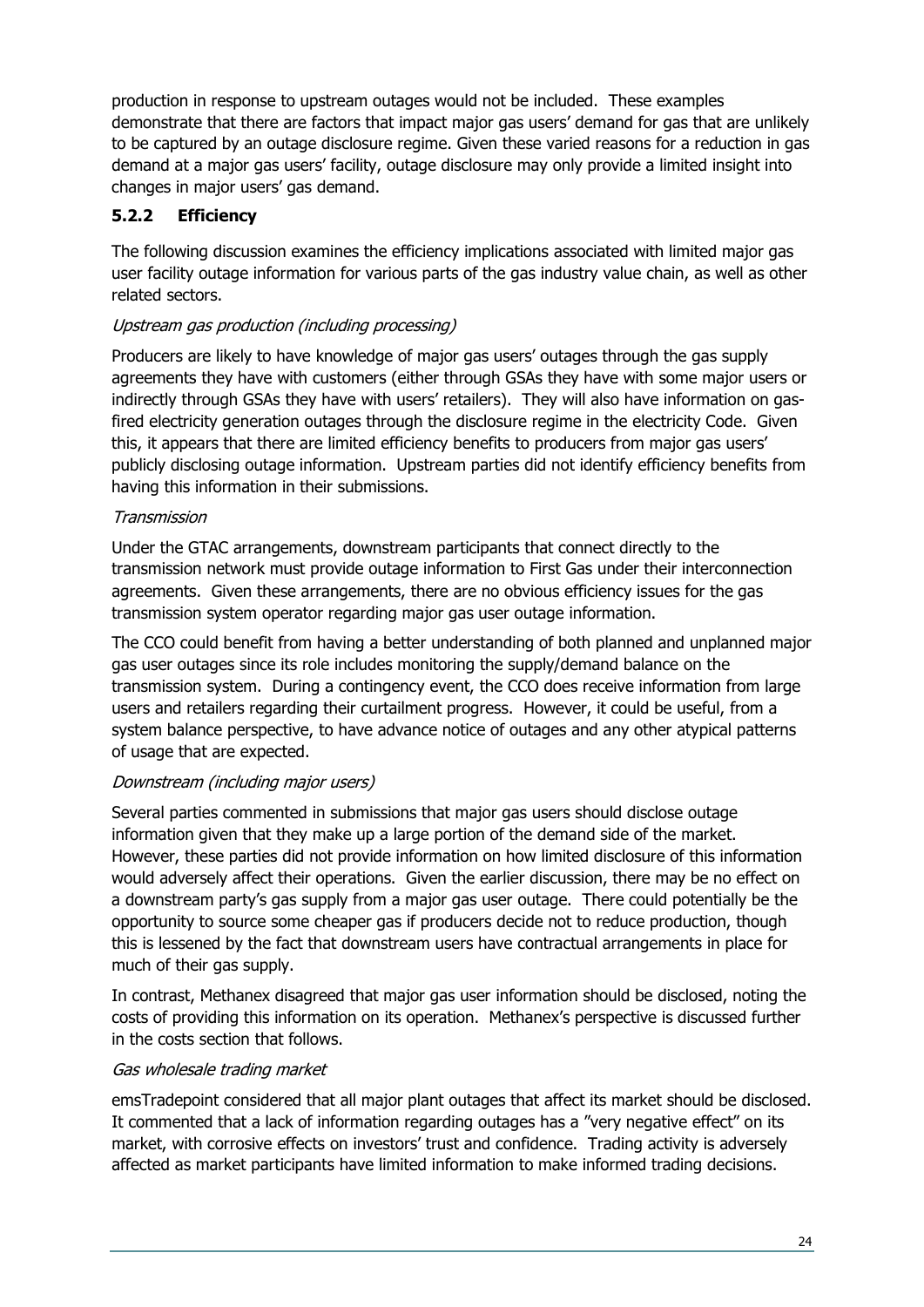However, emsTradepoint did not provide supporting information backing up these points. We note that this issue of limited information affecting the efficient operation of the wholesale trading market was a driver behind the AEMC's recommendation to include major gas users' outage information in the Australian East Coast information bulletin board.

#### Related energy markets - electricity

Some electricity sector parties commented that major gas users should be required to disclose outage information. Information on gas-fired electricity generation outages is available under the disclosure regime in the electricity Code. However, these parties provided limited arguments supporting their position beyond the general observation that major gas users make a substantial portion of the demand side of the market. Given the limited discussion on this topic in submissions, the benefit to related markets from improved disclosure of major gas user outages is unclear.

#### <span id="page-24-0"></span>**5.2.3 Fairness**

There was no discussion in submissions on the implications of limited major gas user outage information for fairness outcomes. From the earlier producer outages discussion, fairness issues appear to be related to situations where parties have asymmetric information. Asymmetry is not a particular problem with major gas user outages; the issue is that no downstream parties have information regarding an outage, rather than some knowing more than others (as noted in the earlier discussion, relevant upstream parties and the transmission operator are informed of major gas user outages that may have a significant effect on their operations).

#### <span id="page-24-1"></span>**5.2.4 Reliability**

This outcome is focussed on the reliable supply of gas (see criterion 2 and 6). As we discussed, a major gas user outage does not cause gas supply issues. Given this point, limited transparency regarding major gas user outages is unlikely to have reliability implications.

#### <span id="page-24-2"></span>**5.2.5 Environment**

There appears to be no identifiable impacts on environmental outcomes from a lack of information transparency regarding major gas user outages.

#### <span id="page-24-3"></span>**5.2.6 Safety**

There appears to be no identifiable impacts on gas safety outcomes from a lack of information transparency regarding major gas user outages.

#### <span id="page-24-4"></span>**5.2.7 Conclusion**

From our assessment, it appears that limited information on major gas users' outages could have an impact on the efficient and effective operation of the emsTradepoint gas market (electricity generators already disclose outage information under the electricity Code, so some major gas user information is available). However, we are unable to gauge the size of this problem given the absence of supporting information. Some downstream and electricity sector parties commented that major gas users should disclose outage information given their role in the market. Again, parties did not provide details supporting this position.

#### <span id="page-24-5"></span>**5.3 Costs of disclosing major gas user outage information**

In submissions, Methanex was the only party that identified costs associated with major gas user outage disclosure (although several upstream parties recognised the potential costs on Methanex from this disclosure). Methanex submitted: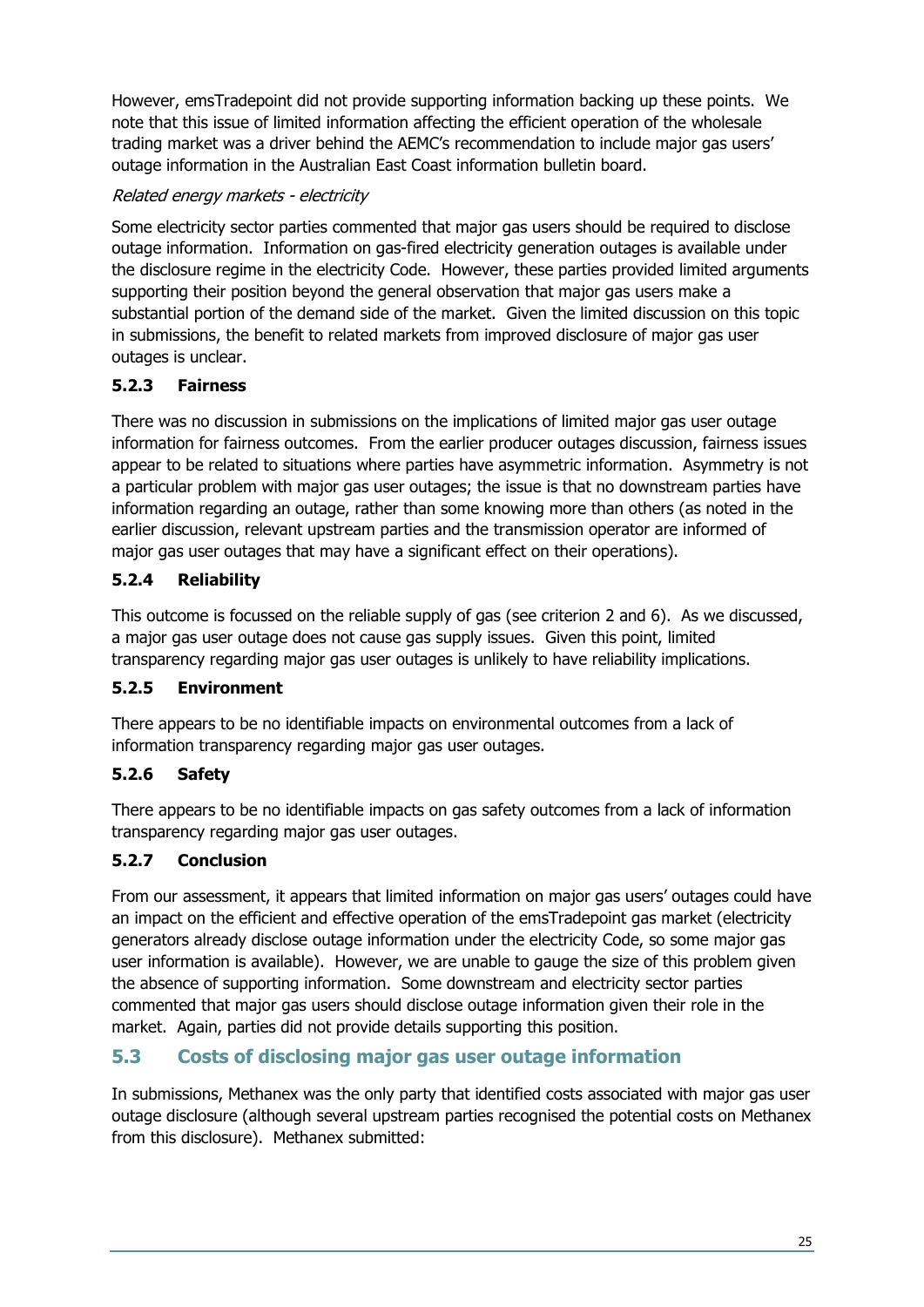It has long been Methanex Corporation's global policy to not publicly disclose plant outage information as this is deemed to be commercially sensitive and could have a material impact on sector wide demand and supply, with a flow on effect to share and product pricing. This is evidenced by our quarterly public conference calls where our CEO is regularly required to decline answering questions on plant outages.

#### And:

Methanex is concerned about making public disclosure of forward-looking information; specifically, where the information is individually identifiable and relates to plant outages or contract details. Methanex would face adverse consequences if such information were to be widely disclosed, given the prospect that its competitors in global methanol markets would be able to use that information to gain a competitive advantage where they are not required to disclose such information themselves.

Methanex did not provide much detail behind its assertion that disclosure of plant outages would affect its competitive position internationally. We can surmise why this might be an issue. For example, perhaps the world methanol market is opaque and so any disclosure by Methanex would affect its competitive position in this market. However, without supporting information, Methanex's submission lacks detail to support its position. Gas Industry Co encourages Methanex to provide this information during consultation on this paper so that we may better understand its position on this issue.

Similar to the production outage information element, there would be compliance costs and platform costs in disclosing major gas user outage information. These costs would be reviewed in a Statement of Proposal.

#### <span id="page-25-0"></span>**5.4 Should this information element be included in a Statement of Proposal?**

Two problems were identified in submissions regarding the current lack of transparency regarding major gas user outages. First, limited information may affect the efficient and effective operation of the emsTradepoint market. Lack of transparency on factors that materially alter the demand for gas may adversely affect the performance of the market. Secondly, some parties submitted that a lack of information on major users' outages may affect the gas wholesale market more broadly, given the volume of gas that they consume in the market. However, parties did not provide details supporting the points they made, so we are unable to assess the size of these issues.

Electricity generators already disclose outage information under the electricity Code, so some major gas user information is already available to the market. If a decision is made to include major gas users in a gas sector information disclosure regime, it may be appropriate to exclude generators to avoid duplication.

In our earlier discussion, we identified that the implications of major gas user outages on the gas wholesale market are different to production outages. A production outage leads to a reduction in overall gas supply, which may result in some consumers having to reduce demand. In contrast, a major gas user outage does not cause gas supply issues but may affect the volume of gas in the wholesale market. These differing outcomes mean that the risk profile for the two types of outages may be different, with greater risks attached to production outages. We would appreciate submitters' views on this issue.

The largest cost with disclosing this information appears to relate to the potential impact that this disclosure could have on Methanex's operation. From Methanex's submission, it would appear that this cost could be significant. However, as we note, Methanex did not provided detail to support its position, so we have no guide to the nature and size of this cost.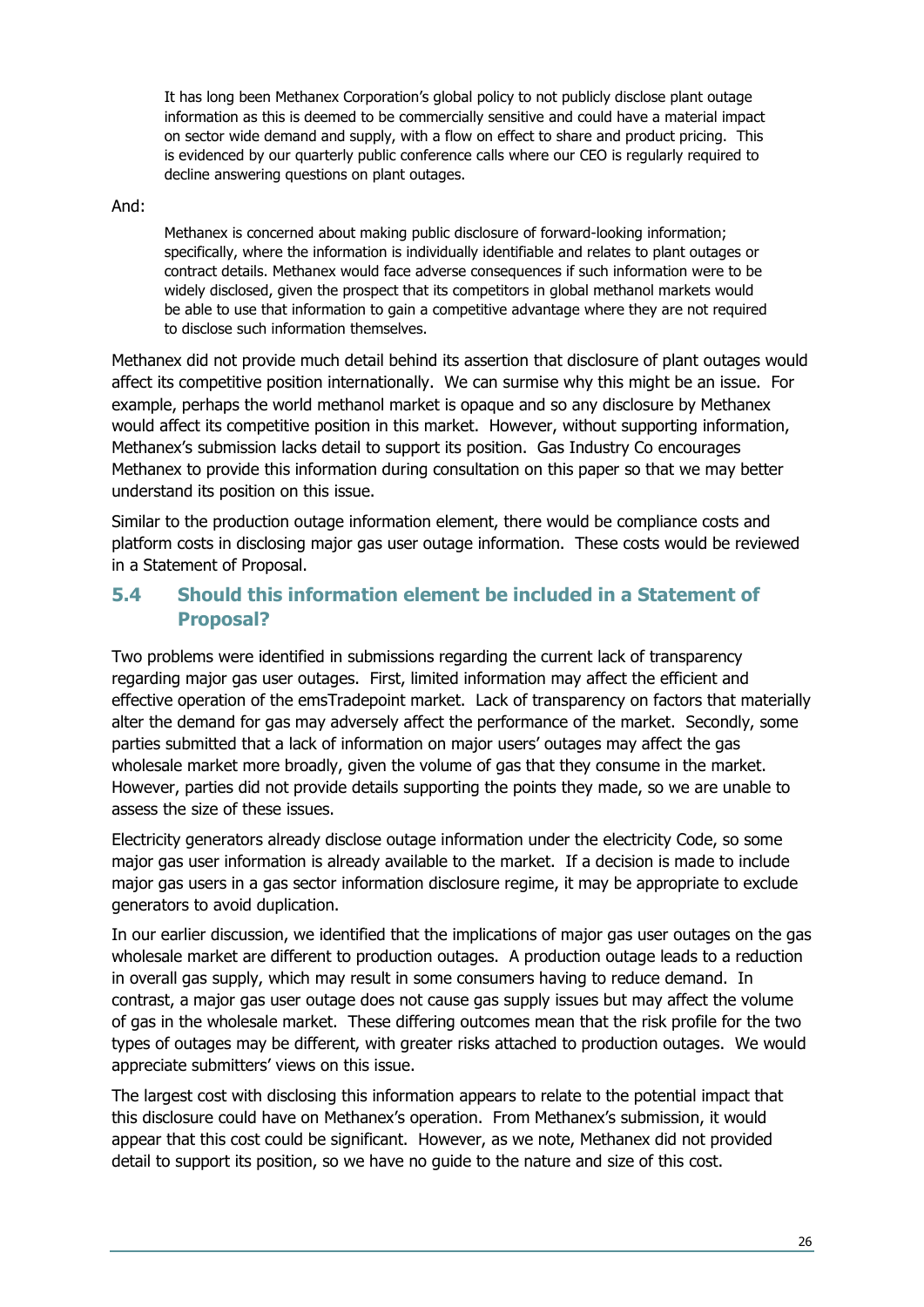We are unsure whether this information element should be included in a Statement of Proposal given the lack of information provided by parties to support their positions. We encourage submissions to further inform our thinking on this matter.

Q4: Do you agree with our assessment for major gas user facility outage information? Have we missed aspects of the issue or are there parts that have not been described correctly? Please include details and any examples in your response.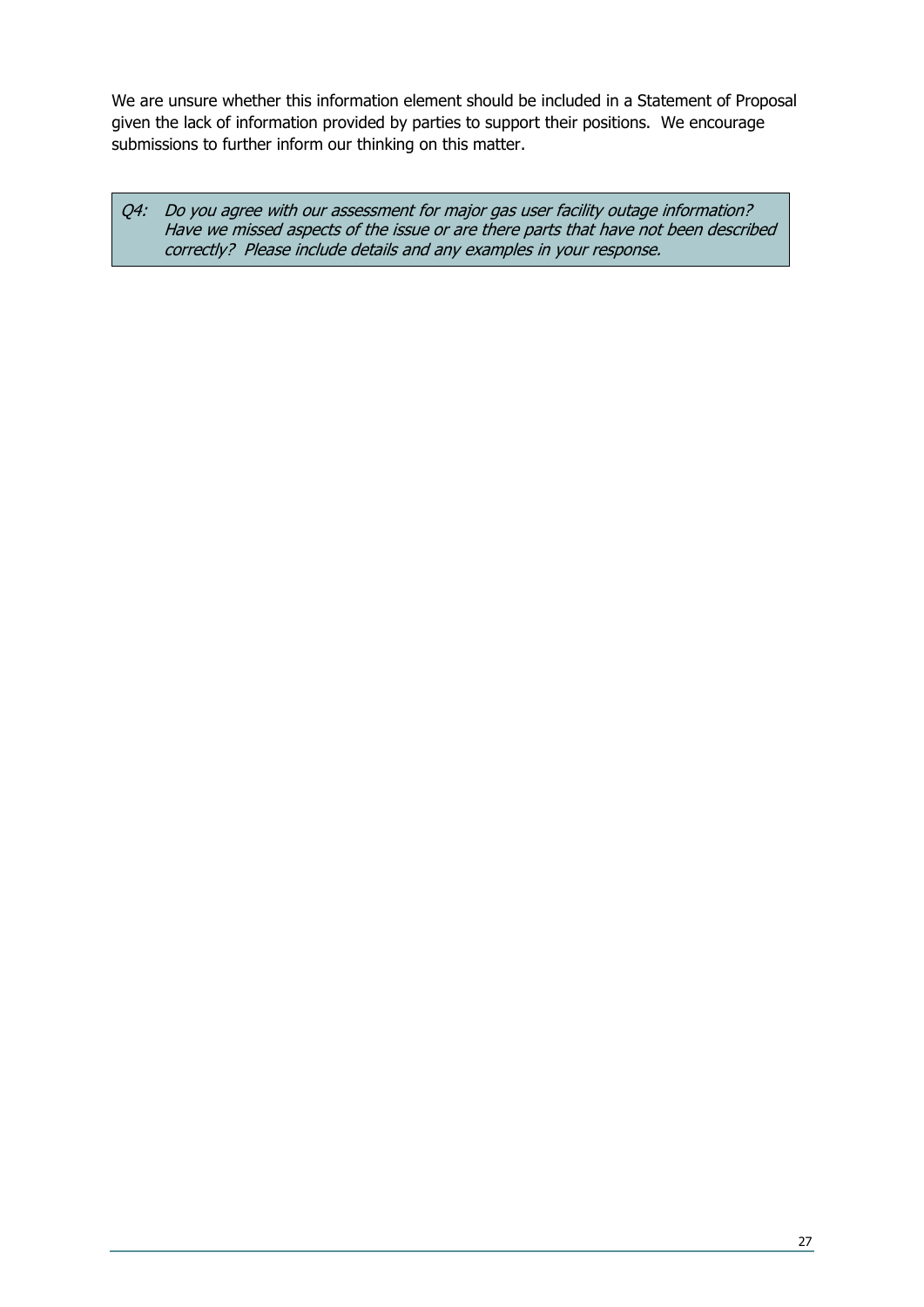# <span id="page-27-0"></span>6. Gas storage outages

#### <span id="page-27-1"></span>**6.1 Description**

The Options Paper did not consider gas storage outage information as an information element; however, it has been identified as a potential issue in subsequent conversations with some industry parties.

In the following discussion, we assess storage outage information issues using the assessment categories listed in [Table 3.](#page-13-0) We also consider at a qualitative level the costs associated with providing this information. Finally, we consider whether the identified net benefits of providing storage outage information means that this information element should be considered in a Statement of Proposal.

#### <span id="page-27-2"></span>**6.2 Problem assessment**

#### <span id="page-27-3"></span>**6.2.1 Overview**

In New Zealand there is one storage operator, Flex Gas, who owns and operates the Ahuroa gas storage facility (Ahuroa). Ahuroa can currently store up to 18 PJ of gas. Flex Gas currently has the ability to inject 27 TJ/day into Ahuroa and withdraw 45 TJ/day. It is expected that after a planned expansion in 20[21](#page-27-4), these volumes will both increase to 65 TJ/day<sup>21</sup>. These volumes are comparable to the deliverability of some gas fields (Kapuni's maximum deliverability in 2018 was 68.5 TJ/day and Turangi's was 60 TJ/day<sup>[22](#page-27-5)</sup>). Currently all of the storage capacity in Ahuroa is contracted. Flex Gas has no requirements outside of its contracts to disclose outage information.

To date, the Ahuroa storage facility has played a relatively small part in the gas sector. However, it is expected that the facility will play an increasingly important role over time. There are at least two reasons for this. First, as noted above, the planned expansion will increase the injection and deliverability capabilities of the facility. Gas Industry Co understands that it is possible that additional investment could further expand the capability of the facility. Secondly, with the depletion of several of the larger gas fields $23$ , Ahuroa's storage and deliverability flexibility will be increasingly valuable. The expected increase in gas peaking generation plant to complement renewable generation will further increase the importance of this flexibility. In the discussion that follows, we consider Ahuroa's role over time as a means to understanding broader storage outage information issues.

<span id="page-27-4"></span><sup>21</sup> <https://flexgas.co.nz/about-ahuroa/current-layout-and-capacity/>

<span id="page-27-5"></span><sup>22</sup> [https://www.mbie.govt.nz/building-and-energy/energy-and-natural-resources/energy-statistics-and-modelling/energy](https://www.mbie.govt.nz/building-and-energy/energy-and-natural-resources/energy-statistics-and-modelling/energy-statistics/petroleum-reserves-data/)[statistics/petroleum-reserves-data/](https://www.mbie.govt.nz/building-and-energy/energy-and-natural-resources/energy-statistics-and-modelling/energy-statistics/petroleum-reserves-data/)

<span id="page-27-6"></span><sup>&</sup>lt;sup>23</sup> The Maui gas field is likely to be depleted over the medium term. The production profile in MBIE's New Zealand Oil and Gas Reserves tables shows the field being depleted by 2022, though further investment could extend the field's life. Deliverability flexibility from the Maui field has reduced over the last few years. The Pohokura field is also in its decline phase. See Lona term gas supply and demand scenarios - 2019 update, https://www.gasindustry.co.nz/dmsdocument/6588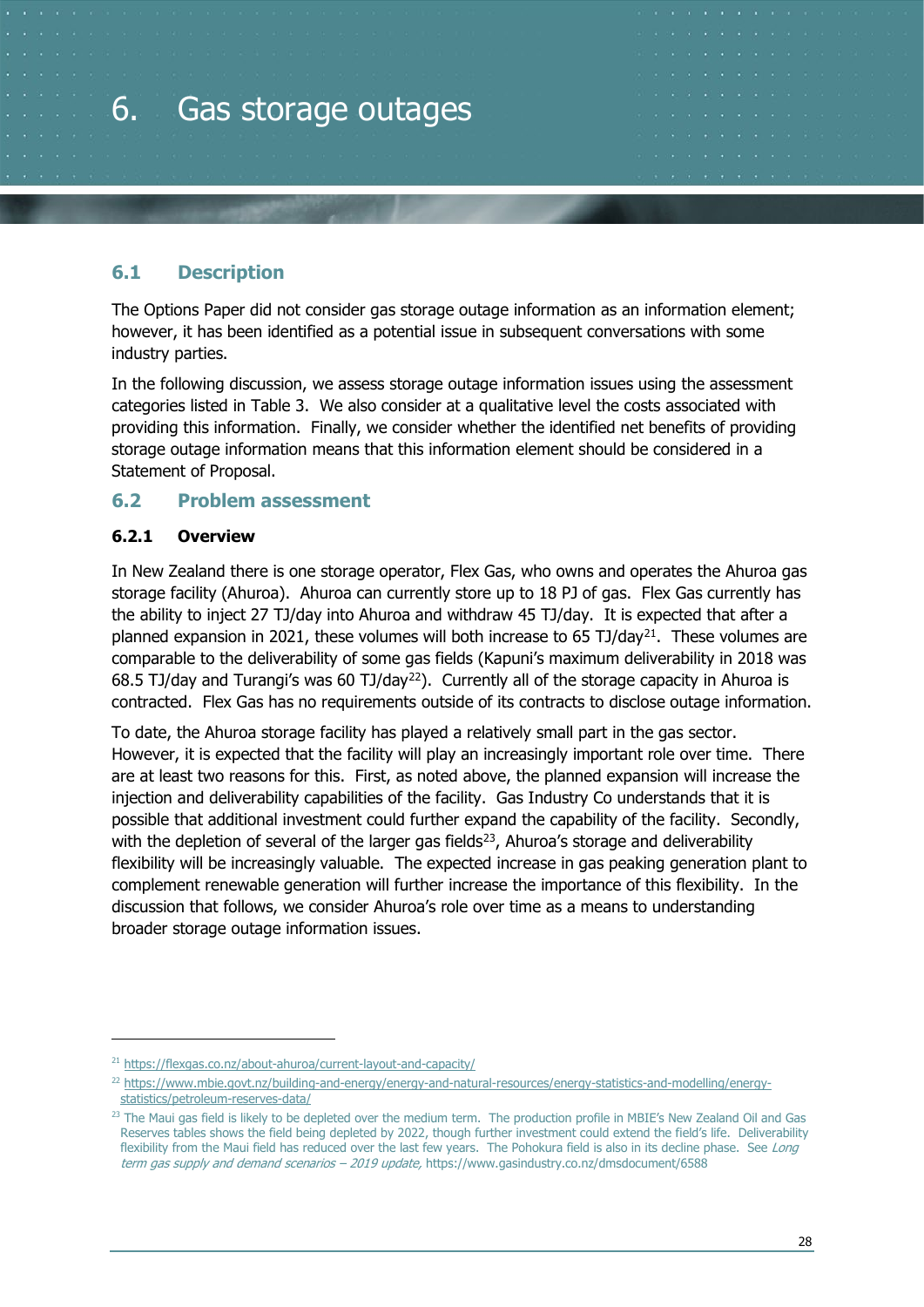#### <span id="page-28-0"></span>**6.2.2 Efficiency**

Storage outage information has the potential to have efficiency implications across the gas sector and the wider energy market. The following discussion considers these implications for each part of the sector.

#### Upstream gas production (including processing)

No upstream parties raised storage outage information issues in their submissions. However, in later discussions with parties, the point was made that an outage at Ahuroa could be similar to a production outage in its effect on the wholesale market (particularly once the Ahuroa expansion is completed). Given this similarity, the efficiency implications of a lack of information regarding an Ahuroa outage may be similar to a production outage.

Efficiency implications resulting from limited gas production outage information were discussed in Section [4.2.2.](#page-16-4) It was considered that there may be some efficiency benefits to upstream parties knowing the schedules for each other's planned outages. Given the size of Ahuroa's potential deliverability it is possible that there would also be benefits for upstream parties to know Ahuroa's planned maintenance timetable for the same reasons described in Section [4.2.2.](#page-16-4) The information would enable parties to coordinate workforce scheduling and plan projects so that there are not multiple outages at the same time. A lack of storage outage information could mean maintenance planning decisions are not made as efficiently as they otherwise could be.

#### Transmission

Under the GTAC arrangements, downstream participants that connect directly to the transmission network must provide outage information to First Gas under their interconnection agreements. Given these arrangements, there are no obvious efficiency issues for the gas transmission system operator regarding limited storage outage information.

The Critical Contingency Operator (CCO) is another party that sits within the transmission part of the sector. The upstream production outage information issues discussed in Section [4.2.2](#page-16-4) could also apply to the Ahuroa gas storage facility. The CCO could benefit from having a formal arrangement of outage disclosure to improve its ability to anticipate and manage a critical contingency event.

#### Downstream (including major users)

Downstream submitters were also silent on storage outage information issues. However, if we continue along the vein that Ahuroa can be reasonably compared to some gas production facilities then the information issues for downstream participants described in Section [4.2.2](#page-16-4) could also be true of storage outages.

As noted in Section [4.2.2,](#page-16-4) submissions on the Options Paper commented that a lack of planned maintenance information means major users do not have an ability to coordinate their own maintenance plans with any production outages. Lack of upstream unplanned outage information leads to major users making inefficient production decisions as they are unable to feed any information of outage duration or size into their decisions. It is possible that if Ahuroa was to have an outage (either planned or unplanned) and its deliverability to the market was to reduce then some major users may have an experience similar to when there is a production facility outage. These users would be unable to coordinate their maintenance or make efficient operational decisions during an outage. It appears that limited gas storage outage information, like upstream outage information, could negatively impact on the operations of downstream participants.

#### Gas wholesale trading market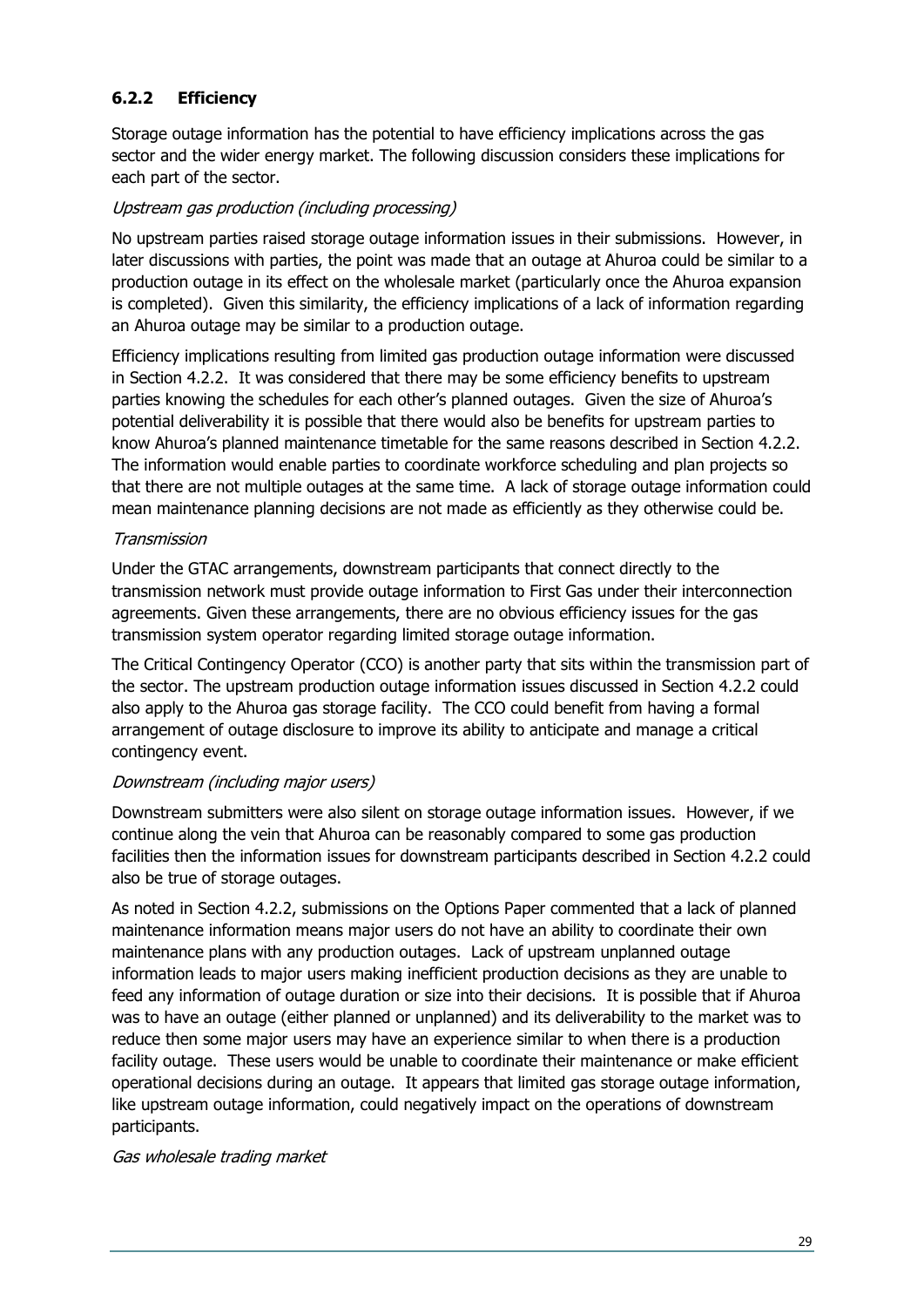emsTradepoint's submission highlighted that it does not think criterion 15, the GPS objective for "efficient arrangements for the short-term trading of gas", is effectively met with the current level of information disclosure. It believes that the current arrangements lack meaningfulness and transparency. An absence of storage outage information in the market could be considered to be part of this inadequate transparency.

#### Related energy markets - electricity

Although no electricity participant specifically called for improved storage outage information in its submission, several parties highlighted that more information in general was better for the electricity market to manage its risk. Transpower noted in its submission that during periods of electricity shortage or periods where there is a risk of electricity shortage, the electricity sector is reliant on the gas industry making thermal generation available at full capacity. Ahuroa is perceived by some as energy storage that could be drawn upon during periods of tight electricity supply. This suggests that there could be efficiency benefits to the electricity sector by making both planned and unplanned outage information for Ahuroa public. This would enable electricity participants to make their risk assessments using more complete information.

#### <span id="page-29-0"></span>**6.2.3 Fairness**

As previously discussed, emsTradepoint mentioned in its submission that fairness issues can arise when some participants are able to trade with more information than others. All of the storage capacity at Ahuroa is contracted currently and so fairness issues could arise if only these contracted participants were made aware of outages that could affect the wholesale gas market.

#### <span id="page-29-1"></span>**6.2.4 Reliability**

This outcome is focussed on the reliable supply of gas (see criterion 2 and 6). Three reliability issues associated with production outages were discussed in Section [4.2.4;](#page-19-1) uncertainty caused by lack of outage information across the wider energy sector, risks posed by an inability to coordinate maintenance, and the CCO not being able to perform its role of anticipating and managing contingency events as effectively as it otherwise could. It appears that these same reliability issues could also arise from a lack of storage outage information.

If Ahuroa was to experience an outage, uncertainty regarding gas supply reliability could arise and potentially cause inefficient operational decisions for downstream participants. The electricity sector also would be unable to use this information to feed into its risk assessments. Upstream parties would not be able to co-ordinate maintenance with Ahuroa and so risks could arise of multiple outages coinciding with one another. Finally, a lack of planned storage outage information means that the CCO has incomplete information about factors affecting the transmission system. This in turn has the potential to impact the CCO's ability to manage its critical contingency event processes. As previously discussed, any detriment to the CCO's effectiveness implies a greater risk of gas reliability problems.

#### <span id="page-29-2"></span>**6.2.5 Environment**

There appears to be no identifiable impacts on environmental outcomes from a lack of information transparency or information asymmetry regarding gas storage outages.

#### <span id="page-29-3"></span>**6.2.6 Safety**

There appear to be no identifiable impacts on safety outcomes from a lack of information transparency or information asymmetry regarding gas storage outages.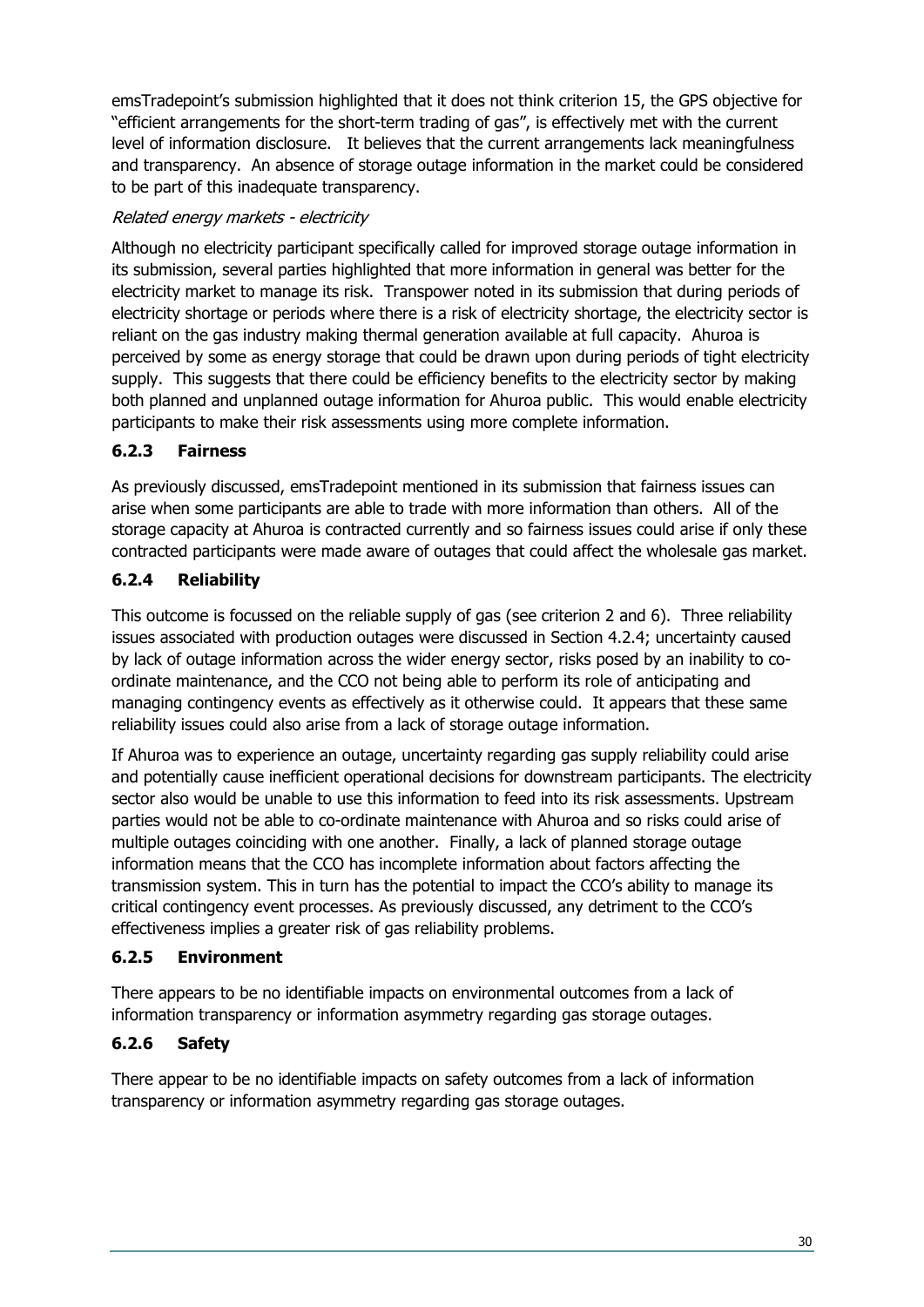#### <span id="page-30-0"></span>**6.2.7 Conclusion**

Our problem assessment for storage outage information is based mostly on the assumption that the characteristics of the Ahuroa gas storage facility are comparable to those of a gas production facility. As such, our assessment for storage outage information concludes that the issues are similar to the gas production outage information issues discussed in Section [4.2.](#page-16-2) Specifically, lack of storage outage information may have efficiency implications across the energy sector. Fairness issues could arise from the information asymmetry caused by only parties with Ahuroa contracts being aware of any outages. Finally, there may be reliability issues if uncertainty of gas supply arises, maintenance on the facility is unable to be coordinated with production outages, or if the CCO has incomplete information about storage outages affecting the transmission system.

#### <span id="page-30-1"></span>**6.3 Costs of disclosing storage outage information**

Gas Industry Co has had discussions with Flex Gas to get an understanding of the costs associated with disclosing Ahuroa outage information. It appears that the main cost of disclosing storage outage information is related to the restrictions imposed under Flex Gas's contracts with users of the facility. However, Flex Gas does not see this as a significant inhibitor to it being able to disclose information. Flex Gas is open to having discussions with its customers about the possibility of making outage information available if it was agreed that the information would be useful to the industry.

#### <span id="page-30-2"></span>**6.4 Should this information element be included in a Statement of Proposal?**

Overall, it appears that there are several potential issues associated with the lack of publicly available storage outage information. In addition, it seems that that there are no significant costs associated with making this information available publicly. Given this assessment, we propose that storage outage information should be included as an information element in a Statement of Proposal for information disclosure in the gas wholesale market.

Q5: Do you agree with our assessment for gas storage outage information? Have we missed aspects of the issue or are there parts that have not been described correctly? Please include details and any examples in your response.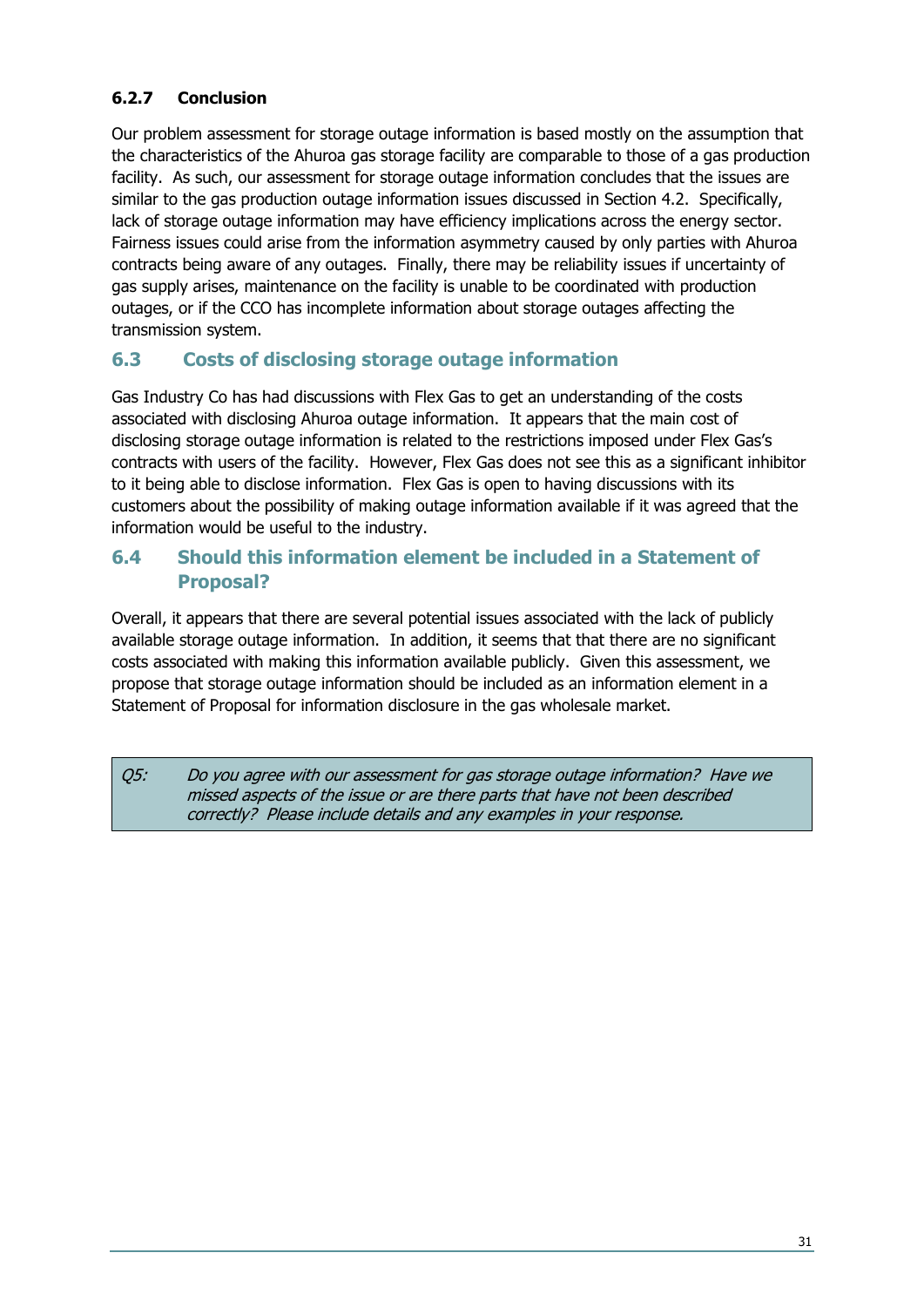#### <span id="page-31-1"></span><span id="page-31-0"></span>**7.1 Description**

The Options Paper considered that the scope of planned and unplanned outage disclosure could include transmission pipeline outages.

In the following discussion, we assess the benefits of including transmission pipeline outage information issues using the assessment categories listed in [Table 3.](#page-13-0) We also consider at a qualitative level the costs associated with providing this information. Finally, we consider whether the identified net benefits of including transmission pipeline outage information means that this information element should be considered in a Statement of Proposal.

#### <span id="page-31-2"></span>**7.2 Problem assessment**

#### <span id="page-31-3"></span>**7.2.1 Overview**

In all of the countries Gas Industry Co reviewed in the Options Paper, transmission pipeline information is part of their information disclosure regime. For instance, in Australia, capacity outlook and nominations information for transmission is an important component in the East Coast Bulletin Board. This reflects the transmission capacity constraints that exist from time to time in the East Coast gas market. In Europe, transmission system operators are participants covered by the REMIT (regulation on wholesale energy market integrity and transparency) regime and are required to disclose under the regime's principles-based approach to regulation.

In New Zealand, under the terms of both the Maui Pipeline Operating Code (MPOC) and the Vector Transmission Code (VTC), operational information is publicly disclosed by First Gas via the Open Access Transmission Information System (OATIS). There is provision for outages on the transmission system to be disclosed under these regimes. From 1 April 2020 these two codes are scheduled to be replaced by a single code, the Gas Transmission Access Code (GTAC). OATIS is set to be replaced by the Transmission Access Commercial Operating System (TACOS). Gas Industry Co believes that the proposed new arrangements under GTAC would provide at least the same level of transmission information to the market as the current codes.

#### <span id="page-31-4"></span>**7.2.2 Efficiency**

The availability of information relating to transmission pipeline outages has the potential to have efficiency implications across the wider energy sector. The following discussion considers these implications for each component of the sector.

#### Upstream gas production (including processing)

Upstream parties who submitted on the Options Paper either were silent on transmission outage information or showed a general level of comfort that the information currently supplied by the transmission pipeline owner is adequate for their needs.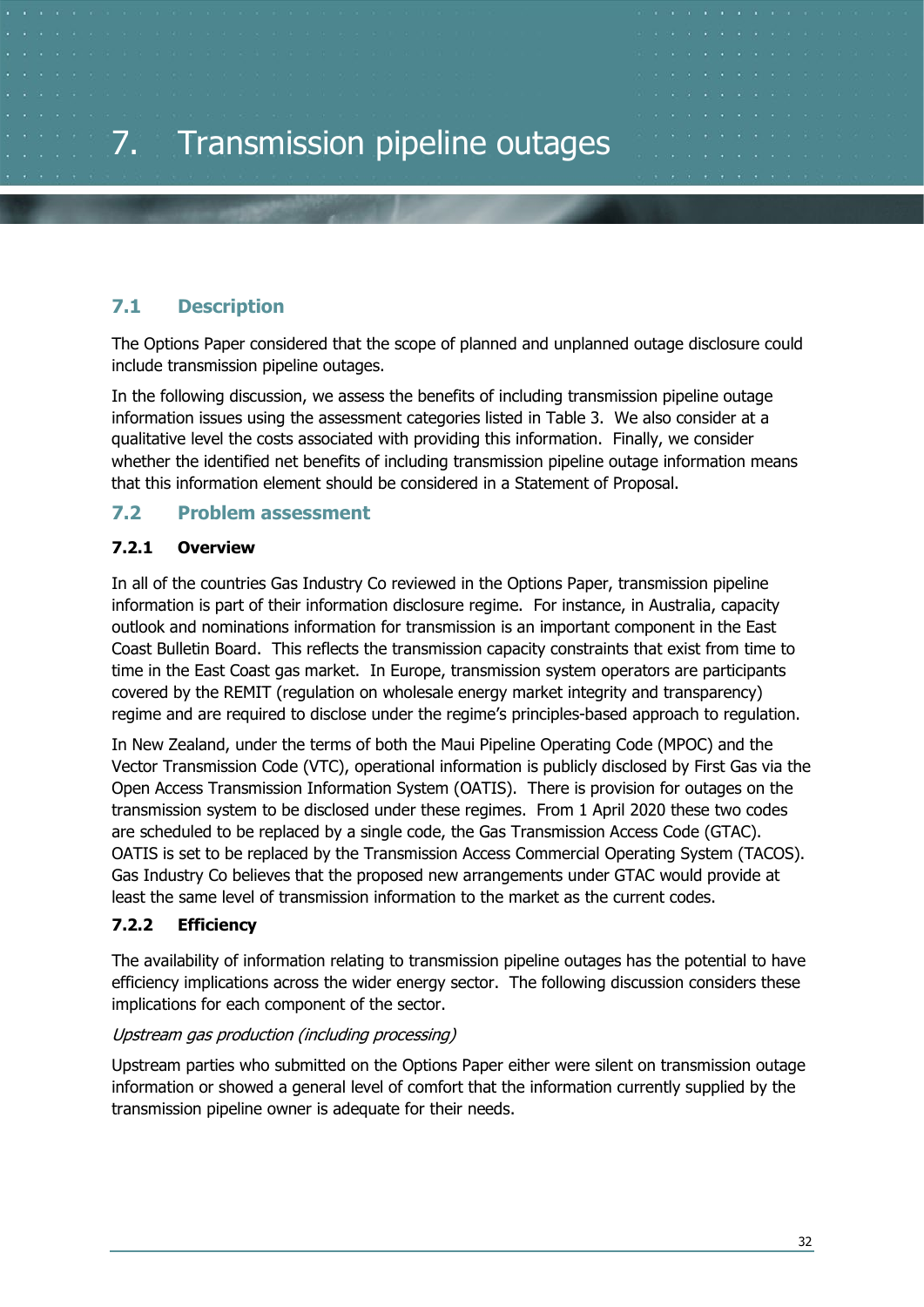#### Transmission

First Gas is the owner of all transmission outage information and therefore lack of information is not an efficiency issue for the gas transmission system operator.

The Critical Contingency Operator (CCO) is another party in the transmission part of the sector. As required under the Gas Governance (Critical Contingency Management) Regulations 2008, the CCO receives information about transmission outages directly from First Gas and also has access to the same information that the transmission system operator discloses publicly. No efficiency issues are apparent in this regard.

#### Downstream (including major users)

In general, downstream submitters acknowledged that the current level of transmission outage information supplied by the transmission owner is sufficient. The importance of transmission outage information to downstream participants was highlighted during the Pariroa bypass project in 2018, where the Maui transmission pipeline had a planned outage of 27 hours and the industry was alerted to the risks the outage posed. NZ Steel commented in its submission that the information provided by First Gas, in both the lead up and during the Pariroa bypass project, enabled it to make timely and informed updates to its risk assessments and contingency plans. If this information had not been made available, then participants would have been left to make assessments based on incomplete information which could have led to inefficient decisionmaking.

Although there appears to be a general level of comfort relating to transmission outage information, Fonterra raised a view in its submission that transmission outage information should be disclosed in a more structured way. The information that First Gas supplied during the Pariroa bypass project went beyond what was required of them under the operational codes and so there is no guarantee that future outages will be disclosed in the same way. A consistent process for disclosing outages could limit inefficiencies for the parties interested in transmission outage information.

#### Gas wholesale trading market

As noted in its submission, emsTradepoint considers that the information currently disclosed by the transmission pipeline operator is sufficient.

#### Related energy markets - electricity

Submissions made by electricity participants emphasised the importance of transmission outage information to their businesses but did not highlight any current information gaps.

#### <span id="page-32-0"></span>**7.2.3 Fairness**

There was no discussion in submissions on the implications of limited transmission pipeline outage information for fairness outcomes. In the earlier producer outages disclosure discussion in Section [4.2.3,](#page-19-0) it was explained that fairness issues tend to arise from information asymmetries. No issues relating to transmission outage information asymmetries were raised in submissions.

#### <span id="page-32-1"></span>**7.2.4 Reliability**

This outcome is focussed on the reliable supply of gas (see criterion 2 and 6). No concerns were raised by submitters that the current level of transmission outage information is not adequate or could cause reliability issues.

#### <span id="page-32-2"></span>**7.2.5 Environment**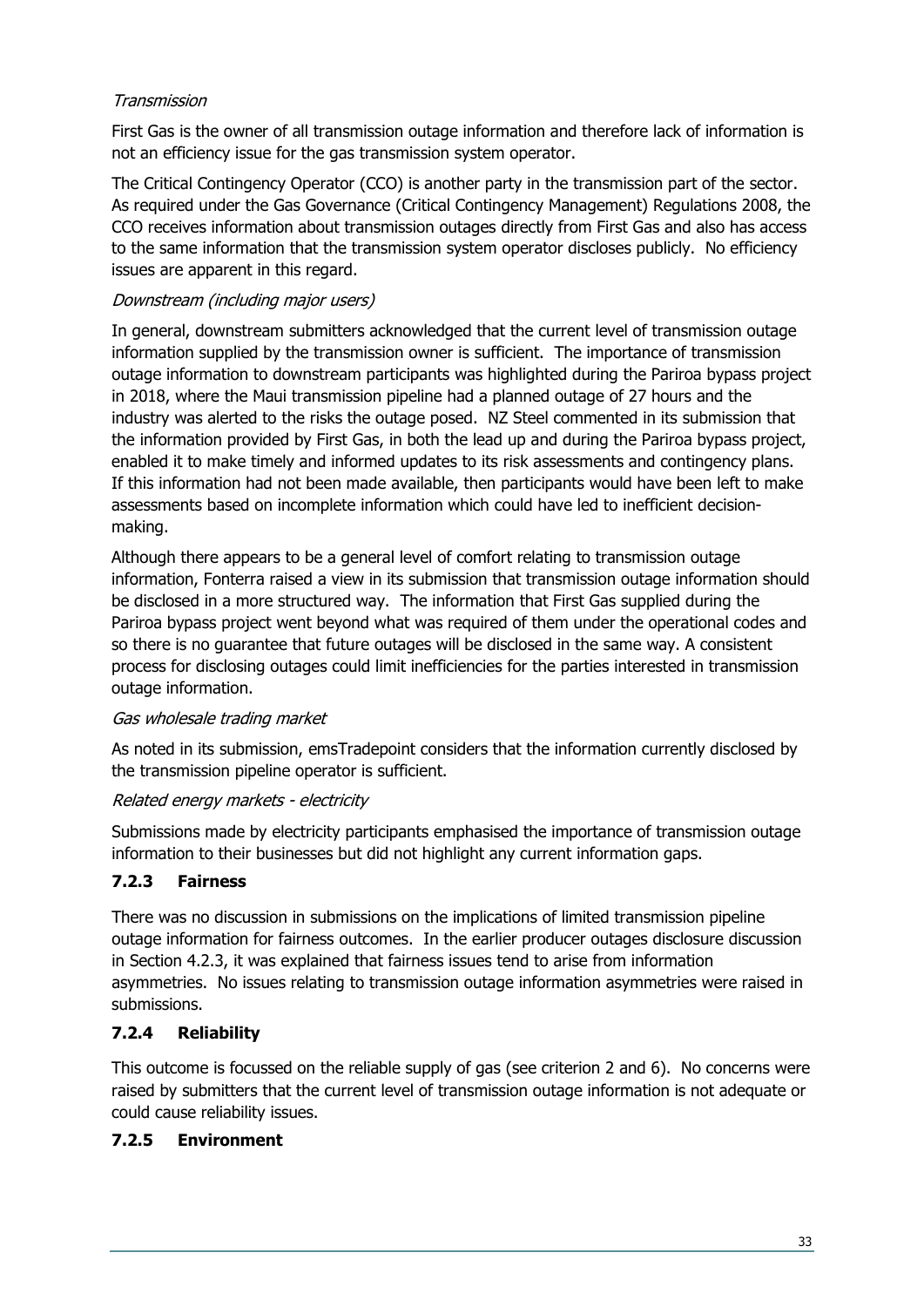There appears to be no identifiable impacts on environmental outcomes from a lack of information transparency or information asymmetry regarding gas transmission pipeline outages.

#### <span id="page-33-0"></span>**7.2.6 Safety**

There appears to be no identifiable impacts on safety outcomes from a lack of information transparency or information asymmetry regarding gas transmission pipeline outages.

#### <span id="page-33-1"></span>**7.2.7 Conclusion**

Our problem assessment has identified few concerns relating to transmission pipeline outage information. There appears to be a general level of comfort from submitters that that the current level of information is sufficient. The only concern raised (by Fonterra) relates to the consistency of information disclosed, rather than the information itself.

#### <span id="page-33-2"></span>**7.3 Costs of disclosing transmission pipeline outage information**

Submitters did not highlight any issues that should require the transmission system owner to disclose significant further transmission pipeline outage information. One issue was raised (by Fonterra) around the consistency of currently disclosed information. First Gas has already committed to new IT systems to support the GTAC and this should improve the consistency of such information. This cost is sunk and any further improvement, if necessary, should be achievable at negligible incremental cost.

#### <span id="page-33-3"></span>**7.4 Should this information element be included in a Statement of Proposal?**

Overall, it appears that there are no major information issues relating to transmission pipeline outages. It is expected that the consistency of transmission outage information will improve under GTAC and its associated IT systems. If concerns relating to notifications arise after this change then we would consider them at that time. However, submissions and our own assessment of the issue suggest that there is no reason to include this information element in a Statement of Proposal.

Q6: Do you agree with our assessment for transmission pipeline outage information? Have we missed aspects of the issue or are there parts that have not been described correctly? Please include details and any examples in your response.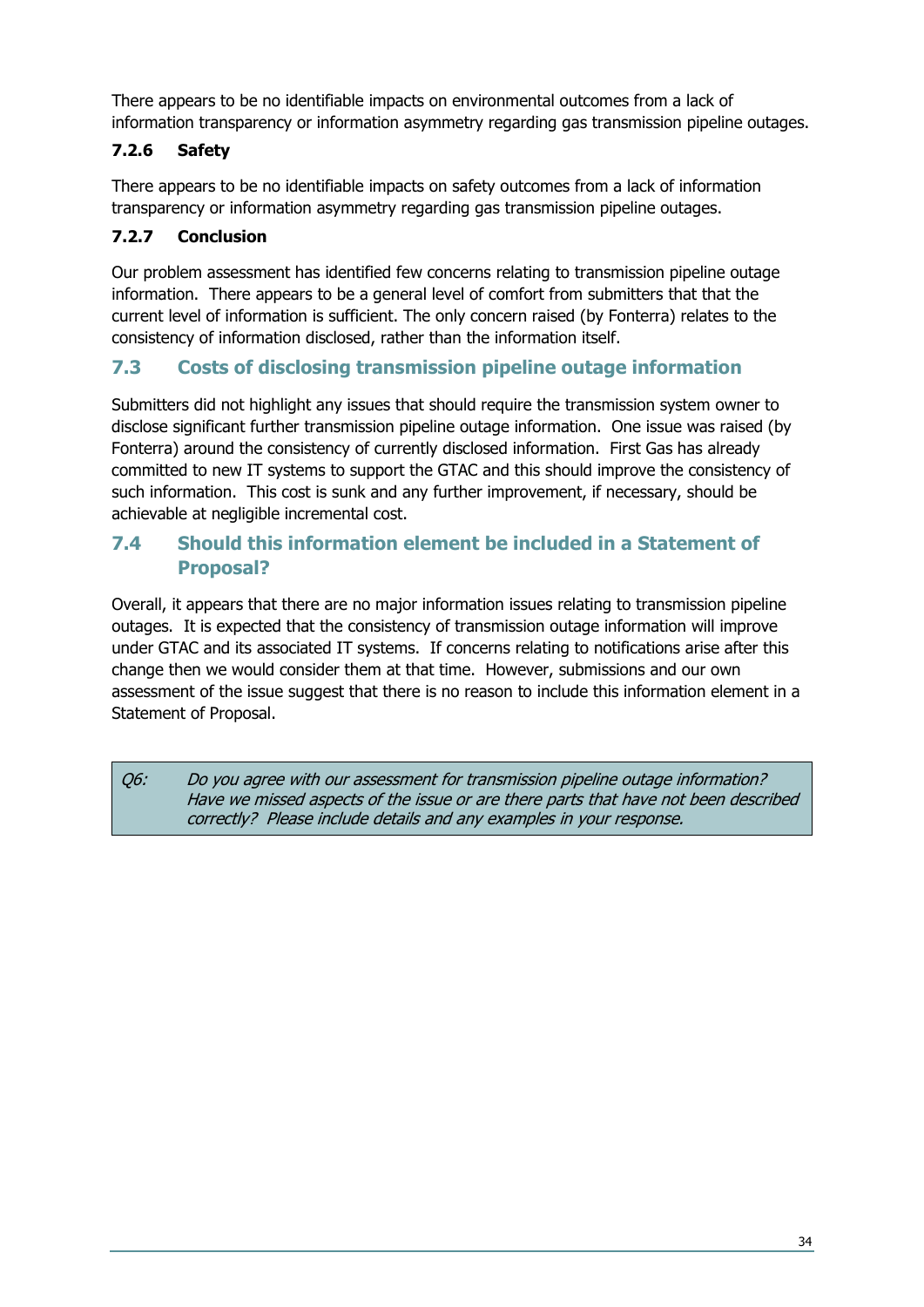# <span id="page-34-0"></span>8. Contract price and volume information

#### <span id="page-34-1"></span>**8.1 Description**

The Options Paper noted that, as a general point, an understanding of traded quantities and prices by all parties in a marketplace is important for the efficient operation of that market. Most of the wholesale gas sold in New Zealand is via bilateral gas contracts. This means that traded price and quantity information that spans the whole market is not readily available.

The paper considered that the publication of weighted average prices and volumes from gas traded under GSAs could aid price discovery in the gas wholesale market. Under this disclosure, upstream parties would report price and quantity information to an independent party, who would publish aggregated information.

In the following discussion, we assess contract price and volume information issues against the assessment categories listed in [Table 3.](#page-13-0) We also consider at a qualitative level the costs associated with providing this information. Finally, we consider whether the identified net benefits of providing contract price and volume information mean that this information element should be considered in a Statement of Proposal.

#### <span id="page-34-2"></span>**8.2 Problem assessment**

#### <span id="page-34-3"></span>**8.2.1 Overview**

Submissions on this information element were mixed. Of those parties that expressed a view, six supported the further development of this disclosure option, while seven parties considered that it should not be part of an information disclosure regime. Several parties that supported further development thought that this information element should be a lower priority relative to other elements, particularly gas production outage disclosure.

Parties disagreeing with the inclusion of this information element raised several practical points, including:

- The price in a GSA reflects the market dynamics at the time the contract was entered into rather than the current market, so an aggregation of GSA prices will not necessarily reflect current market conditions;
- GSA terms and conditions are bespoke (particularly for larger wholesale contracts) so aggregating or averaging price and quantity information from these contracts would not provide useful information.

The latter point was also raised in the workshop that Gas Industry Co held on the Options Paper.

We note that MBIE does collect quarterly wholesale gas sales information (gas volumes and purchases) from gas retailers in its Quarterly Retail Sales Survey (QRSS). MBIE calculates an average wholesale price series using this information. This data series provides an insight into wholesale prices in the market although it does not include trades that do not go through a retailer.

#### <span id="page-34-4"></span>**8.2.2 Efficiency**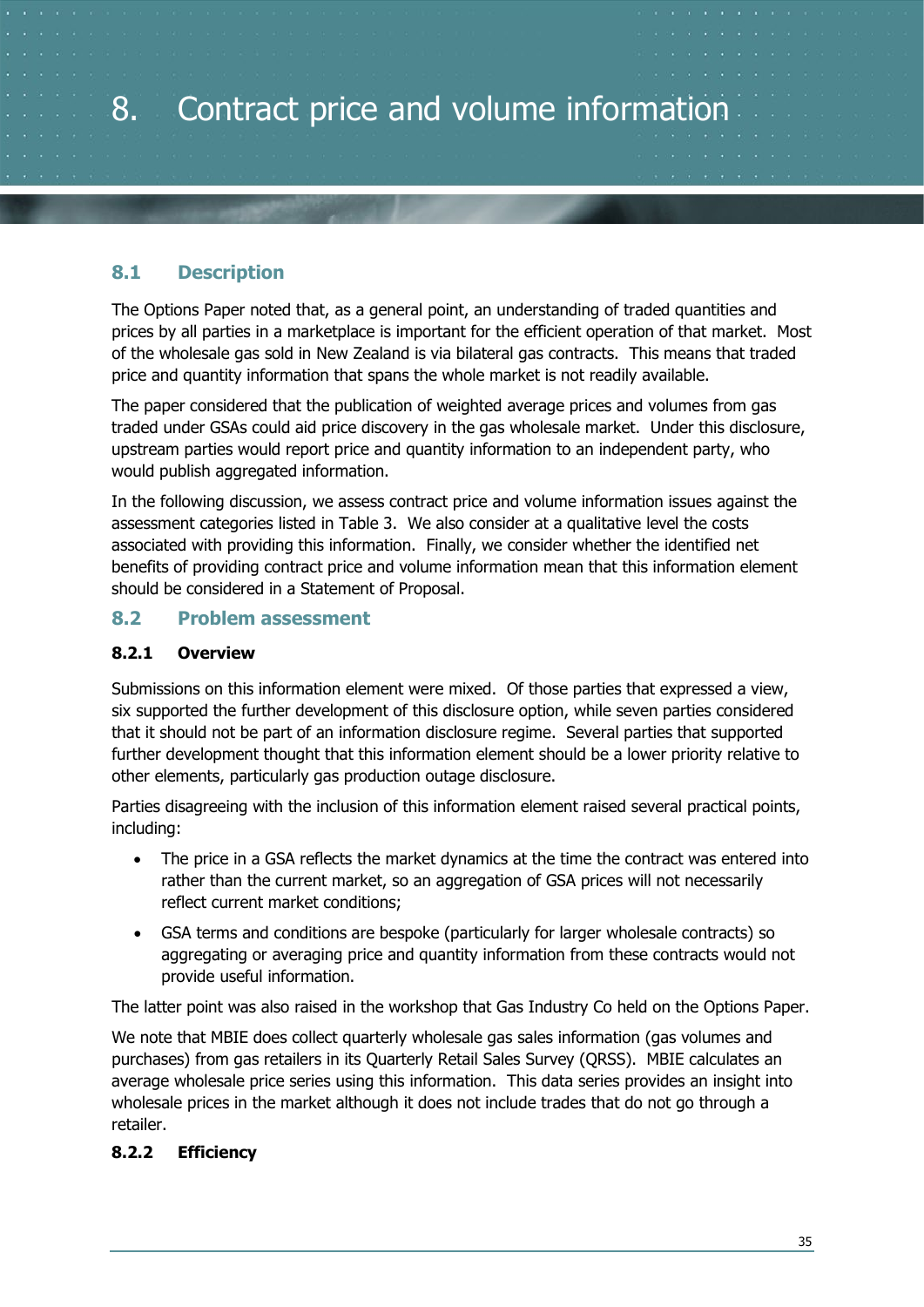In the following discussion we review the efficiency implications of limited public availability of bilateral contract price and volume information by value chain component.

#### Upstream sector

Upstream parties who submitted on the Options Paper were unsupportive of information disclosure on this information element. Two of the parties highlighted the commercial sensitivity of this information.

TDB Advisory's report on Gas Industry Governance<sup>[24](#page-35-0)</sup> for the Major Electricity Users Group (MEUG) recommended against introducing disclosure obligations for commercial information except where it is clear such disclosure would solve identified problems. TDB noted that "Disclosure obligations carry the risk of reducing incentives for investment in the production of information. Compared with outage information, incentive risks are higher around commercial information." The implication from this report is that disclosure of this information element could create an efficiency loss in the upstream sector.

#### Transmission

There appear to be no discernible problems caused by a lack of gas contract price and volume information for the transmission part of the gas value chain.

#### Downstream (including major users)

The Options Paper noted that the disclosure of contract price and volume (albeit on an aggregated basis to preserve anonymity) could aid price discovery and promote efficiency in the wholesale market. Currently, downstream parties who want to contract for gas must enter into discussions with upstream parties to discover the wholesale price. MBIE's QRSS does provide some average wholesale price information at quarterly rests.

Contact and Vector supported disclosure of this information in their submissions; however, neither of these parties provided rationale supporting their positions.

As noted earlier, there are several practical reasons why the disclosure of this information element may not be particularly useful for parties' price discovery. These hinge on the bespoke nature of GSAs, such that aggregation of prices and volumes across contracts would not be measuring 'apples with apples'. Although upstream parties made this point, Trustpower, Genesis and Methanex also noted the practical limitations with this form of information disclosure.

Methanex identified costs to its operation associated with disclosure of this information element, which would likely translate into efficiency losses. This is discussed further in the costs section below.

Overall, it appears that the efficiency benefits to downstream parties from disclosure of this information element may be somewhat limited.

#### Gas wholesale trading market

emsTradepoint supported the disclosure of this information element in its submission. emsTradepoint suggested that its platform could be extended to encompass all wholesale market transactions (including gas traded via bilateral contracts), rather than just trades placed through emsTradepoint. It considered that this extension could be made while preserving the anonymity of parties (e.g. by publishing information as an index). emsTradepoint agreed with the point made in the Options Paper that better information regarding wholesale gas price and quantity

<span id="page-35-0"></span><sup>&</sup>lt;sup>24</sup> TDB Advisory (2019). "Gas Industry Governance: Incentives, Regulation and Outcomes", 29 April 2019. This report, commissioned by MEUG, was separate to the Gas Industry Co workstream on information disclosure.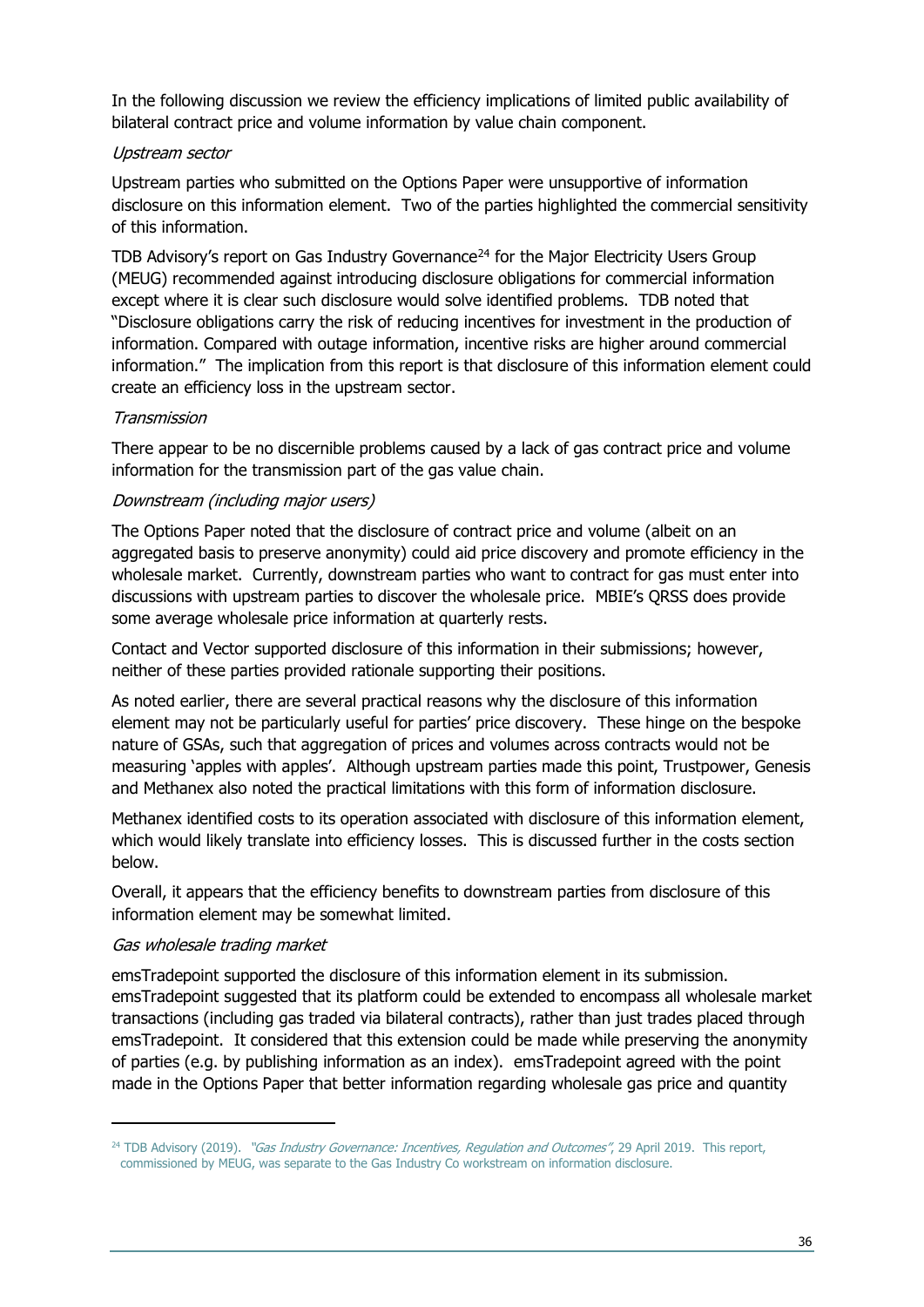information would lead to more informed business decisions, promoting efficiency in the gas wholesale market.

#### Related energy markets - electricity

A couple of parties from the electricity sector commented that the disclosure of contract price and volume information would support improved transparency for participants across the energy sector. The EA acknowledged that the nature of gas products can be quite different between contracts, which may limit the value of price and volume information (at least without supporting information that contextualises the reported data).

The efficiency implications for related markets from limited contract price and quantity information appear to be fairly small. Furthermore, the publication of aggregated volume and weighted average price information may not address information transparency issues that exist due to the practical issues identified earlier.

#### <span id="page-36-0"></span>**8.2.3 Fairness**

There was no discussion in submissions on the implications of limited information on contract price and quantity information for fairness outcomes.

#### <span id="page-36-1"></span>**8.2.4 Reliability**

There appears to be no identifiable impact on reliability outcomes from a lack of information transparency regarding contract price and quantity information.

#### <span id="page-36-2"></span>**8.2.5 Environment**

There appears to be no identifiable impacts on environmental outcomes from a lack of information transparency regarding contract price and quantity information.

#### <span id="page-36-3"></span>**8.2.6 Safety**

There appears to be no identifiable impacts on gas safety outcomes from a lack of information transparency regarding contract price and quantity information.

#### <span id="page-36-4"></span>**8.2.7 Conclusion**

The above discussion identified that while there are no transparent prices and volumes available for gas supplied under bilateral arrangements, the benefits of disclosing weighted price and volume information do not appear to be large. In part, this is due to the practical issues with disclosing weighted average prices and volumes from a range of contracts with bespoke terms. In addition, the problems associated with this limited transparency do not appear to be significant. For instance, there were no submissions that identified particular costs from the lack of transparency regarding this information. MBIE's QRSS does provide some average wholesale price information at quarterly rests.

In contrast, several parties considered this information to be commercially sensitive. Given the concentrated nature of the market, aggregation of this information may not address this problem.

#### <span id="page-36-5"></span>**8.3 Costs of disclosing contract price and quantity information**

The disclosure of contract price and quantity information could affect adversely some parties' operations due to the commercial sensitivity of the information. This point was made by Methanex and some of the upstream parties. In particular, Methanex submitted that this disclosure would damage its operations because of the confidential nature of this information.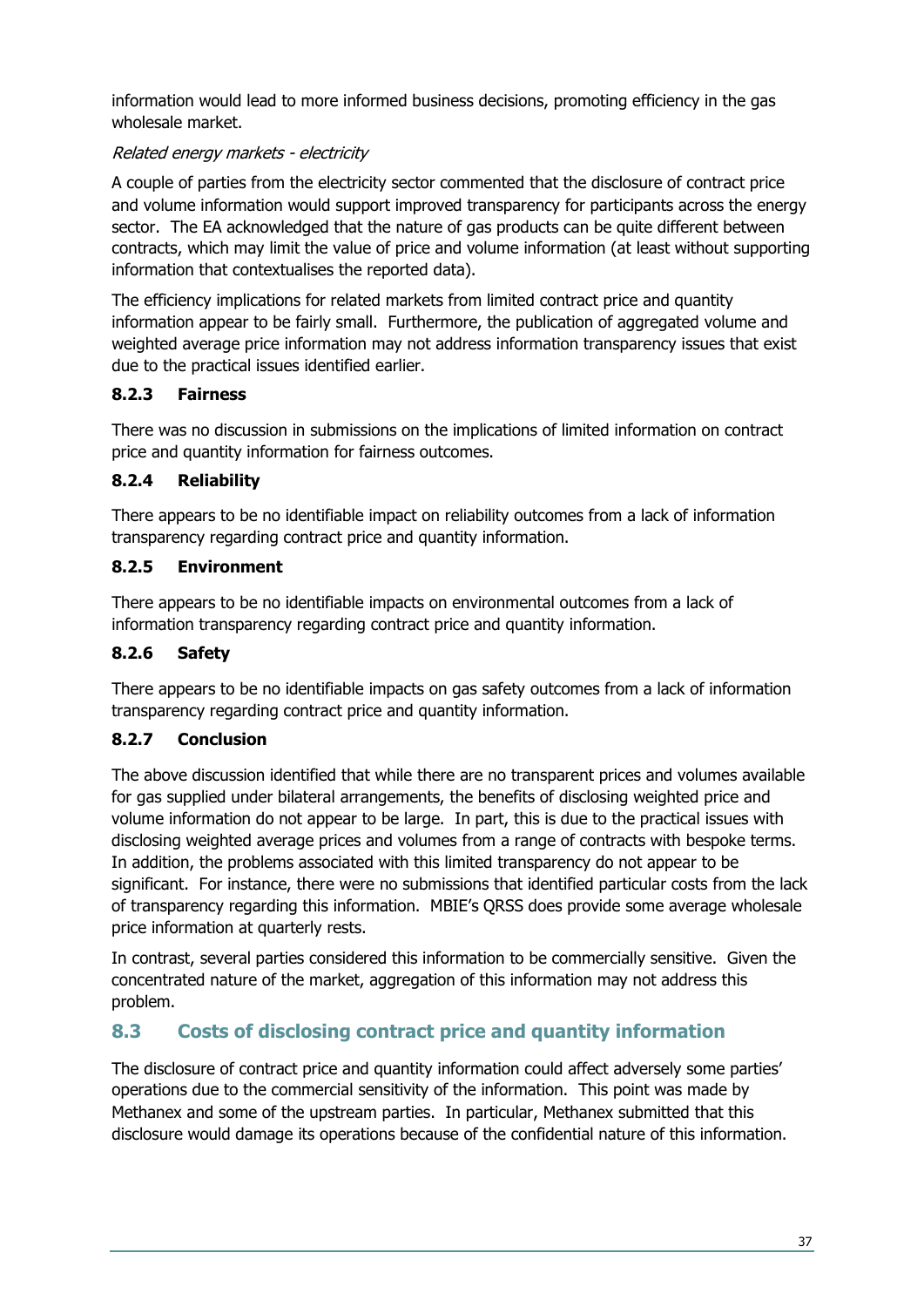Methanex noted that because of the large size of its gas consumption relative to the total market, aggregation would not anonymise its contract price and volume information:

Methanex strongly opposes the disclosure of pricing and volume information in bilateral contracts in terms of the value of the information to the operation of a wholesale market and the damage it would do to Methanex to have that information disclosed to other parties both in New Zealand and internationally. Methanex considers that given the proportion of gas it purchases under bilateral gas contracts it would be challenging to sufficiently aggregate the information to ensure that Methanex specific information is protected.

Apart from this issue, there would be administrative costs associated with an appropriate agency compiling returns from upstream parties and calculating aggregated volumes and weighted average prices. Given the heterogeneity of bespoke GSAs, this would not be a simple exercise.

#### <span id="page-37-0"></span>**8.4 Should this information element be included in a Statement of Proposal?**

The problems associated with limited transparency of contract volume and price information do not appear to be significant. In contrast, there are practical issues with disclosing this information in a manner that is useful for parties. In addition, several parties consider this to be commercially sensitive information. They argue that aggregation of information would not provide sufficient anonymity given the small and concentrated nature of the sector.

Based on these conclusions, Gas Industry Co considers that this information element should not be included in a Statement of Proposal on information disclosure.

Q7: Do you agree with our assessment for contract price and volume information? Have we missed aspects of the issue or are there parts that have not been described correctly? Please include details and any examples in your response.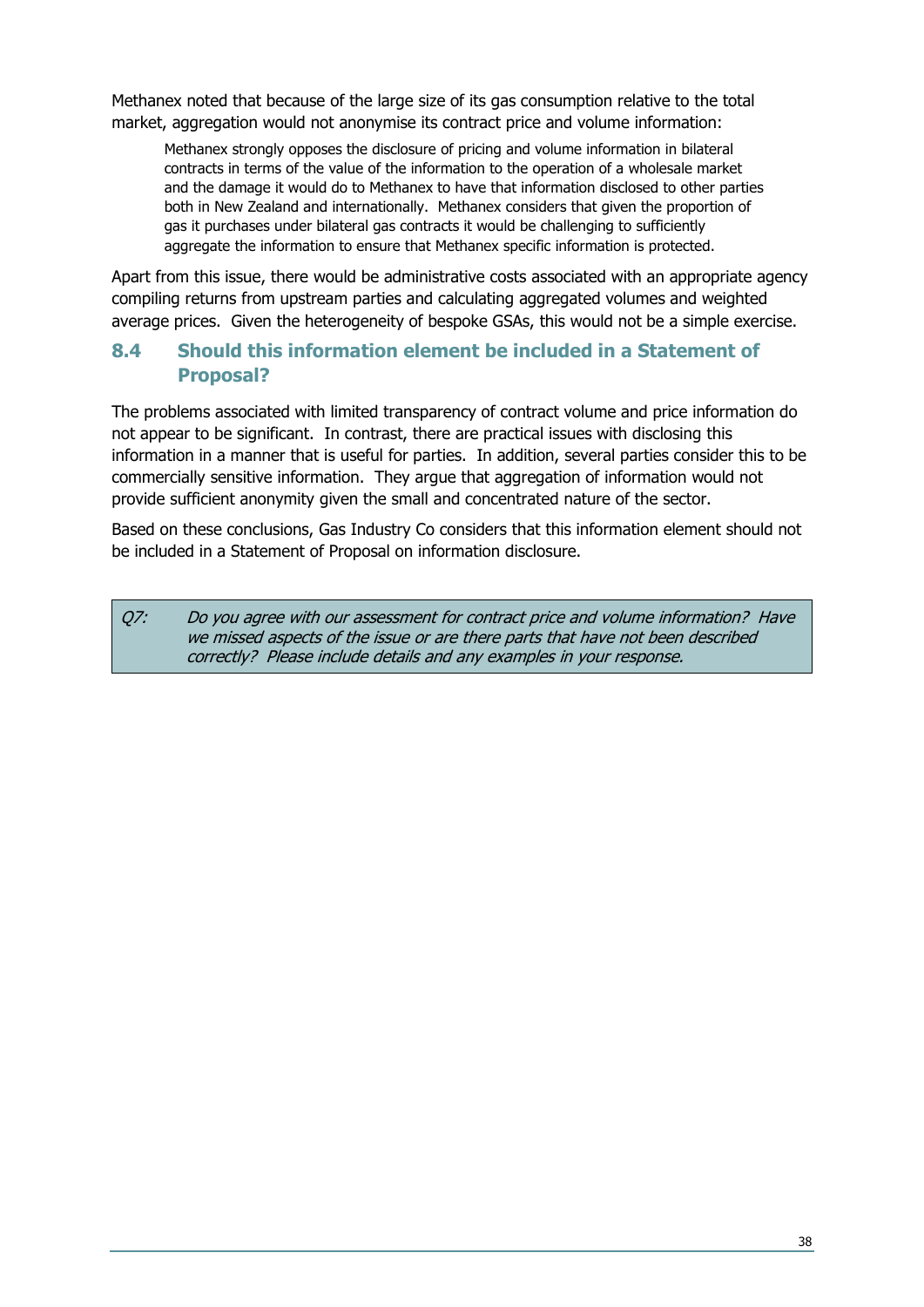# <span id="page-38-0"></span>9. emsTradepoint price & volume information

#### <span id="page-38-1"></span>**9.1 Description**

The Options Paper noted that an understanding of traded quantities and prices by all parties in a market is necessary for the efficient operation of that market. The paper considered that the absence of publicly available emsTradepoint price and volume information may be contribute to problems with information transparency in the wholesale gas market.

In the following discussion, we assess this information element against the assessment categories listed in [Table 3.](#page-13-0) We also consider at a qualitative level the costs associated with providing this information. Finally, we assess whether emsTradepoint information should be considered in a Statement of Proposal.

#### <span id="page-38-2"></span>**9.2 Problem assessment**

#### <span id="page-38-3"></span>**9.2.1 Overview**

At one stage, emsTradepoint provided freely available lagged volume and price data on its website. It stopped providing these data in April 2018. Subsequent to the beginning of this workstream, emsTradepoint has again started publishing some information on its public website. In particular, it is now publishing VWAP (Volume Weighted Average Price), FRMI (Frankley Road Natural Gas Monthly Index) and FRQI (Frankley Road Natural Gas Quarterly Index) price measures on a weekly basis. It is still not providing volume information on its public website.

EmsTradepoint reports that it is re-designing its website over the next few months, with different levels of access and information depending on the participation level. It will continue to provide subscription-based access to its exchange. In its submission, emsTradepoint considered that the current \$5,000 entry level annual fee for parties to have read-only access to information is not unreasonable. EmsTradepoint further noted that, as it has paying participants it assumes that they derive at least that value in benefits.

#### <span id="page-38-4"></span>**9.2.2 Efficiency**

Widely available information is a cornerstone of an efficient market. For this paper, the question is whether a timely, sufficient range of emsTradepoint data is available publicly. As noted earlier, publicly available data is limited to VWAP, FRMI and FRQI price index information and this can be up to a week out-of-date. There is no volume information that is publicly available.

Parties can access a fuller suite of market information through a \$5,000/year read-only subscription. In submissions, four parties acknowledged that this is a relatively small sum to pay for this information. However, other submissions considered that price and volume information should be freely available.

We do not consider the \$5,000 fee to represent a significant efficiency loss for any party in the market, particularly given the value of the information that is available from paying the fee.

We can understand that this fee may be an issue for potential new entrants; having to pay this sum before possible entry may be regarded as something of a barrier. However, price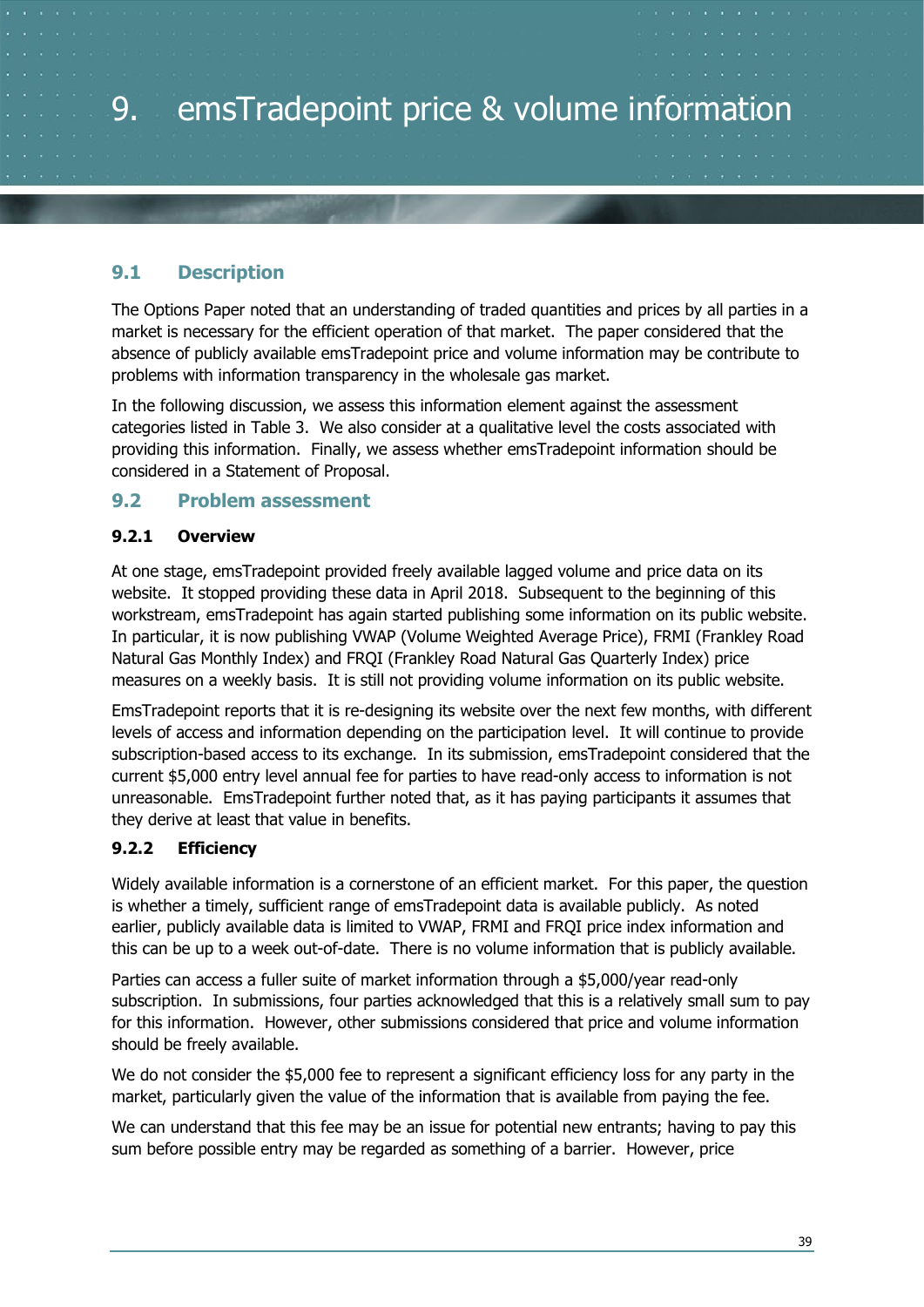information is available (albeit with a lag) and this should be sufficient for a potential new entrant to understand price trends. Gas Industry Co also publishes a history of emsTradepoint volumes and prices in its Performance Measures Quarterly Report.

It has been suggested that emsTradepoint should provide a list of the participants in its market and it should also publish energy-only gas prices. With regard to the first point, the emsTradepoint market is a private, commercial market; it is up to the operator of the market to choose what information to publish. There are plenty of markets where the identities of participants are not revealed. For example, in the gas sector, the parties involved in GSAs are sometimes not known to the wider market. On the second point, the price traded on emsTradepoint is a carbon-inclusive price so there seems little reason for emsTradepoint to publish an energy-only price.

#### <span id="page-39-0"></span>**9.2.3 Fairness**

There appears to be no significant impacts on fairness outcomes from emsTradepoint limiting the amount of its market information it provides publicly.

#### <span id="page-39-1"></span>**9.2.4 Reliability**

There appears to be no identifiable impacts on reliability outcomes from emsTradepoint limiting the amount of its market information it provides publicly.

#### <span id="page-39-2"></span>**9.2.5 Environment**

There appears to be no identifiable impacts on environment outcomes from emsTradepoint limiting the amount of its market information it provides publicly.

#### <span id="page-39-3"></span>**9.2.6 Safety**

There appears to be no identifiable impacts on safety outcomes from emsTradepoint limiting the amount of its market information it provides publicly.

#### <span id="page-39-4"></span>**9.2.7 Conclusion**

Overall, Gas Industry Co considers that efficiency costs from emsTradepoint limiting the public information it provides on its market are small. However, we note that the absence of publicly available volume information is a gap<sup>25</sup>. There appear to be no significant issues associated with fairness, reliability, environment and safety outcomes.

#### <span id="page-39-5"></span>**9.3 Costs of disclosing further emsTradepoint information**

The cost of requiring emsTradepoint to publicly disclose lagged price and volume data is that it could lose at a portion of the revenue it earns from read-only subscriptions to its website. The size of this loss would depend on the number of subscribers with read-only access who would be happy with publicly available lagged volume and price information.

#### <span id="page-39-6"></span>**9.4 Should this information element be included in a Statement of Proposal?**

At this stage, Gas Industry Co considers that this information element should not be included in a Statement of Proposal on information disclosure. This conclusion is made on the basis that emsTradepoint continues to provide at least the current level of information (i.e. read only access to its platform for \$5,000 p.a. with VWAP, FRMI and FRQI price measures published on

<span id="page-39-7"></span> $25$  to understand the market, both price (which is publicly available, albeit on a lagged basis) and volume information is important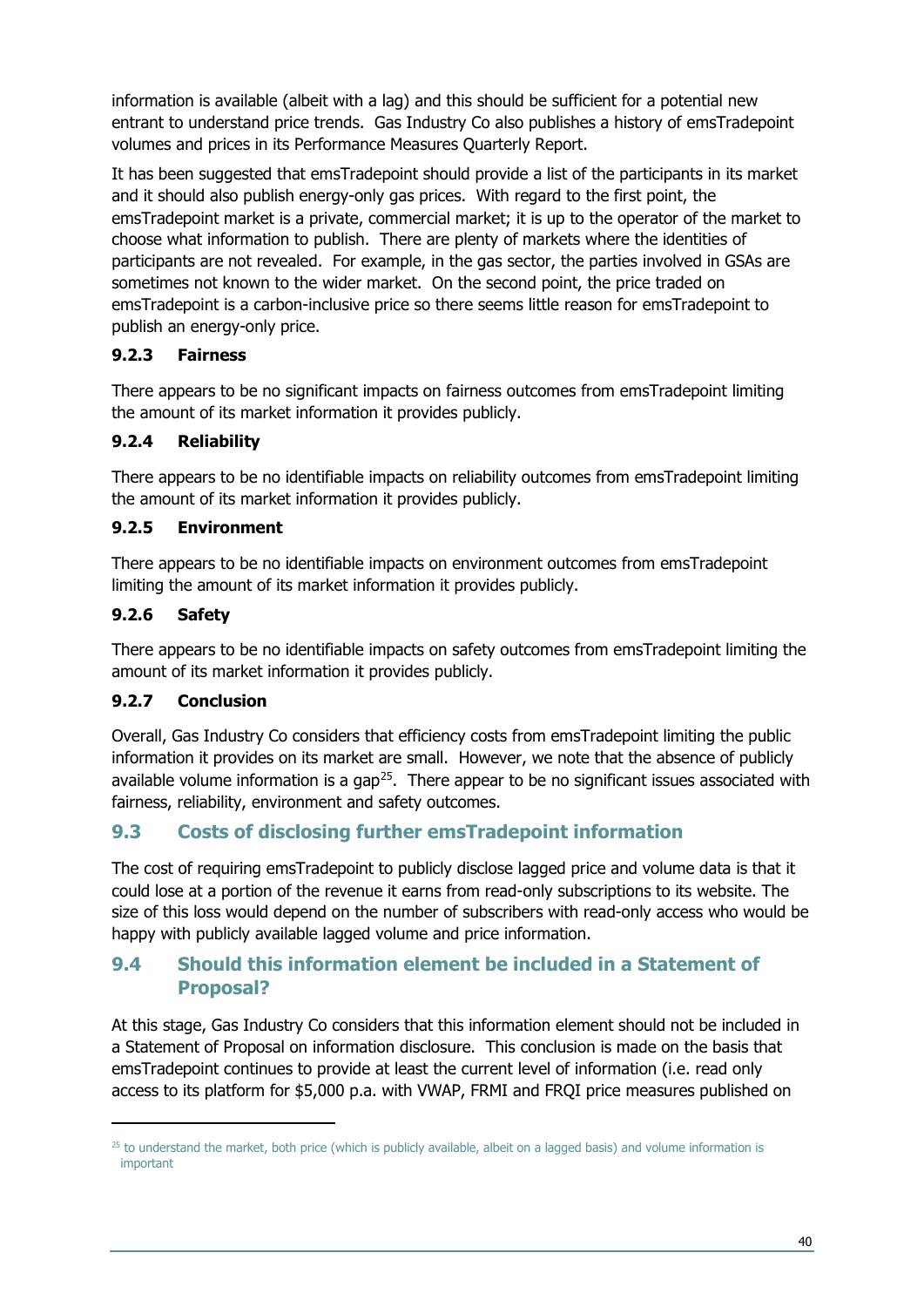its public website). We note that market volume information is currently not publicly available but consider that this omission is not sufficient for this information element to be included in a Statement of Proposal (particularly since this information can be assessed if parties subscribe to at least read-only access). We will continue to monitor the effectiveness of information disclosure on the emsTradepoint market. For instance, if emsTradepoint's disclosure arrangements changed, Gas Industry Co would look to review this conclusion.

Q8: Do you agree with our assessment for emsTradepoint price & volume information? Have we missed aspects of the issue or are there parts that have not been described correctly? Please include details and any examples in your response.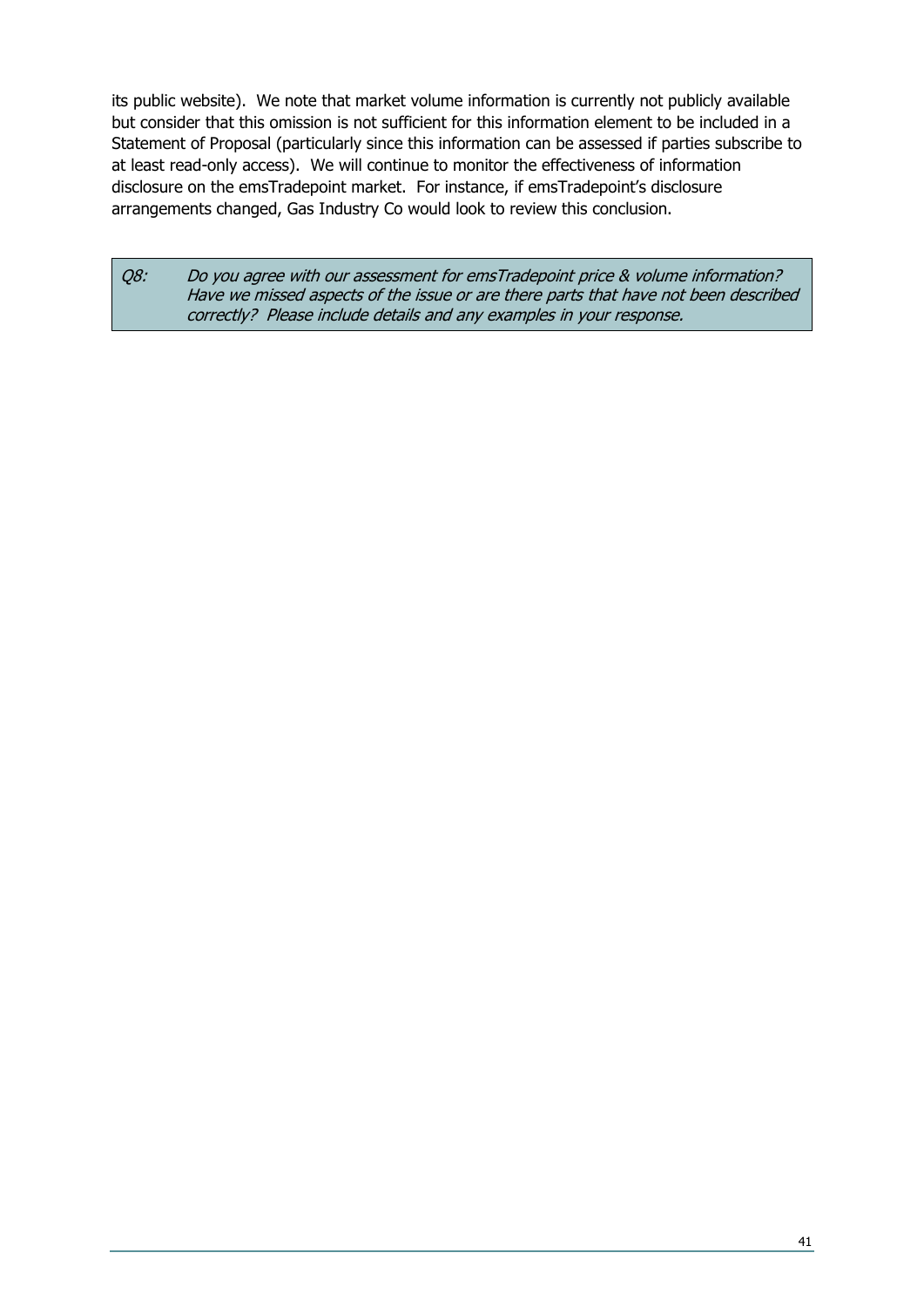#### <span id="page-41-1"></span><span id="page-41-0"></span>**10.1 Description**

The Options Paper did not consider gas storage information as an information element; however, it was raised by several parties in their submissions. Storage outage information is discussed in Section [6.](#page-27-0) The focus of this section is on information related to the quantity of gas stored in storage facilities.

#### <span id="page-41-2"></span>**10.2 Problem assessment**

#### <span id="page-41-3"></span>**10.2.1 Overview**

Gas storage information is included as part of the information disclosure regime in all of the countries Gas Industry Co reviewed in the Options Paper. For instance, in Australia, gas storage operators are required to disclose capacity and nominations information. In Europe, storage operators are participants covered by the REMIT (regulation on wholesale energy market integrity and transparency) regime and are required to disclose under the regime's principlesbased approach to regulation.

Currently there is one storage facility in the New Zealand gas market (Ahuroa, owned by Flex Gas – see Section [6.2.1\)](#page-27-3). Flex Gas is required to submit Ahuroa's stock changes to MBIE as part of the Quarterly Retail Sales Survey (QRSS). The survey includes information about Ahuroa's opening stock volume, the volume of gas injected and withdrawn, the volume of gas lost or consumed in the storage process, the closing stock volume, the stock change, the gross and net calorific value, the working capacity and the peak output. This data is used by MBIE to calculate an annual stock change figure for natural gas and is presented publicly in its energy balances table<sup>26</sup>. This table was most recently updated for calendar year 2017. Calendar year 2018 is expected to be published shortly.

First Gas noted in its submission that Flex Gas does not currently publish the availability of uncontracted Ahuroa storage capacity, and it is not able to disclose this due to contractual constraints. Flex Gas would be willing to seek the consent of existing and future users of the facility, if it was considered that this information is important to the effective functioning of the gas market.

#### <span id="page-41-4"></span>**10.2.2 Efficiency**

The following discussion considers the efficiency implications across the wider energy market. These implications are examined individually for each part of the sector.

<span id="page-41-5"></span><sup>26</sup> [https://www.mbie.govt.nz/building-and-energy/energy-and-natural-resources/energy-statistics-and-modelling/energy](https://www.mbie.govt.nz/building-and-energy/energy-and-natural-resources/energy-statistics-and-modelling/energy-statistics/energy-balances/)[statistics/energy-balances/](https://www.mbie.govt.nz/building-and-energy/energy-and-natural-resources/energy-statistics-and-modelling/energy-statistics/energy-balances/)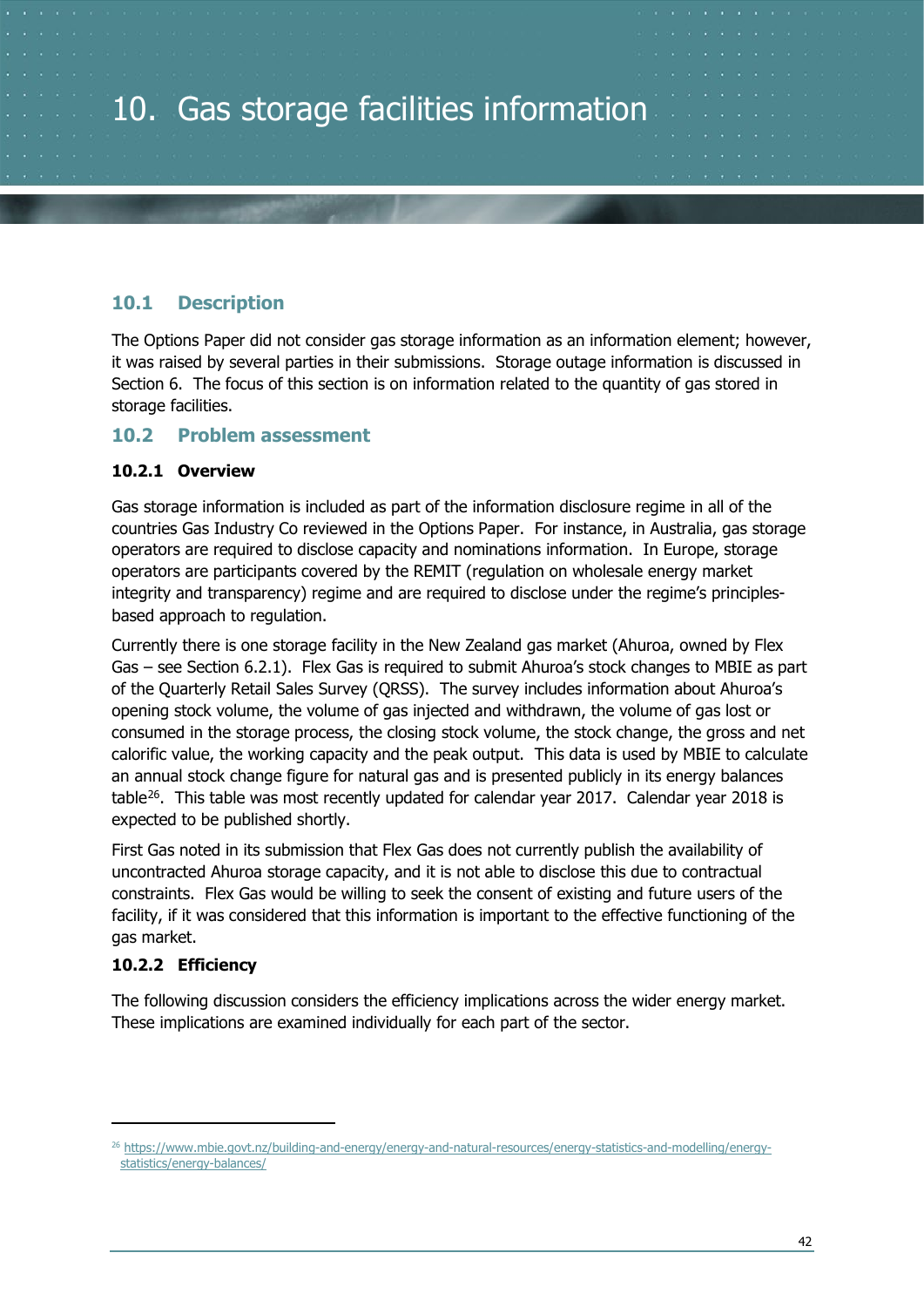#### Upstream gas production (including processing)

Several submissions from upstream parties mentioned that they would like to see the aggregate volume of stored gas at Ahuroa. These submissions did not specifically highlight how the lack of this information creates inefficiencies in the upstream market.

#### Transmission

First Gas noted in its submission that Ahuroa can be used to minimise the impact of planned interruptions on the gas network. It provided the example of how during the planned Pariroa bypass project, First Gas contracted with Flex Gas "on an arms-length basis" to assist with the management of pipeline pressures during the event. Due to the close relationship between First Gas and Flex Gas, lack of Ahuroa capacity information is not likely to have been a barrier to setting up such an arrangement.

The CCO also sits within the transmission part of the sector. During a critical contingency, the CCO has an obligation to explore available opportunities to increase upstream gas production and draw on gas storage in order to mitigate the severity of the critical contingency. Knowing the volume of stored gas could therefore be useful information to the CCO in managing a contingency event.

#### Downstream (including major users)

Storage information is currently only available to those who have contracted with the Ahuroa facility. It would be useful if all downstream parties had an understanding of capacity availability so they could potentially use the facility in their operations. First Gas noted in its submission that there will be a wider opportunity for participants to contract to use storage at Ahuroa now that it is owned by Flex Gas. Given Flex Gas's interests in marketing the facility, this may mean that information could be available more widely in the future.

#### Gas wholesale trading market

We have previously mentioned that emsTradepoint's submission highlighted that it does not think criterion 15, the GPS objective for "efficient arrangements for the short-term trading of gas", is effectively met with the current level of information disclosure. It believes that the current arrangements lack meaningfulness and transparency. Although emsTradepoint's submission is not clearly directed at gas storage information, we have noted it here because an absence of storage information could contribute to a lack of transparency in the market.

#### Related energy markets - electricity

It is important for electricity sector parties to understand gas availability (both production and storage) so they can make efficient production decisions and manage risk. This is particularly the case in periods of tight electricity supply (e.g. in periods where there are low inflows into the hydro generation lakes) where the electricity sector is reliant on thermal generation to maintain electricity security of supply. First Gas suggested in its submission that the Ahuroa gas storage facility can support the provision of gas for thermal generation. It follows that information on gas storage may be useful for the efficient operation of the electricity wholesale market. However, it is important to note that all of the gas stored in Ahuroa is owned by third parties (some of which may be parties in the electricity sector). This gas could be used for electricity generation or it may be used for other purposes. Given this, Ahuroa storage quantities may not translate directly into quantities of gas available for generation. Nevertheless, information on these quantities may provide electricity companies with a clearer picture regarding what gas could potentially be drawn upon.

#### <span id="page-42-0"></span>**10.2.3 Fairness**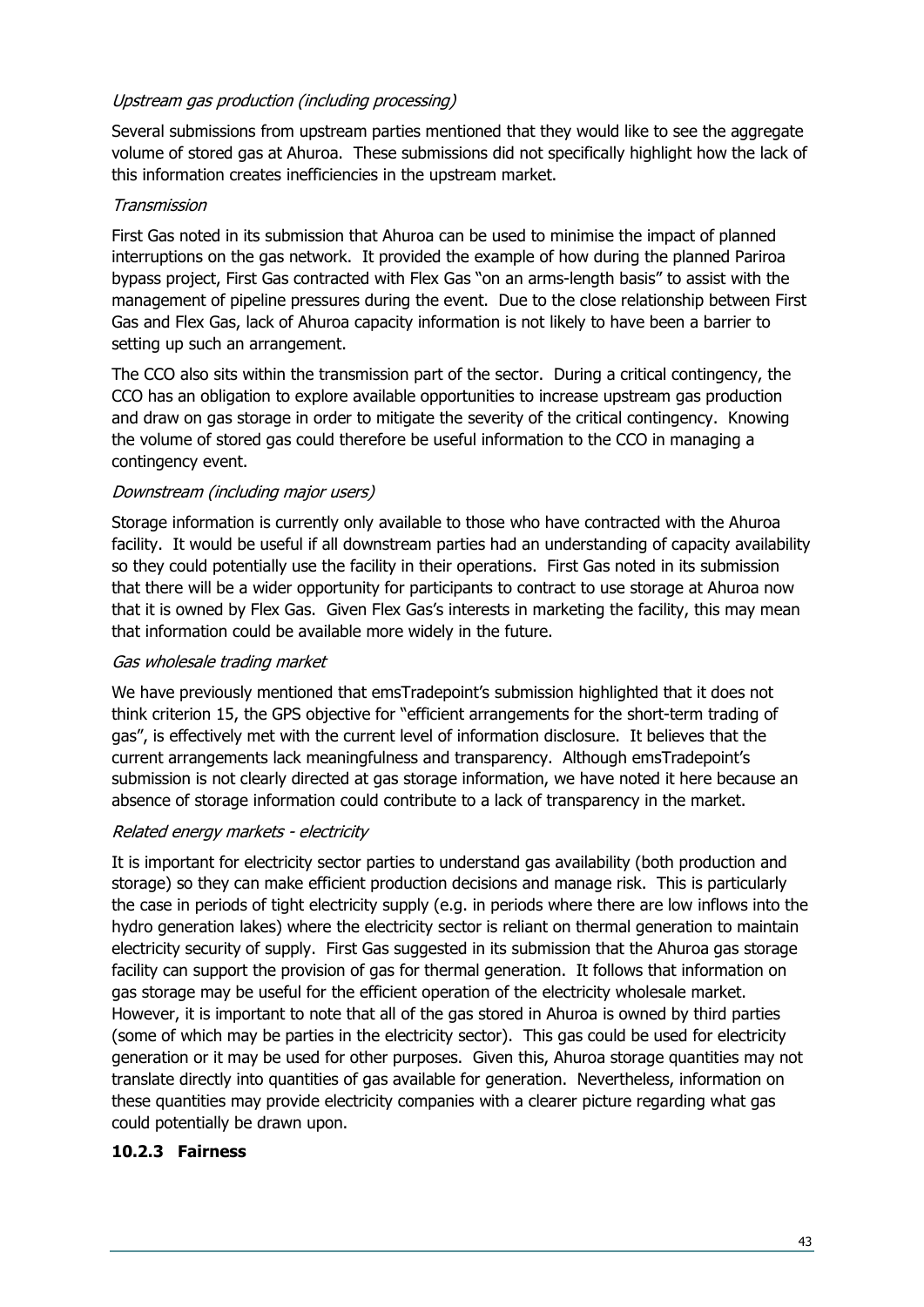Currently, parties with contracts with Flex Gas for storage may have a better understanding of Ahuroa's overall storage capacity and uncontracted capacity. This asymmetry implies that there could be fairness issues associated with the unevenness of this information across the market. However, we note that Flex Gas's interest in operating the Ahuroa facility with multiple downstream users may mean that information will be shared more widely going forward.

#### <span id="page-43-0"></span>**10.2.4 Reliability**

This outcome is focussed on the reliable supply of gas (see criterion 2 and 6). There are a couple of possible reliability issues resulting from a lack of Ahuroa storage information. First, the Ahuroa gas storage facility is perceived by some electricity sector participants as readily available energy storage that can be drawn upon during periods of tight electricity supply. As we identified in the previous efficiency discussion, the availability of gas in Ahuroa for this purpose depends on the third-party contracts that are in place. Public disclosure of storage volumes at Ahuroa could mean that electricity sector participants have a better understanding of Ahuroa gas availability during these periods and the implications for thermal generation. Secondly, the actual reliability of gas supply could be increased if Ahuroa is used, as suggested by First Gas, as a tool to minimise the impact of planned interruptions on the gas network. A lack of information could mean these outcomes are not realised.

#### <span id="page-43-1"></span>**10.2.5 Environment**

There appear to be no identifiable impacts on environmental outcomes from a lack of information transparency or information asymmetry regarding storage information.

#### <span id="page-43-2"></span>**10.2.6 Safety**

There appear to be no identifiable impacts on safety outcomes from a lack of information transparency or information asymmetry regarding gas storage.

#### <span id="page-43-3"></span>**10.2.7 Conclusion**

Our problem assessment for gas storage information has identified several issues with the current level of information available for the Ahuroa facility. These relate to possible efficiency issues for parts of the sector and reliability issues. More broadly, limited and asymmetric storage information is inconsistent with the Government's outcome for good, publicly available information on the present state of the gas sector.

We note that with the decline in some of the larger gas fields over the coming years and the increasing demand for deliverability flexibility from the electricity sector (see Section [6.2.1\)](#page-27-3), it is expected that the facility will play an increasingly important role over time. Accordingly, information on Ahuroa storage will become increasingly valuable to the market.

#### <span id="page-43-4"></span>**10.3 Costs of disclosing storage information**

Flex Gas currently discloses aggregated Ahuroa storage volumes to MBIE in the form of quarterly stocks and so there would be no extra costs to Flex Gas if this quarterly information was deemed sufficient to industry and if MBIE was amenable to making this information public. First Gas has noted in conversations that it would be open to making more frequent disclosures if this was needed.

First Gas highlighted in its submission that although Flex Gas does not disclose capacity and availability of the gas at Ahuroa due to contractual constraints, it would be willing to seek the consent of existing and future users of the facility, if it was considered that this information is important to the effective functioning of the gas market. First Gas's willingness to consider these disclosures suggests a low cost to making this information available.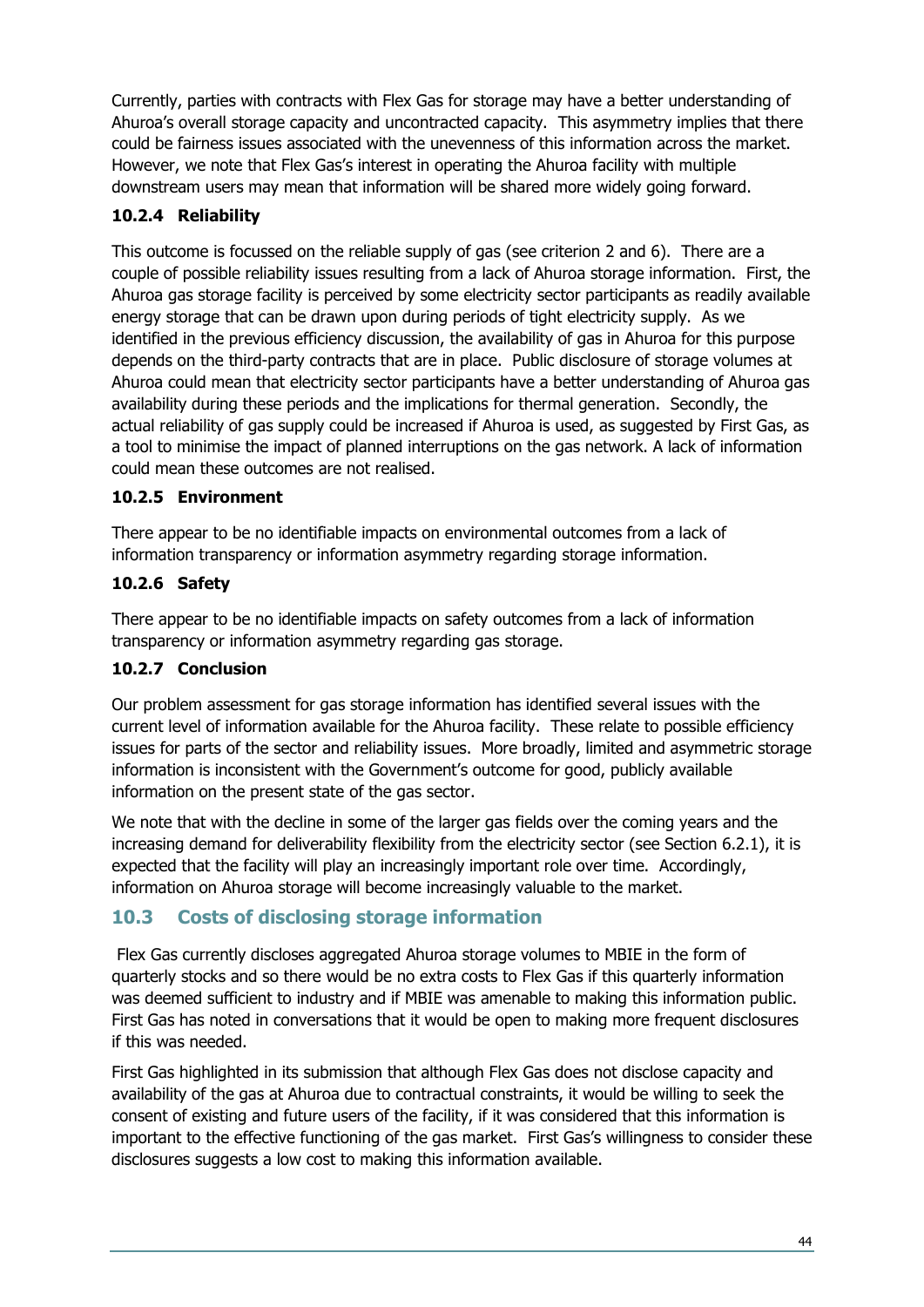#### <span id="page-44-0"></span>**10.4 Should this information element be included in a Statement of Proposal?**

Our problem assessment suggests that there are several issues associated with the lack of publicly available storage information. Gas Industry Co believes some of these concerns could potentially be addressed by discussing with MBIE the possibility of making the information supplied by Flex Gas in its QRSS submission publicly available. We would be interested in hearing from parties if having this information made available would be useful for improving their understanding of Ahuroa storage. We also encourage Flex Gas to discuss with its customers the possibility of publicly disclosing Ahuroa capacity and gas availability information and provide feedback in its submission. The inclusion of this information element in a Statement of Proposal will depend to some extent on the feedback we receive on these points.

Q9: Do you agree with our assessment for gas storage facilities information? Have we missed aspects of the issue or are there parts that have not been described correctly? Please include details and any examples in your response.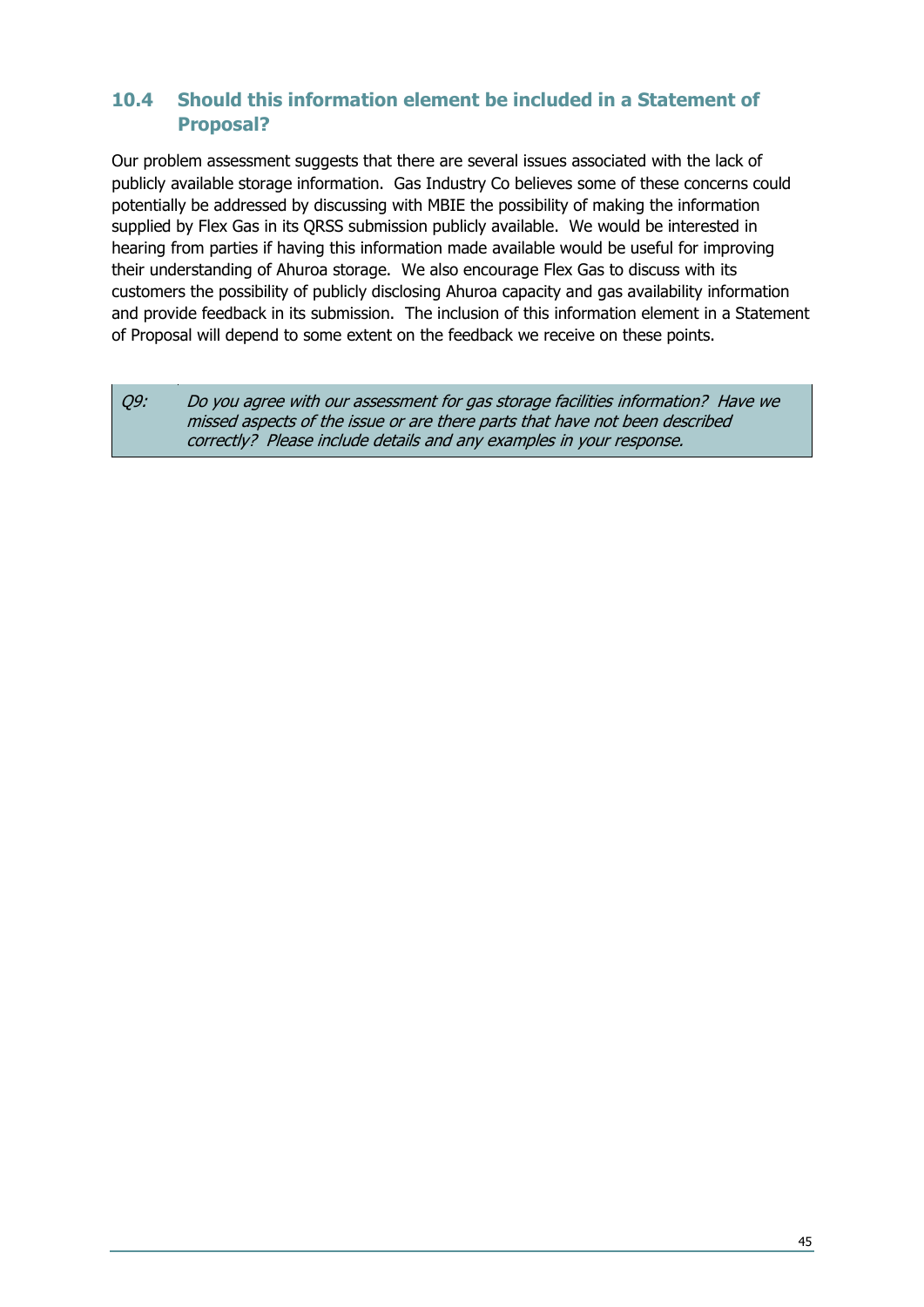# <span id="page-45-0"></span>11. Forecasts of gas production

#### <span id="page-45-1"></span>**11.1 Description**

The Options Paper considered the requirement for gas producers to provide forecast production information for the coming year.

The motivation for this possible information element came primarily from the electricity sector. In particular, the electricity system operator has expressed its concern that the lack of information regarding the availability of gas for thermal generators makes it difficult to assess and manage electricity security of supply. It considers that an understanding of gas production over the next year, along with thermal generators' thermal fuel supply positions (see Section [12\)](#page-47-0) is necessary to understand security of supply issues. For instance, thermal fuel assumptions are an important input into the system operator's Electricity Risk Curves (formerly known as Hydro Risk Curves).

#### <span id="page-45-2"></span>**11.2 Problem assessment**

Thirteen submitters on the Options Paper said that they would like to see production information disclosed. In contrast, all of the upstream parties who submitted (Greymouth, OMV, PEPANZ and Todd) were opposed to further disclosure, with several of these parties pointing out that MBIE already publishes this information.

As upstream parties identified in submissions, MBIE publishes forecasts of annual gas production. Under the Crown Minerals (Petroleum) Regulations 2007, producers are required to provide MBIE with an annual report on mining activities and production operations. This report includes (amongst many other matters) gas production figures for the previous year and the proposed production profile for the projected life of each gas field. Producers provide this information to MBIE by 31 March each year. MBIE publishes these annual production figures in its Reserves, Activity and Field Data report. The timing of the publication of this report has varied. In 2019, MBIE published the information in June, which was earlier than other years. If gas production outage information was available, these annual production forecasts would provide a reasonably good snapshot of likely gas production, by field, over the year.

We note that for electricity generators and the electricity system operator, MBIE's June publication date (although earlier than previous years) may lessen the usefulness of the information; by this date, the winter period has begun, and hydro lake levels may be starting to decline<sup>27</sup>. A publication date that was, for instance, a month earlier may be more useful.

It is important to note that even though electricity generation uses a sizeable share of gas, it is still well less than half of gas market volumes. For instance, electricity generation accounted for 31 percent of gas produced in 2018. If there is a reduction in gas production (for example), it is not a given that electricity generation would be affected. This would depend on the nature of bespoke GSAs between producers and a variety of customers that include electricity generators, and the relative economics of different types of gas demand. The implication of this is that gas

<span id="page-45-3"></span><sup>&</sup>lt;sup>27</sup> for example, the system operator's Electricity Risk Curves show the distribution of hydro storage across the year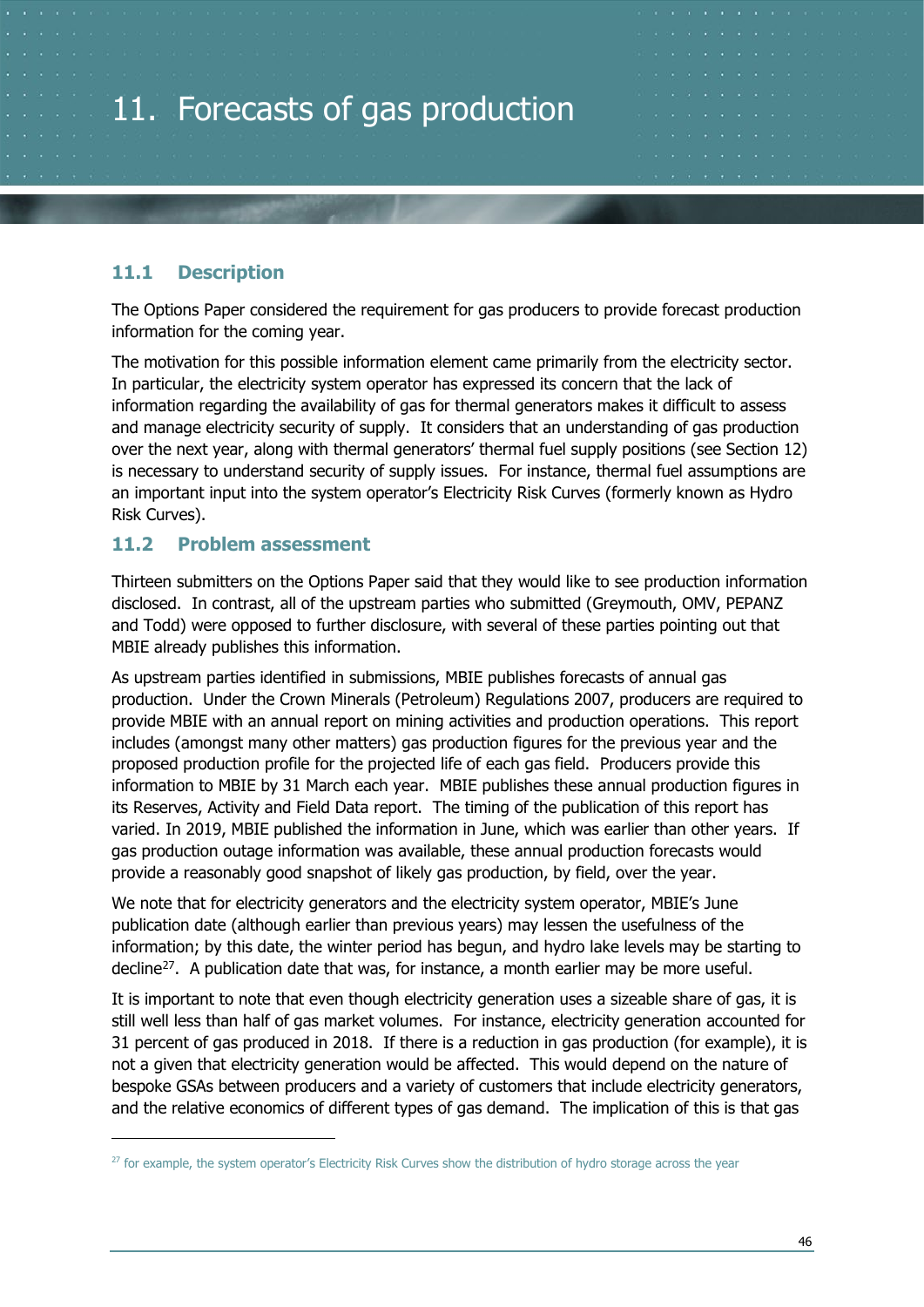production levels may not be a particularly useful proxy for the amount of gas available for thermal generation plants (at least not in isolation).

#### <span id="page-46-0"></span>**11.3 Should this information element be included in a Statement of Proposal?**

Given that producers already disclose gas production forecast information to MBIE under the Crown Minerals (Petroleum) Regulations 2007, it does not appear to make sense for this disclosure to be replicated under new, separate arrangements. Gas Industry Co proposes that this information element is not advanced to the next stage of our information disclosure workstream. We intend to work with MBIE to understand whether this information can be made available on a more timely basis.

Q10: Do you agree with our assessment for gas production forecast information? Have we missed aspects of the issue or are there parts that have not been described correctly? Please include details and any examples in your response.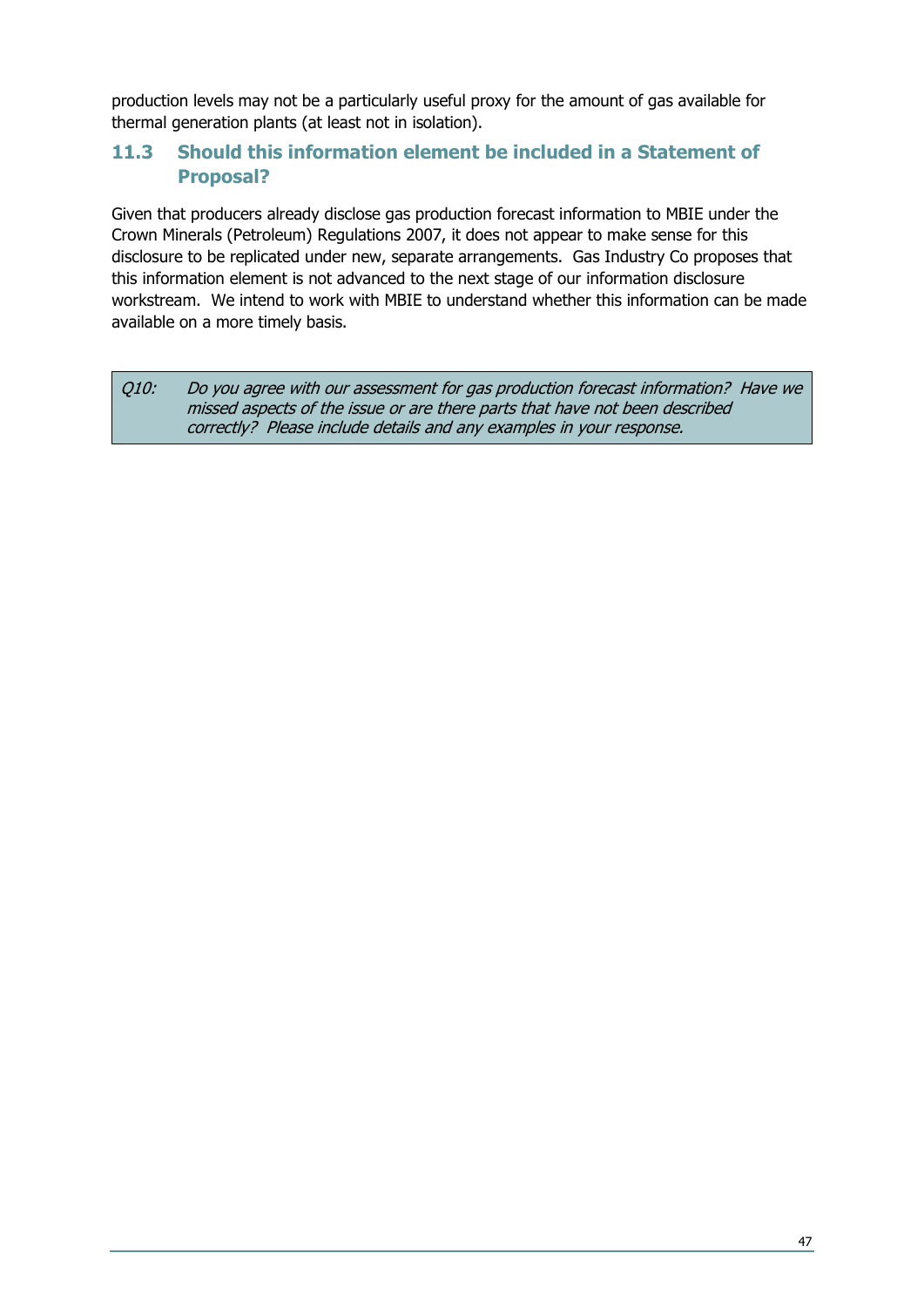#### <span id="page-47-1"></span><span id="page-47-0"></span>**12.1 Description**

The Options Paper identified information regarding thermal electricity generators' current and likely future gas positions<sup>[28](#page-47-3)</sup> as an information element that may have transparency and asymmetry issues. This issue was also identified by several electricity sector parties in submissions on the paper and in discussions with Gas Industry Co.

#### <span id="page-47-2"></span>**12.2 Problem assessment**

Several parties commented that in the electricity sector, there are inadequate obligations on thermal generators to provide information regarding the state of their thermal fuel (coal and gas) supplies. In contrast, inflows into the hydro lakes and lake levels, as well as snowpack levels, are publicly disclosed. We understand that this is an issue that the EA's Wholesale Advisory Group (WAG) has investigated<sup>29</sup>.

From our review of submissions and related discussions, it appears that there are two potential problems associated with limited transparency regarding thermal generators' gas positions. First, the system operator may have limited information on participants' gas positions and it lacks the powers to require information formally. Given this limited information, the system operator must make assumptions about the availability of gas for gas-fired electricity generation. This causes some uncertainty in understanding electricity security of supply. For instance, the calculation of the Electricity Risk Curves may be affected adversely by this uncertainty.

Secondly, we understand that this lack of information regarding gas availability potentially causes information asymmetry between electricity participants that have gas-fired plants as part of their generation portfolio and participants that do not have these plants (including renewables-only generators, retailers and traders). The former participants may have more information on factors affecting the electricity wholesale market, particularly during times where there are gas supply outages. This asymmetry may make it more difficult for renewables-only electricity companies, retailers and traders to participate in the wholesale electricity market, with less knowledge to reliably evaluate the forward price curve. The Electricity Price Review recommendation on market-making<sup>[30](#page-47-5)</sup> may increase this problem for these participants.

<span id="page-47-3"></span><sup>&</sup>lt;sup>28</sup> These gas positions reflect the quantities of gas that generators with gas-fired plant have available for their plants.

<span id="page-47-4"></span> $29$  For example, thermal fuel information disclosure was a topic in the Wholesale Advisory Group's 2012 Wholesale Market Information Project: A WAG Discussion paper.

<span id="page-47-5"></span><sup>&</sup>lt;sup>30</sup> Electricity Price Review: Final Report. Recommendation D2. Introduce mandatory market-making obligation unless the sector develops an effective incentive-based scheme.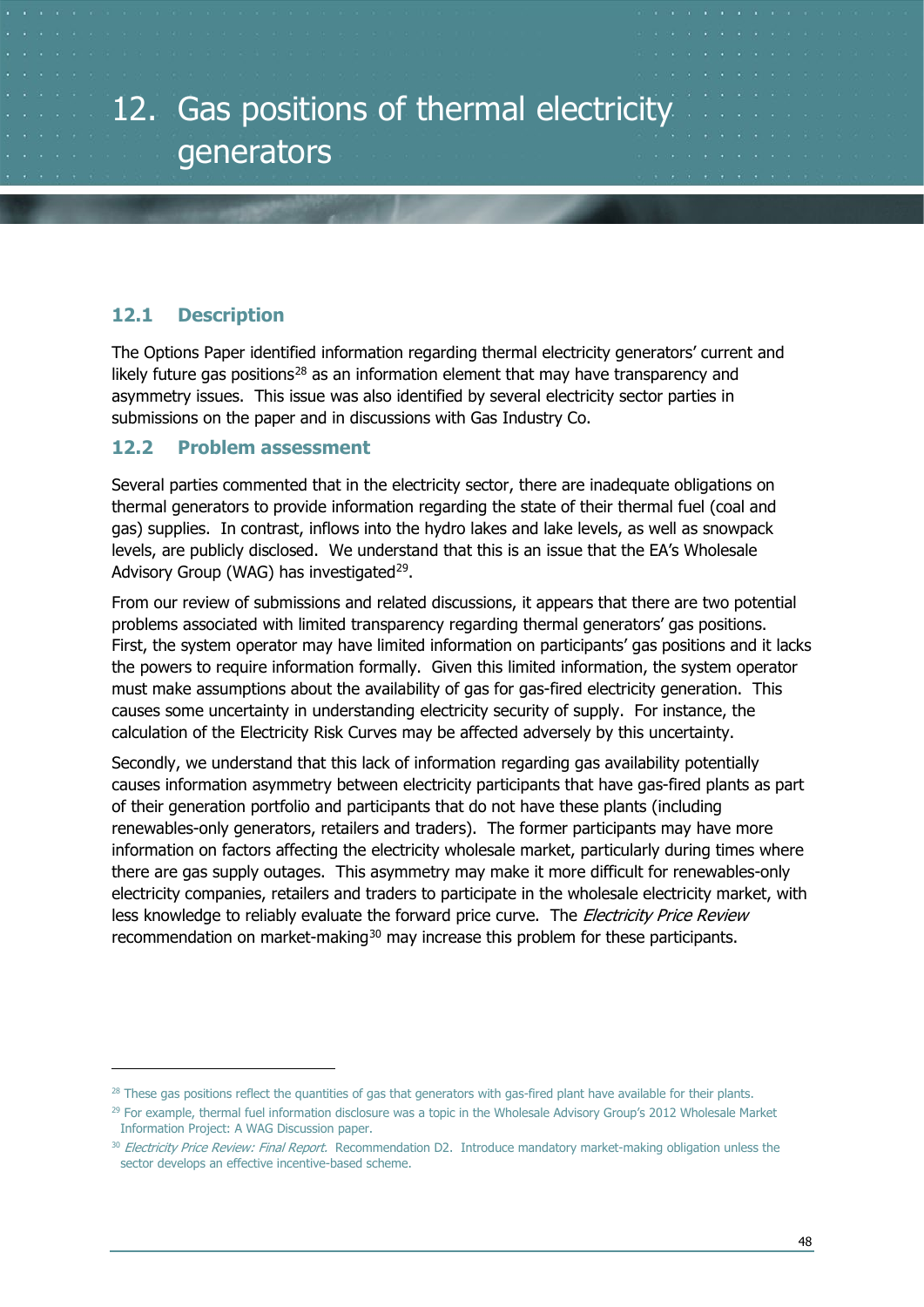Genesis and Contact are the two large electricity generation companies who have thermal plants in their generation portfolios. Contact did not comment on this matter in its submission. Genesis did not support disclosure of information regarding its gas position in its submission. It noted in its submission that:

- The quantity of gas available for generation from Genesis's book depends partly on the demand from its gas customers. It also depends on the availability of other generation energy sources (including coal at Huntly, given the dual-fuel capabilities of this facility). This portfolio approach to fuel allocation means that the quantity of gas for electricity generation is changeable.
- Genesis' short-term gas use varies partly on its ability to contract for additional gas at short notice. This makes the disclosure of a long-term gas contract position only partly informative.
- Genesis "…would be concerned if there was a suggestion any generator be required to disclose commercially sensitive and confidential information regarding their trading strategy which could potentially raise competition related concerns in the wholesale market."

Notwithstanding the above points, Genesis commented that it supports further engagement on the subject of greater fuel book disclosure with relevant stakeholders including Gas Industry Co, the EA and the system operator.

The EA and Gas Industry Co have agreed that this issue best fits within the EA's work programme. These thermal generator gas supply issues are related primarily to the generators' thermal fuel (i.e. gas and coal) procurement strategies rather than the effective and efficient operation of the wholesale gas market.

#### <span id="page-48-0"></span>**12.3 Should this information element be included in a Statement of Proposal?**

Gas Industry Co proposes that this information element is not advanced to the next stage of our information disclosure workstream. The EA has added the Wholesale Market Information Disclosure project to its 2019/20 work programme. This project will identify any gaps in the EA's power to require further information disclosure (such as contract fuel supplies) and strengthen disclosure rules to include information on the availability of generation fuel. Given the cross-over between the gas and electricity sectors in this instance, Gas Industry Co and the EA have agreed to work together on this workstream. We will ensure that the comments raised in submissions are picked up in that workstream.

Q11: Do you agree with our assessment for thermal electricity generator gas position information? Have we missed aspects of the issue or are there parts that have not been described correctly? Please include details and any examples in your response.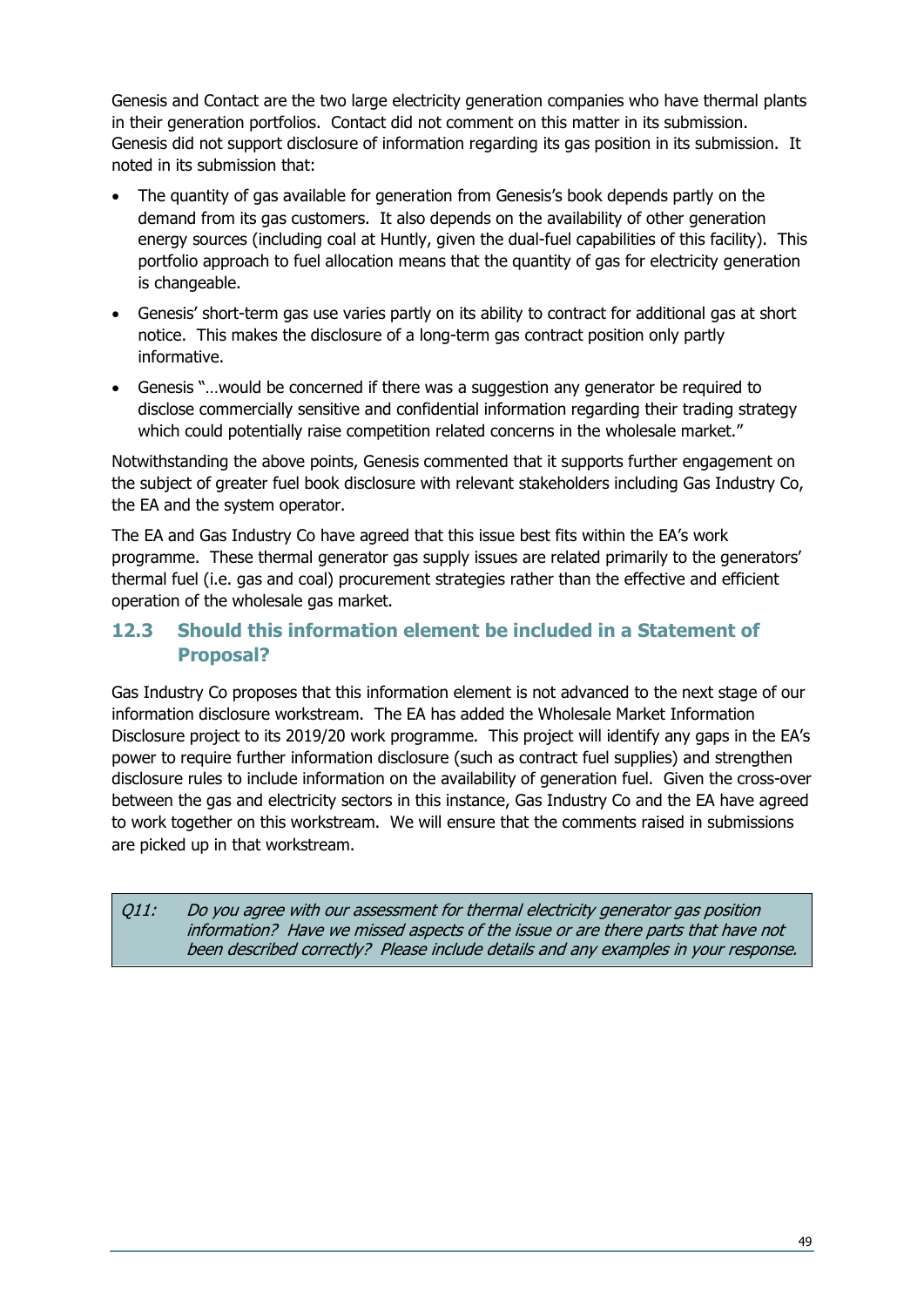## <span id="page-49-0"></span>13. Forecasts of major users' gas consumption

#### <span id="page-49-1"></span>**13.1 Description**

The Options Paper considered the requirement for major users to provide forecast consumption information for the coming year. This information element was identified as a possible extension to the disclosure of forecast production information (see Section [11\)](#page-45-0).

In the following discussion, we assess this information element against the assessment categories listed in [Table 3.](#page-13-0) We also consider at a qualitative level the costs associated with providing this information. Finally, we assess whether forecasts of major users' gas consumption should be considered in a Statement of Proposal.

#### <span id="page-49-2"></span>**13.2 Problem assessment**

#### <span id="page-49-3"></span>**13.2.1 Overview**

Particular information issues that would be improved through the disclosure of this information were not identified in the Options Paper; as noted, this information element was included as a possible extension to the scope of forecast quantity information (primarily production information) that could be published in an information disclosure regime.

We have reviewed the approaches taken in disclosing consumption information in the Australian Bulletin Boards to understand possible disclosure options. In the Western Australian Gas Bulletin Board, major gas users disclose their gas consumption for the prior day. This information is posted at an aggregated level with a two-day lag to address parties' commercial confidentiality concerns. It is published at a disaggregated level with a seven-day lag. Parties who are the only gas recipient at a transmission delivery point are exempt from reporting. For the East Coast Bulletin Board, the Australian Energy Market Commission (AEMC) has recommended that major gas users should disclose (on a disaggregated basis) their gas consumption for the prior day. Notably, in both the Western Australia and East Coast Australia Bulletin Boards there are no obligations on major users to disclose forecasts of future gas consumption.

In submissions, seven parties commented that they would like to see major users' consumption forecasts disclosed. A common theme was that disclosure of this information would promote efficiency in the wholesale market. However, parties did not identify a particular market efficiency issue caused by the absence of this information. The EA commented generally that, given the concentrated nature of the gas wholesale market, it is possible for the consumption decisions of some of the largest users to materially impact on the supply/demand balance in the market. Disclosure of consumption information could identify the potential for tighter market conditions. However, this issue could be at least partly addressed by major users disclosing plant outages.

#### <span id="page-49-4"></span>**13.2.2 Efficiency**

#### Upstream sector

There appear to be no discernible efficiency problems caused by a lack of forecast consumption information for the upstream sector. OMV commented in its submission that while it "…might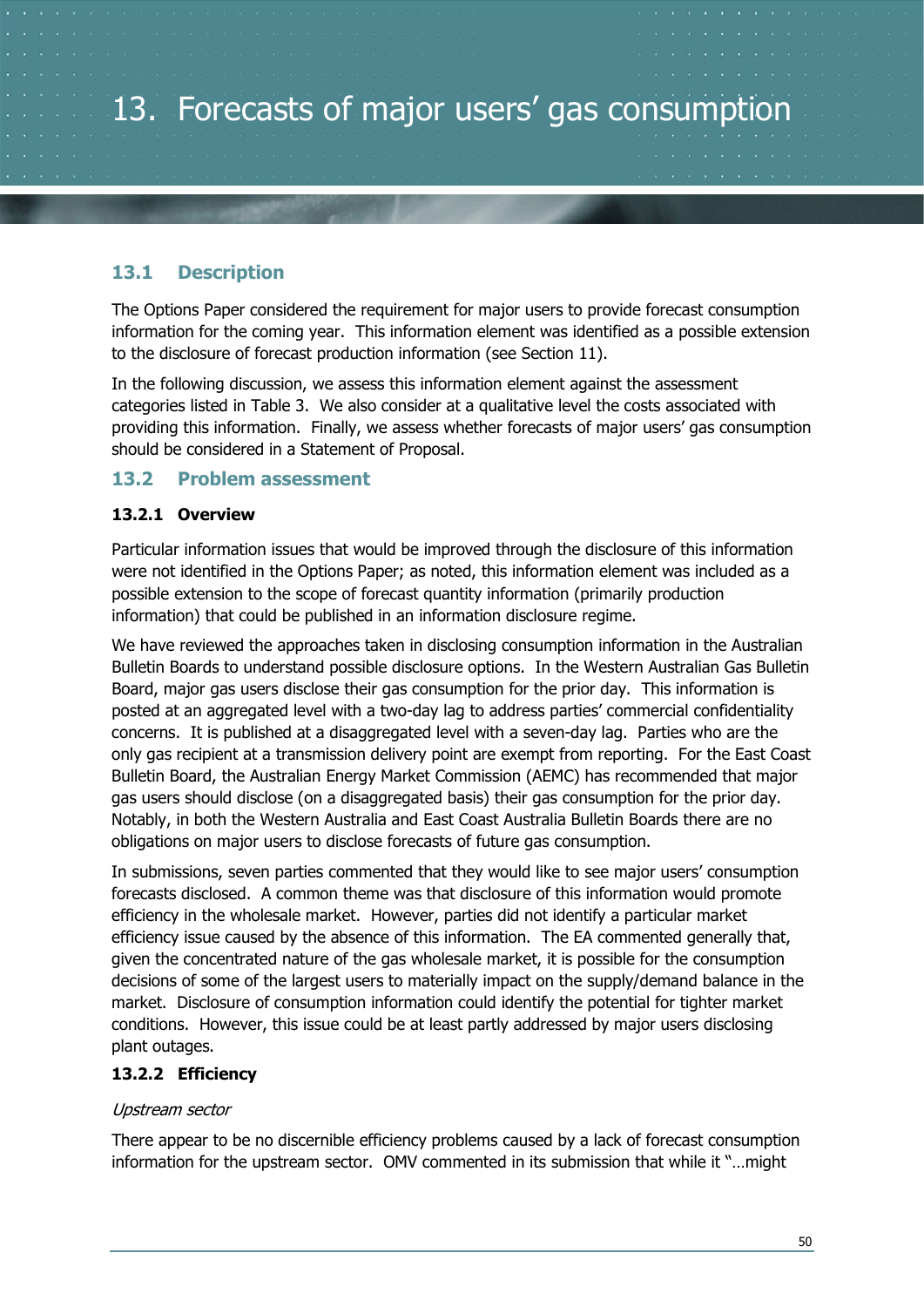like to see consumption profiles for all major users, we see no actual problem that would warrant a requirement for them to disclose this information."

#### Transmission

There appear to be no discernible efficiency problems caused by a lack of forecast consumption information for the transmission part of the gas value chain. The nominations process enables the transmission operator to manage pressure in the transmission system without the need for users' disclosure of forecast consumption over the year.

#### Downstream (including major users)

In submissions, there were no efficiency problems identified for the downstream sector caused by a lack of forecast consumption information.

In contrast, Methanex considered that forecast consumption information should not be disclosed, noting the costs of providing this information on its operation. Methanex's perspective is discussed further in the costs section.

#### Gas wholesale trading market

emsTradepoint considered that major user consumption forecast information should be disclosed along with production forecast information to promote information symmetry. However, emsTradepoint did not identify any particular efficiency benefits for its market from the disclosure of this information.

#### Related energy markets - electricity

In submissions, several electricity companies thought that this information should be disclosed. These submitters provided limited rationale supporting this perspective. We note that major users in the electricity sector do not appear to disclose this type of information.

#### <span id="page-50-0"></span>**13.2.3 Fairness**

There appears to be no significant impacts on fairness outcomes from a lack of information on major users' planned consumption.

#### <span id="page-50-1"></span>**13.2.4 Reliability**

There appears to be no identifiable impacts on reliability outcomes from a lack of information on major users' planned consumption.

#### <span id="page-50-2"></span>**13.2.5 Environment**

There appears to be no identifiable impacts on environment outcomes from a lack of information on major users' planned consumption.

#### <span id="page-50-3"></span>**13.2.6 Safety**

There appears to be no identifiable impacts on safety outcomes from a lack of information on major users' planned consumption.

#### <span id="page-50-4"></span>**13.2.7 Conclusion**

Overall, it appears that there are no significant problems associated with a lack of forecast consumption information in the gas wholesale market.

#### <span id="page-50-5"></span>**13.3 Costs of disclosing forecasts of gas consumption**

Methanex commented in its submission that information related to its planned consumption of gas over the next year is commercially sensitive. It argued that overseas competitors would gain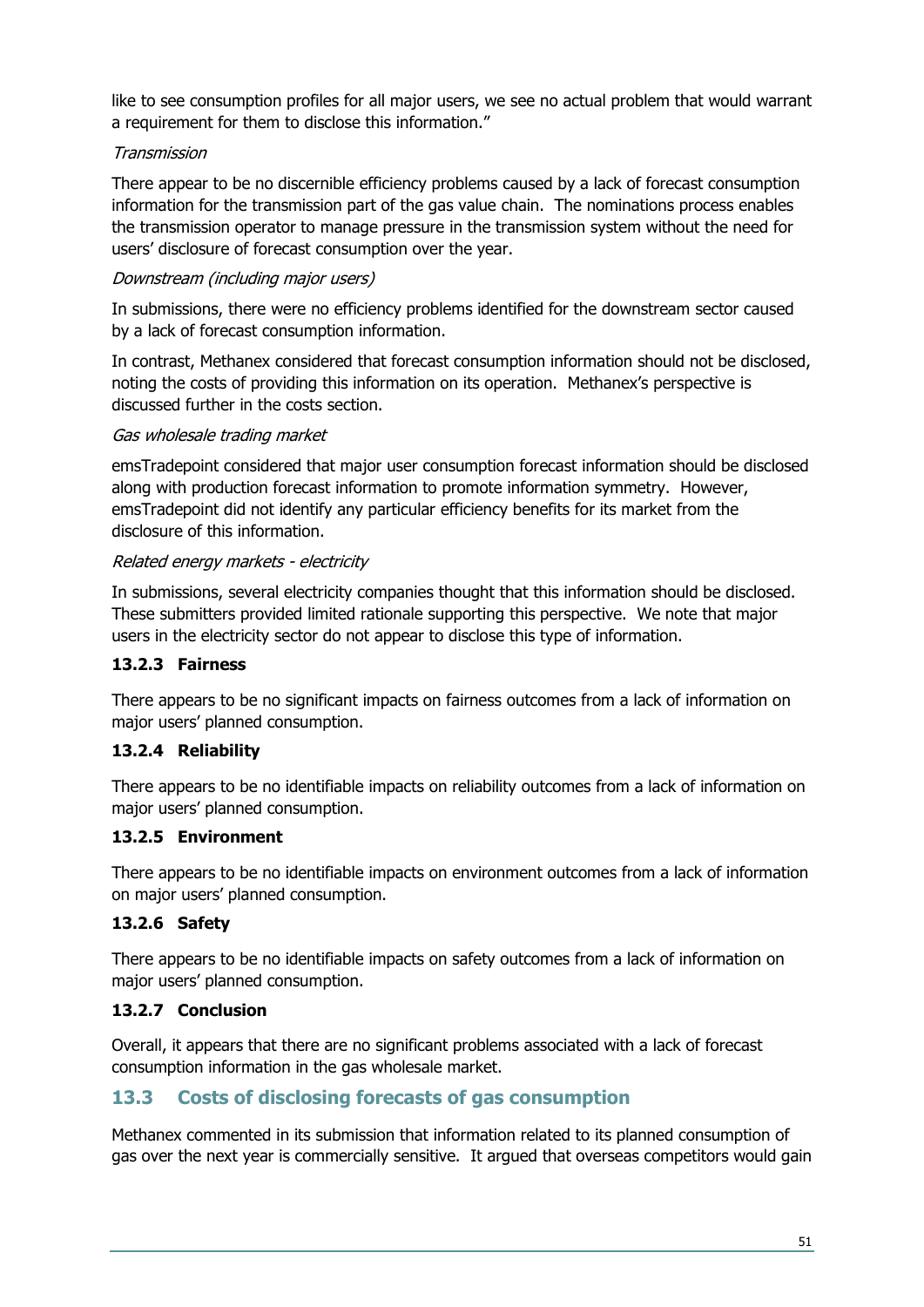a competitive advantage from the disclosure of this information. Methanex also commented that because of the large size of its gas consumption relative to the total market, aggregation of major users' consumption forecasts would not anonymise its information. If this is correct, then there appears to be a material disadvantage from the disclosure of major users' consumption forecasts. However, Methanex did not provide information to support its perspective.

Other costs associated with this disclosure appear to be reasonably small, related mainly to the administrative costs associated with providing and collecting the information.

#### <span id="page-51-0"></span>**13.4 Should this information element be included in a Statement of Proposal?**

There does not appear to a be significant problem associated with a lack of information regarding major users' planned gas consumption over the next 12 months. In contrast, the impact on Methanex's competitiveness is potentially a large cost (although we note Methanex has not provided supporting information on this issue). On balance, it appears that there is no net benefit associated with the disclosure of major users' forecasts of gas consumption.

Based on the above problem assessment, Gas Industry Co considers that this information element should not be included in a Statement of Proposal. However, we welcome further information on this matter in parties' submissions. We may revisit this conclusion based on stakeholder feedback or if circumstances change.

Q12: Do you agree with our assessment for major users' forecast gas consumption information? Have we missed aspects of the issue or are there parts that have not been described correctly? Please include details and any examples in your response.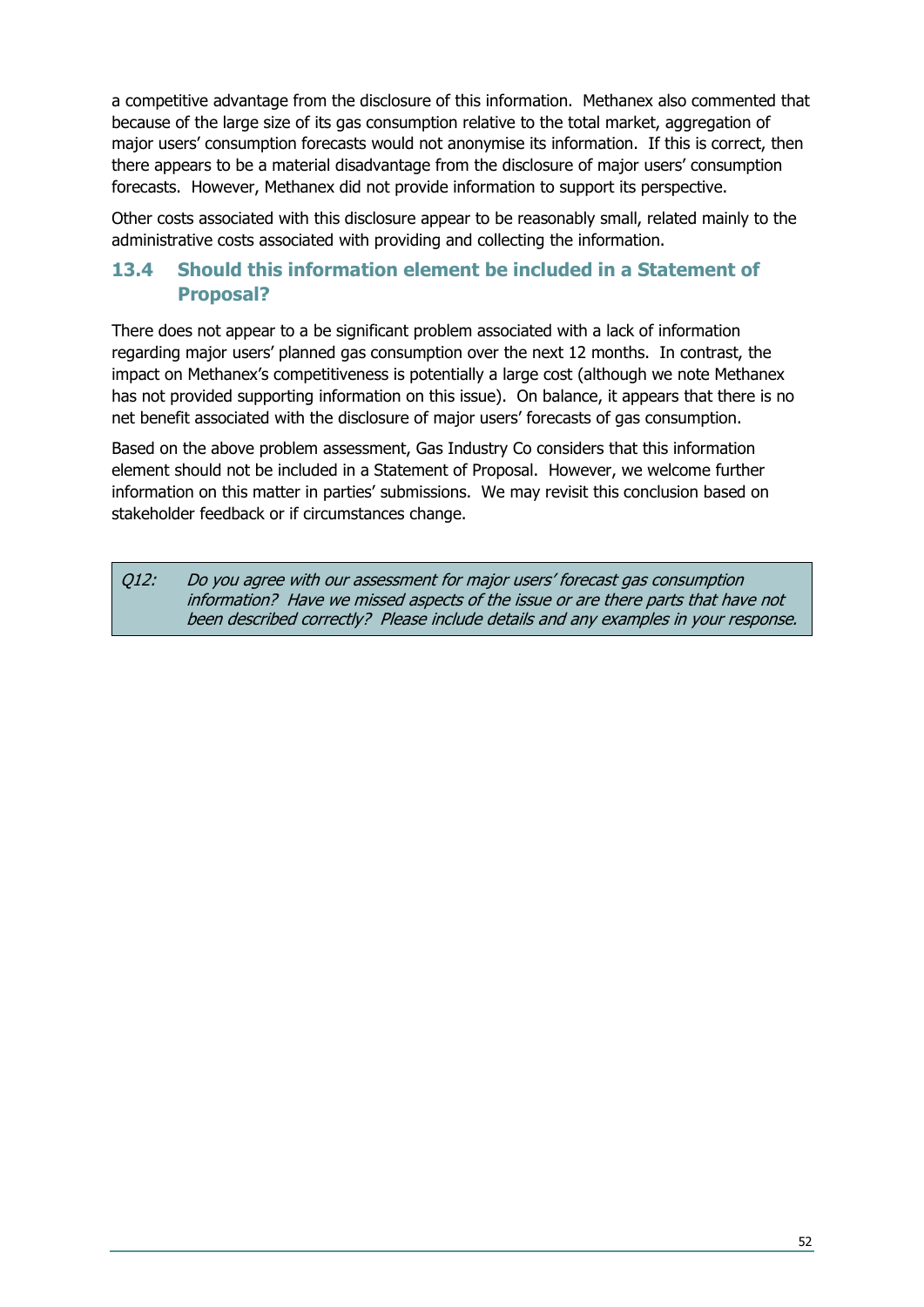## Glossary

| <b>Term</b>   | <b>Definition</b>                                                   |  |
|---------------|---------------------------------------------------------------------|--|
| <b>AEMC</b>   | Australian Energy Market Commission                                 |  |
| <b>ASX</b>    | Australian Stock Exchange                                           |  |
| <b>CCGT</b>   | Combined Cycle Gas Turbine                                          |  |
| CCO           | <b>Critical Contingency Operator</b>                                |  |
| the Code      | Electricity Industry Participation Code (2010)                      |  |
| E&P           | <b>Exploration &amp; Production</b>                                 |  |
| EA            | <b>Electricity Authority</b>                                        |  |
| EU            | European Union                                                      |  |
| Gas Act       | Gas Act 1992                                                        |  |
| <b>GBB</b>    | [Australian East Coast] Gas Bulletin Board                          |  |
| <b>GIC</b>    | Gas Industry Company                                                |  |
| GJ            | Gigajoule                                                           |  |
| <b>GTAC</b>   | <b>Gas Transmission Access Code</b>                                 |  |
| <b>GPS</b>    | Government Policy Statement on Gas Governance (2008)                |  |
| <b>GSA</b>    | Gas supply agreement                                                |  |
| LNG           | Liquefied Natural Gas                                               |  |
| <b>MBIE</b>   | Ministry of Business, Innovation & Employment                       |  |
| <b>MEUG</b>   | Major Electricity Users Group                                       |  |
| <b>MGUG</b>   | Major Gas Users Group                                               |  |
| <b>MPOC</b>   | Maui Pipeline Operating Code                                        |  |
| <b>OATIS</b>  | Open Access Transmission Information System                         |  |
| <b>PEPANZ</b> | Petroleum Exploration and Production Association of New Zealand Inc |  |
| PJ            | Petajoule                                                           |  |
| <b>QRSS</b>   | Quarterly Retail Sales Survey                                       |  |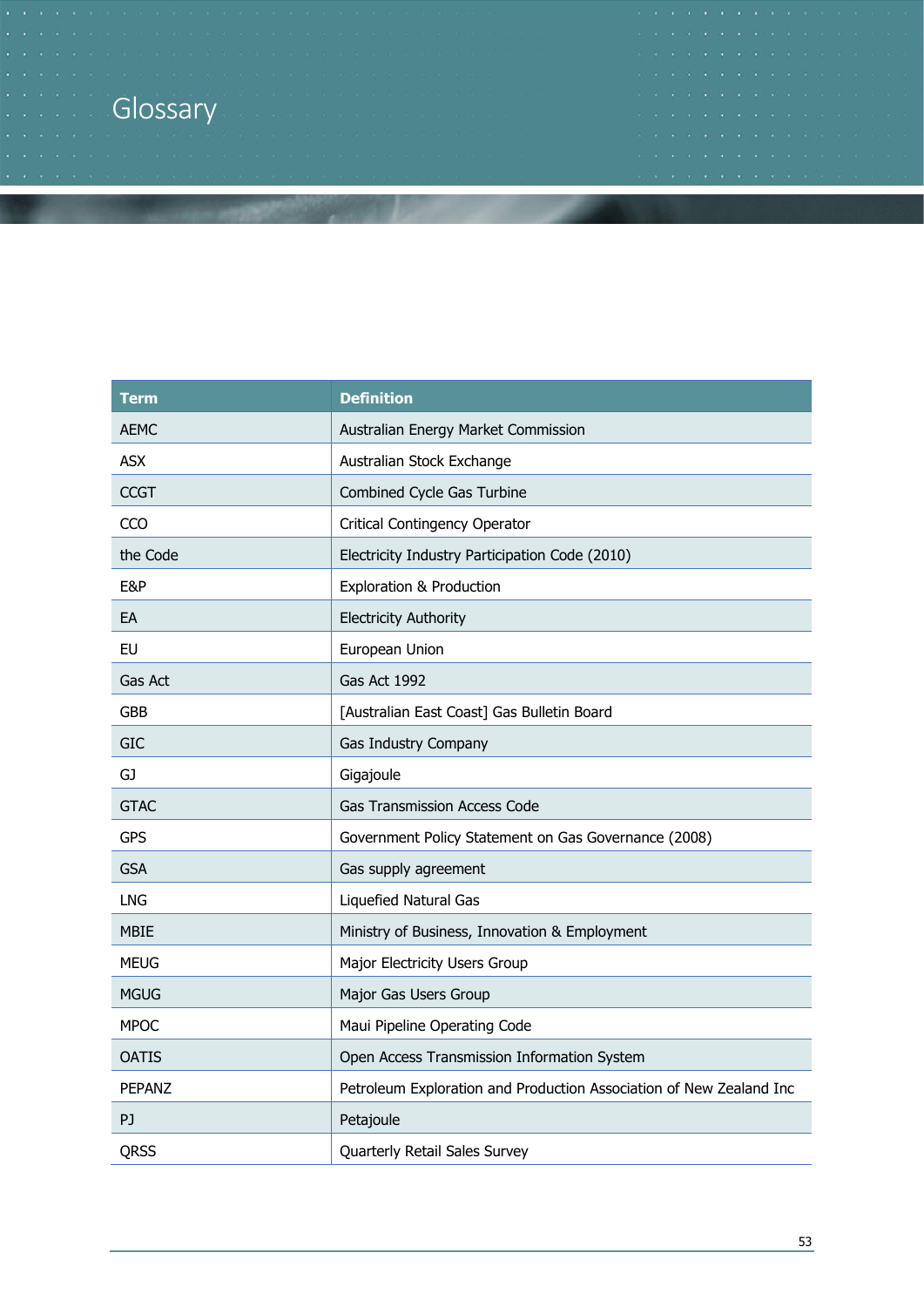| <b>Term</b>  | <b>Definition</b>                                                |
|--------------|------------------------------------------------------------------|
| REMIT        | Regulation on Wholesale Energy Market Integrity and Transparency |
| <b>TACOS</b> | Transmission Access Commercial Operating System                  |
| <b>TCC</b>   | Taranaki combined cycle power station                            |
| נד           | Terajoule                                                        |
| <b>UTS</b>   | Undesirable Trading Situation                                    |
| VTC          | Vector Transmission Code                                         |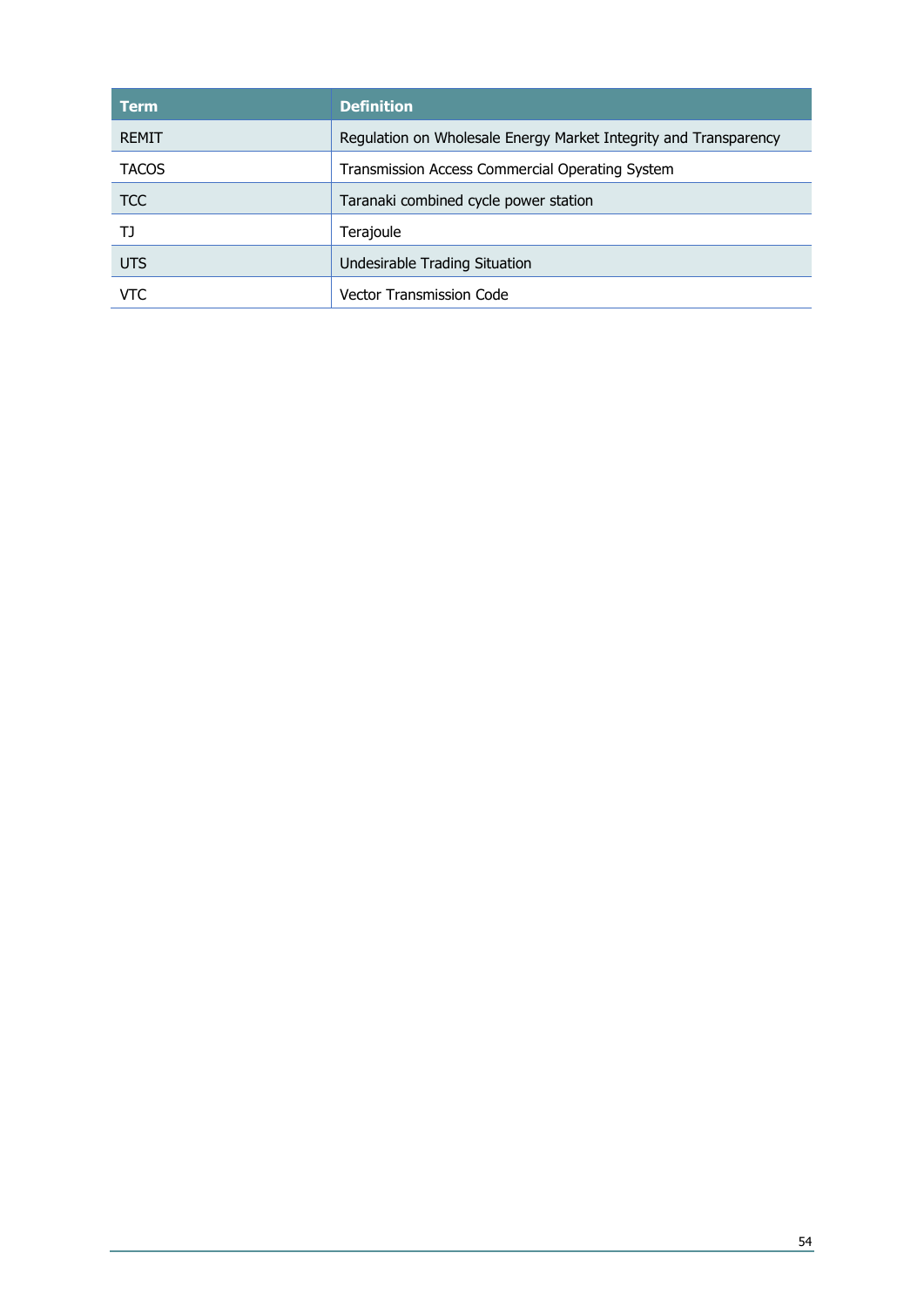# Appendix A Questions

#### **Information Disclosure: Problem Assessment**

Submission prepared by: < company name and contact>

| <b>Question</b> |                                                                                                                                                                                                                                                       | <b>Comment</b> |
|-----------------|-------------------------------------------------------------------------------------------------------------------------------------------------------------------------------------------------------------------------------------------------------|----------------|
| $Q1$ :          | Do you have any comments on our approach to the<br>analysis?                                                                                                                                                                                          |                |
| $Q2$ :          | Have we identified all of the relevant information<br>elements in this list?                                                                                                                                                                          |                |
| $Q3$ :          | Do you agree with our assessment for gas production<br>outage information? Have we missed aspects of the<br>issue or are there parts that have not been described<br>correctly? Please include details and any examples in<br>your response.          |                |
| Q4:             | Do you agree with our assessment for major gas user<br>facility outage information? Have we missed aspects<br>of the issue or are there parts that have not been<br>described correctly? Please include details and any<br>examples in your response. |                |
| Q5:             | Do you agree with our assessment for gas storage<br>outage information? Have we missed aspects of the<br>issue or are there parts that have not been described<br>correctly? Please include details and any examples in<br>your response.             |                |
| Q6:             | Do you agree with our assessment for transmission<br>pipeline outage information? Have we missed aspects<br>of the issue or are there parts that have not been<br>described correctly? Please include details and any<br>examples in your response.   |                |
| Q7:             | Do you agree with our assessment for contract price<br>and volume information? Have we missed aspects of<br>the issue or are there parts that have not been<br>described correctly? Please include details and any<br>examples in your response.      |                |
| Q8:             | Do you agree with our assessment for emsTradepoint<br>price & volume information? Have we missed aspects<br>of the issue or are there parts that have not been<br>described correctly? Please include details and any<br>examples in your response.   |                |
| Q9:             | Do you agree with our assessment for gas storage<br>facilities information? Have we missed aspects of the<br>issue or are there parts that have not been described                                                                                    |                |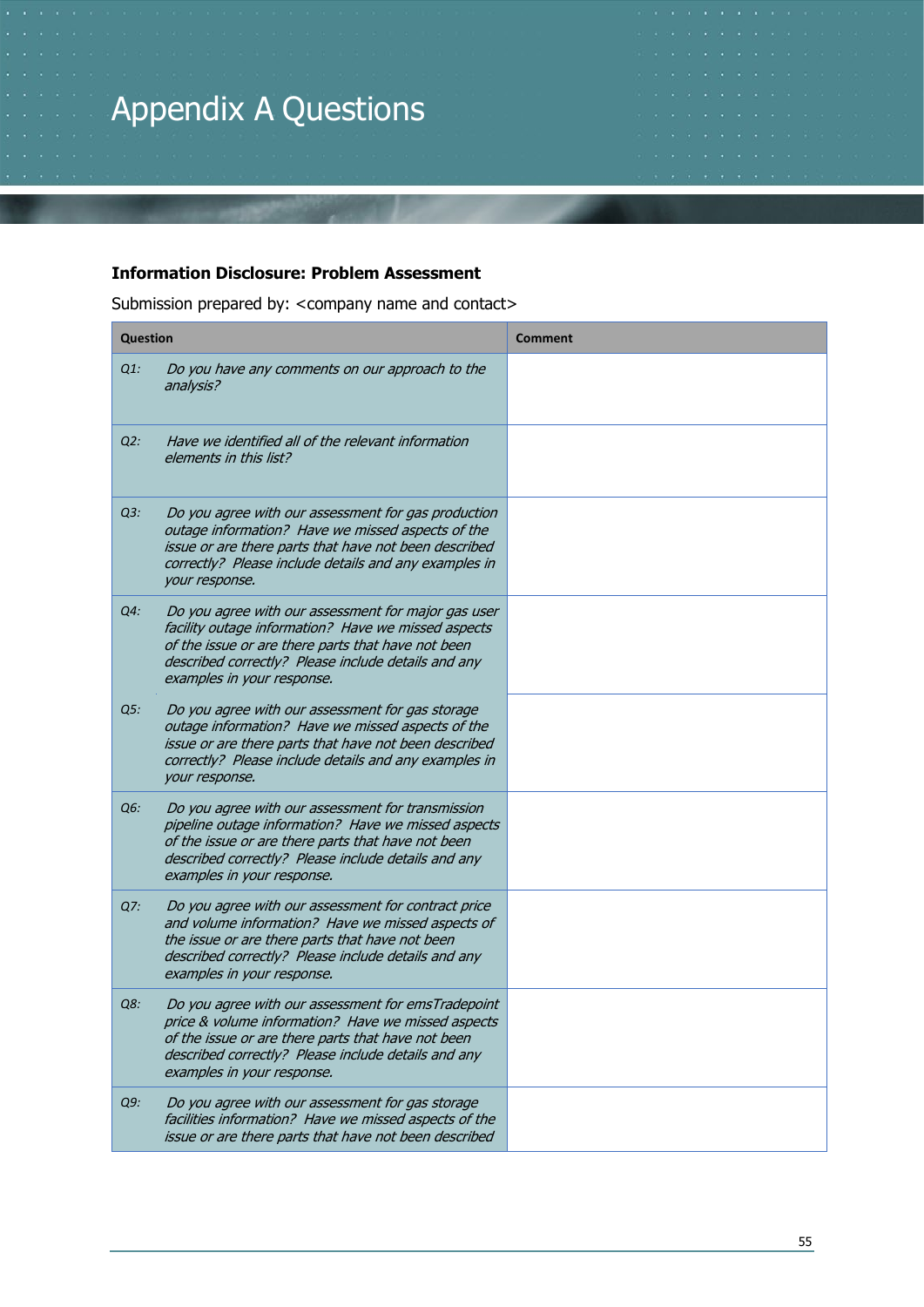|      | correctly? Please include details and any examples in<br>your response.                                                                                                                                                                                           |  |
|------|-------------------------------------------------------------------------------------------------------------------------------------------------------------------------------------------------------------------------------------------------------------------|--|
| Q10: | Do you agree with our assessment for gas production<br>forecast information? Have we missed aspects of the<br>issue or are there parts that have not been described<br>correctly? Please include details and any examples in<br>your response.                    |  |
| Q11: | Do you agree with our assessment for thermal<br>electricity generator gas position information? Have<br>we missed aspects of the issue or are there parts that<br>have not been described correctly? Please include<br>details and any examples in your response. |  |
| Q12: | Do you agree with our assessment for major users'<br>forecast gas consumption information? Have we<br>missed aspects of the issue or are there parts that<br>have not been described correctly? Please include<br>details and any examples in your response.      |  |